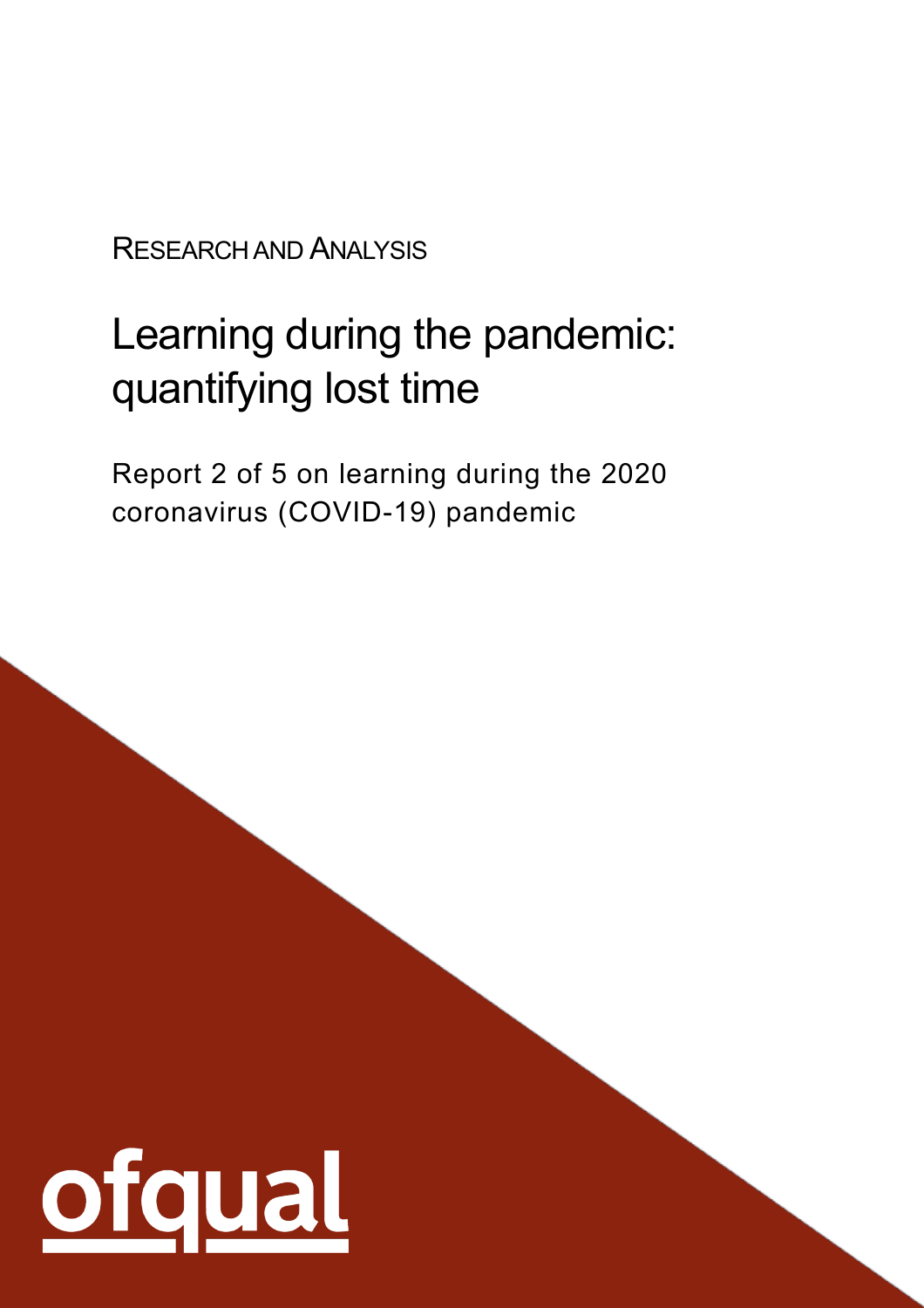# <span id="page-1-0"></span>Authors

- Fiona Leahy
- Paul Newton
- Aneesa Khan

### <span id="page-1-1"></span>With thanks to colleagues from

- Department for Education
- Education Endowment Foundation
- Education Policy Institute
- FFT Education Datalab
- GL Assessment
- ImpactEd
- Institute for Fiscal Studies
- Juniper Education
- National Foundation for Educational Research
- No More Marking
- Ofsted
- Renaissance
- RS Assessment from Hodder Education
- SchoolDash
- University College London
- University of Exeter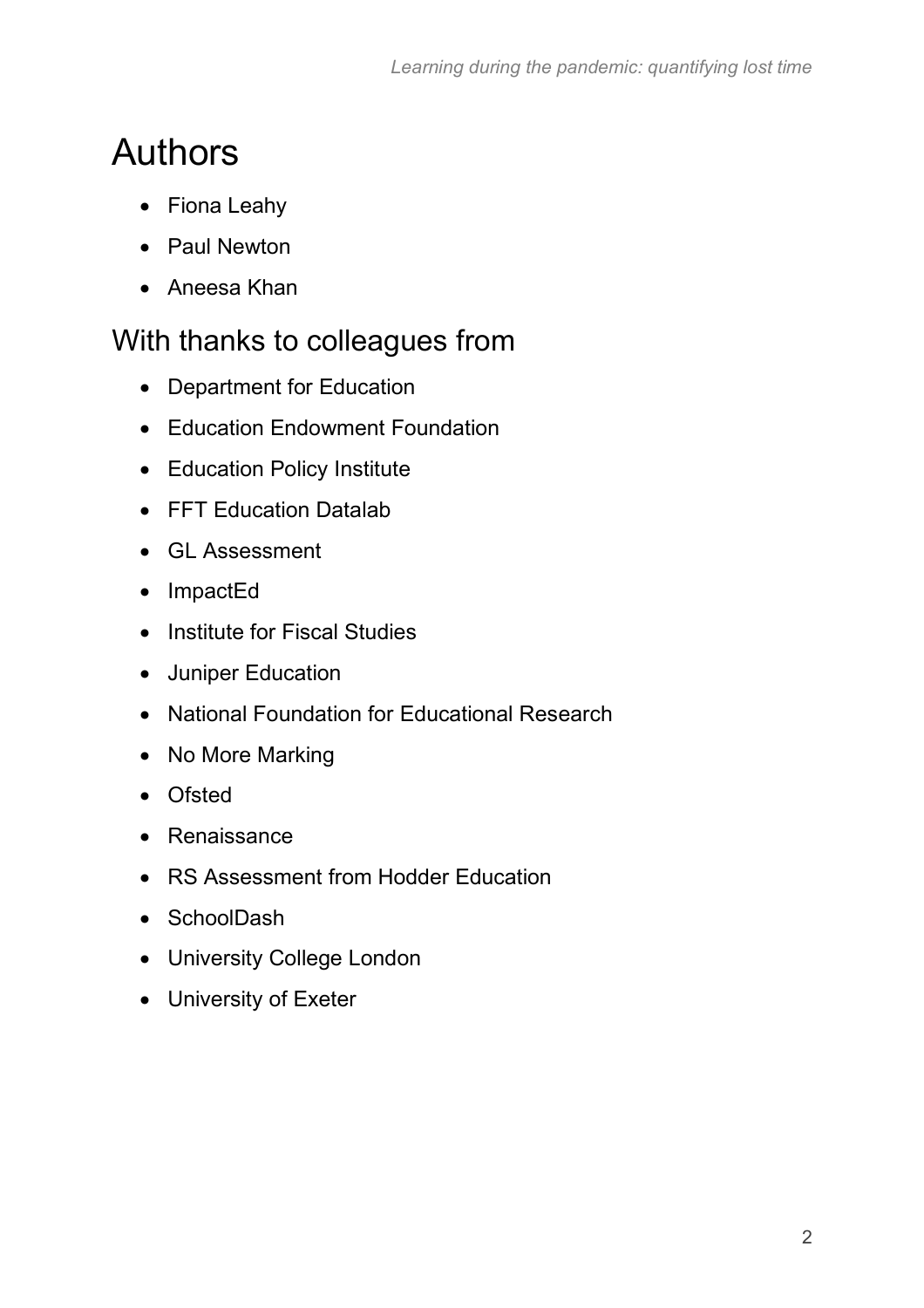# **Contents**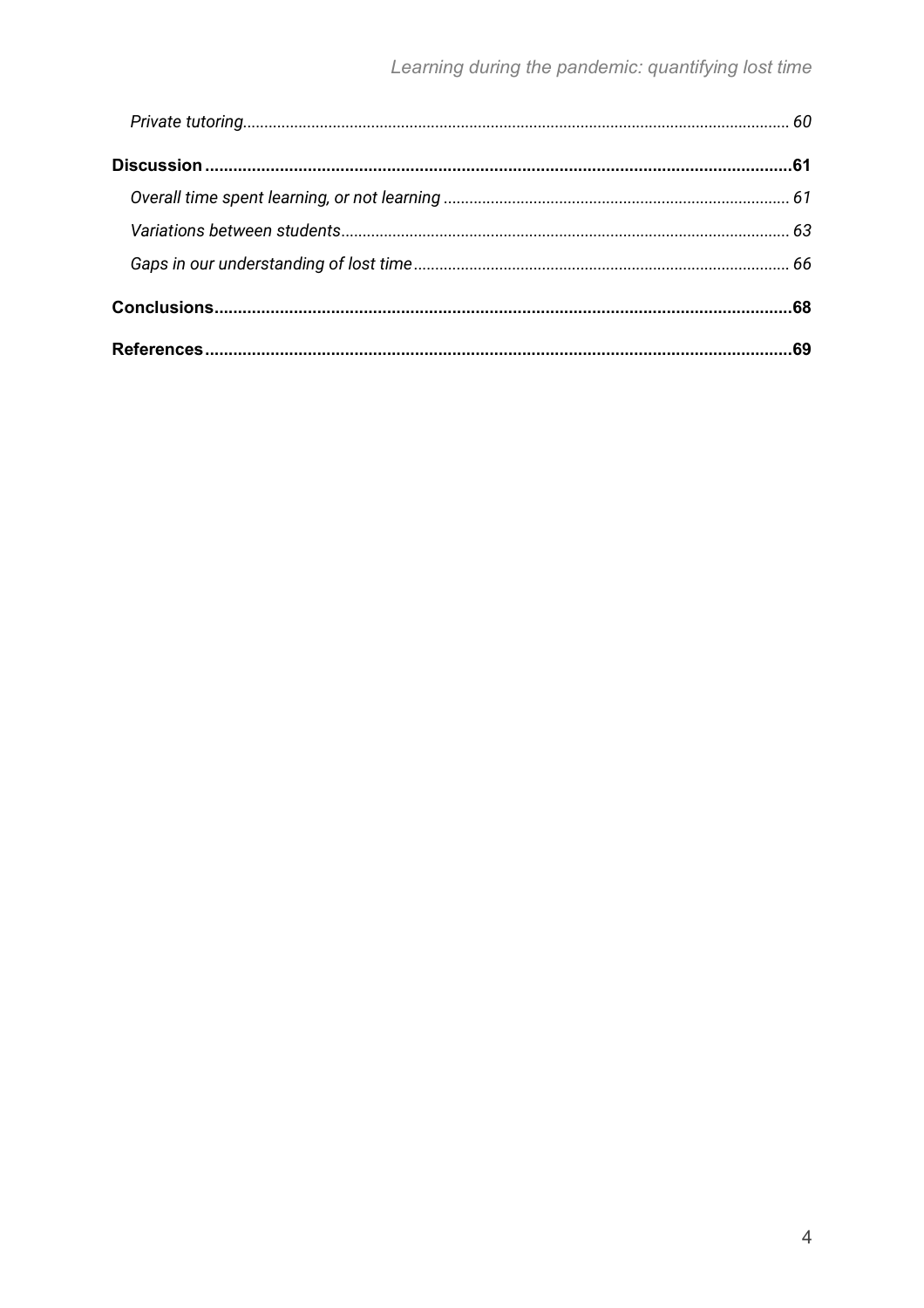# <span id="page-4-0"></span>Executive Summary

This is part of a series of Ofqual reports on Learning During the Pandemic. The aim of this particular report was to quantify how much time students in different circumstances have spent studying, or not studying, across the course of the pandemic. This will help us understand the narrative around 'lost time'. That is, how much time students have lost compared to what they would usually spend studying in a normal year. We were specifically interested in the amount of time students who were due to take their assessments in 2021 would have lost, assuming they were studying a traditional 2-year course.

We begin by creating a chronology of the pandemic. The 5 main phases characterised by different predominant modes of learning are:

- Phase 0 Pre-pandemic ('traditional' mode)
- Phase 1 First wave of school closures (mainly 'remote' mode)
- Phase 2 Schools reopen in autumn term (mainly 'new normal' mode)
- Phase 3 Second wave of school closures (mainly 'remote' mode)
- Phase 4 Schools reopen mid-spring term (mainly 'new normal' mode)

Across these phases there were different issues, resulting in changing narratives of lost time. One major narrative was focused on the amount of lost face-to-face teaching time and how this differed between students. This was a particular issue during periods when schools were reopened following periods of closures, as although we might have expected the return to whole-class-in-school tuition (in other words 'new normal' mode) to result in a more even learning experience, factors such as the local infection rate resulted in some students receiving more face-to-face teaching time than others. We investigated this narrative by reviewing the relevant literature in the 'Macro-level lost time analysis' section. The other main narrative focused on how much time students were spending studying per day at home, during periods when schools were closed to most students. The switch to a remote mode of learning introduced differences in time spent studying per day between groups of students based on a variety of factors, which we investigated in the 'Micro-level lost time analysis' section.

## <span id="page-4-1"></span>Macro-level findings

To summarise the macro-level analyses, most studies we reviewed described differences in attendance rates between students according to their age, what region they lived in, socio-economic status or other circumstances. Attendance in the autumn term (phase 2) in particular presented a turbulent picture of lost time, with more students missing in-person schooling in areas with higher infection rates, such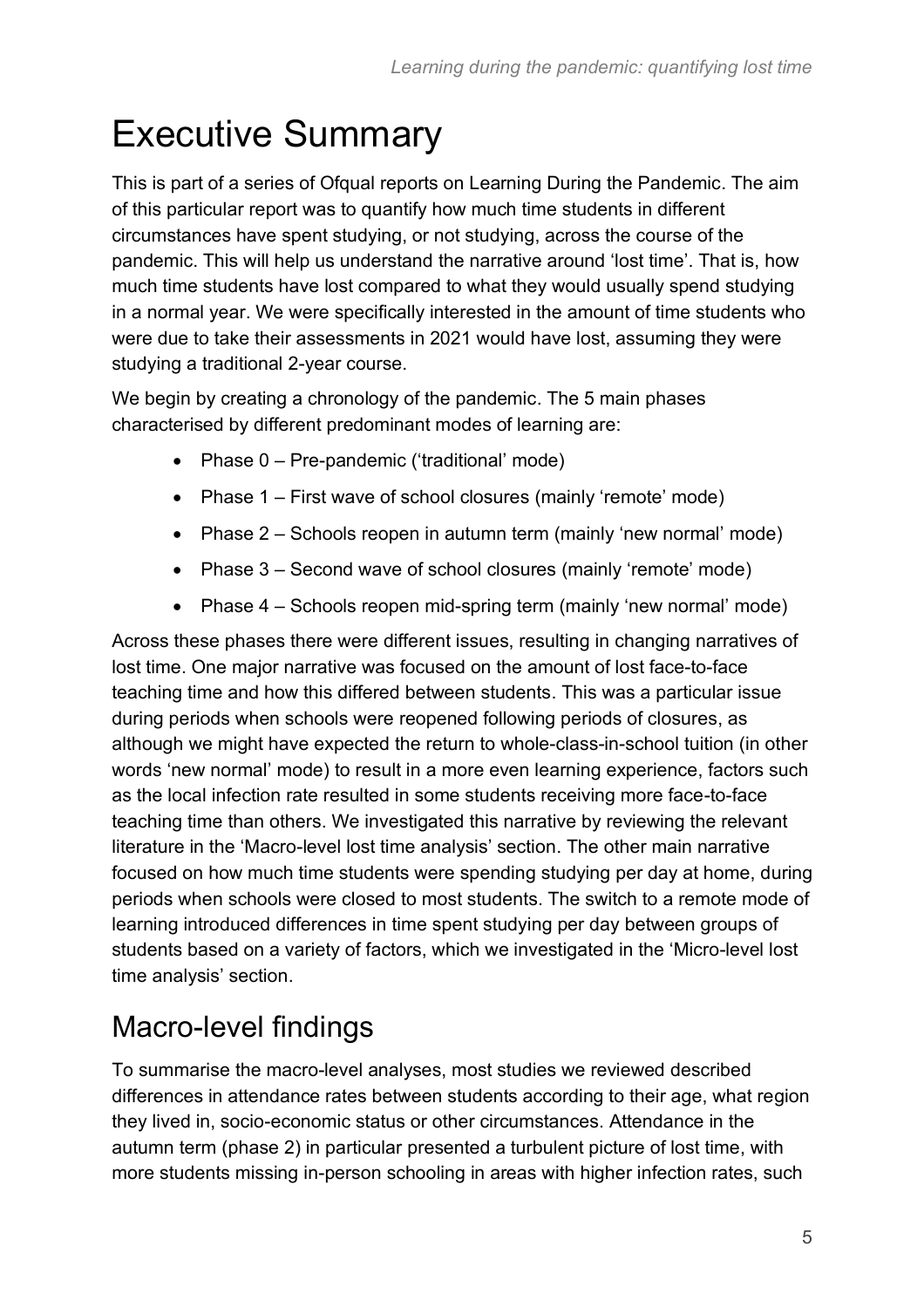as the north-west early on in the term, or London at the end of term when the 'Kent variant' took hold (although this was not the case in all local authorities within these regions). Students in years 10 and 11 were also missing more school than younger year groups. Furthermore, the most socio-economically deprived areas had lower attendance rates than the least deprived areas, although there are exceptions to this relationship. Data on the different reasons for COVID-19-related absence started being collected by the DfE in October. Analysis of this data revealed that these absences were largely driven by increased numbers of self-isolations, rather than students contracting COVID-19 themselves. Being absent for X weeks is therefore not necessarily the same thing as having lost X weeks of learning, and only a small proportion of students were likely unable to continue studying at home due to being ill.

There were also macro-level issues when remote learning was the predominant mode, with those who were given the opportunity to attend school or who chose to attend potentially receiving more face-to-face schooling. However, of the children who were eligible to attend (those who were vulnerable or the child of a critical worker) only a small proportion did actually attend during the first school closures in phase 1, although more attended in the second closures in phase 3. The most common reason for choosing not to return when given the opportunity was the perceived health risk. Within those who attended, disadvantaged children (those eligible for free school meals) may have been slightly overrepresented during the first school closures. However, during the second school closures in January 2021, more students from middle-class families attended school than those from workingclass families, likely due to an increase in the numbers of critical workers' children being sent back to school.

# <span id="page-5-0"></span>Micro-level findings

To summarise the micro-level analyses, survey studies highlighted differences between groups of students in terms of how many hours per day they were reportedly studying during periods when remote learning was the predominant mode (phases 1 and 3). Overall, estimates of the average amount of time students were studying at home during the first lockdown range from between 2 to 4.5 hours per day, which is a significant drop from an average 6 hours per day before the pandemic. During the second wave of school closures in phase 3, the government made it a legal requirement for secondary schools to provide 5 hours of remote learning provision per day. Findings suggest the proportion of students studying more than 5 hours per day increased during this period compared to phase 1 (from 19% to 45%).

A number of factors were found to differentiate groups of students in terms of the number of hours they spent studying at home, such as school type, age, and parent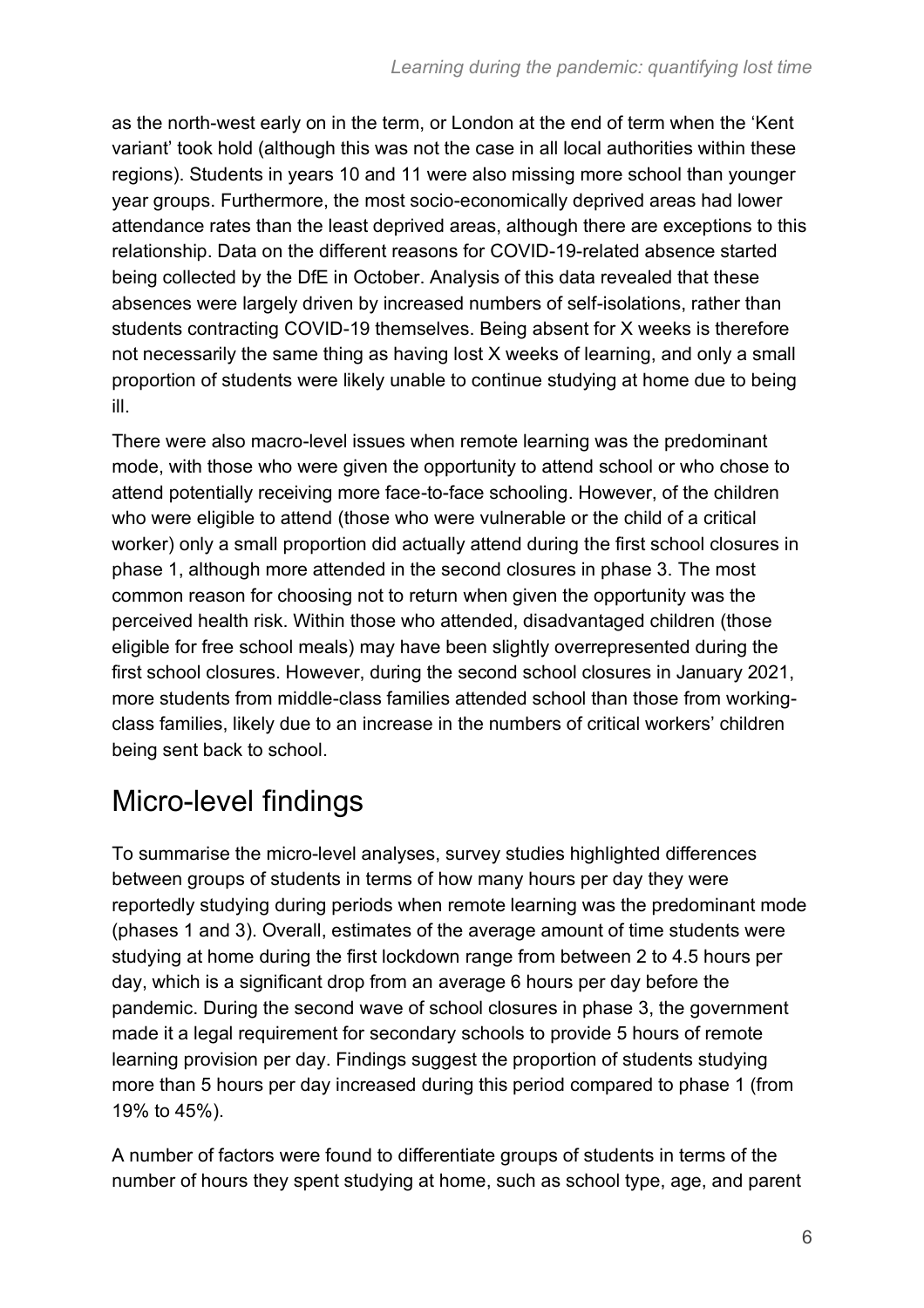characteristics. However, the most frequently reported finding in this literature was that socio-economically disadvantaged children were spending less time studying at home than their less disadvantaged peers during the first lockdown. For example, estimates suggested a gap of 1.2 hours per day between the richest and poorest secondary school students (an increase from 0.9 hours before the pandemic), and a gap of 1 hour in primary school students in phase 1 (compared to no gap before the pandemic). Although learning time at home had increased overall during the second school closures in phase 3, there was still a difference between the richest and poorest, with students from middle-class families nearly 1.5 times more likely to be spending more than 5 hours per day learning than students from working-class families.

Even when schools were open there were some micro-level issues, such as changes to school timetables, which potentially affected total time per day spent learning. Although a higher proportion of students were receiving a 'full school day' (more than 5 hours) during the autumn compared to during lockdown, social distancing measures such as staggered start times likely affected time spent studying in school, and there was still a substantial proportion (4 in 10) who were not receiving a full school day. The impact of social distancing measures might have also varied by school, depending on what resources they had. There was very little research on the number of hours per day spent studying by students self-isolating during phases 2 and 4, although Report 4 in our series highlighted that children isolating as part of a bubble appeared to receive better provisions than those isolating individually.

## <span id="page-6-0"></span>Time gained

Finally, we briefly discuss the time students may have gained back, in terms of strategies to help students 'catch up'. Detailed research into the quantifications of this time and how it might vary by students in different circumstances is yet to be undertaken. One early finding was that students who had private tutors, who were more likely to be from richer families, were likely to have spent more additional hours studying than those from poorer families without a private tutor. There are strategies aiming to help students catch up that target the most disadvantaged students, such as the national tutoring programme, but concerns have been raised about the extent to which these plans will reach the most disadvantaged students.

## <span id="page-6-1"></span>Variation between and within groups

One of the most significant findings of this review was the wide variation between individual students in terms of their experience of lost time. In the scenario modelling section we created a set of hypothetical scenarios with students in a variety of contexts, and estimated how many weeks each of these students would have likely spent studying at home, at school, or not at all, based on what we learned from the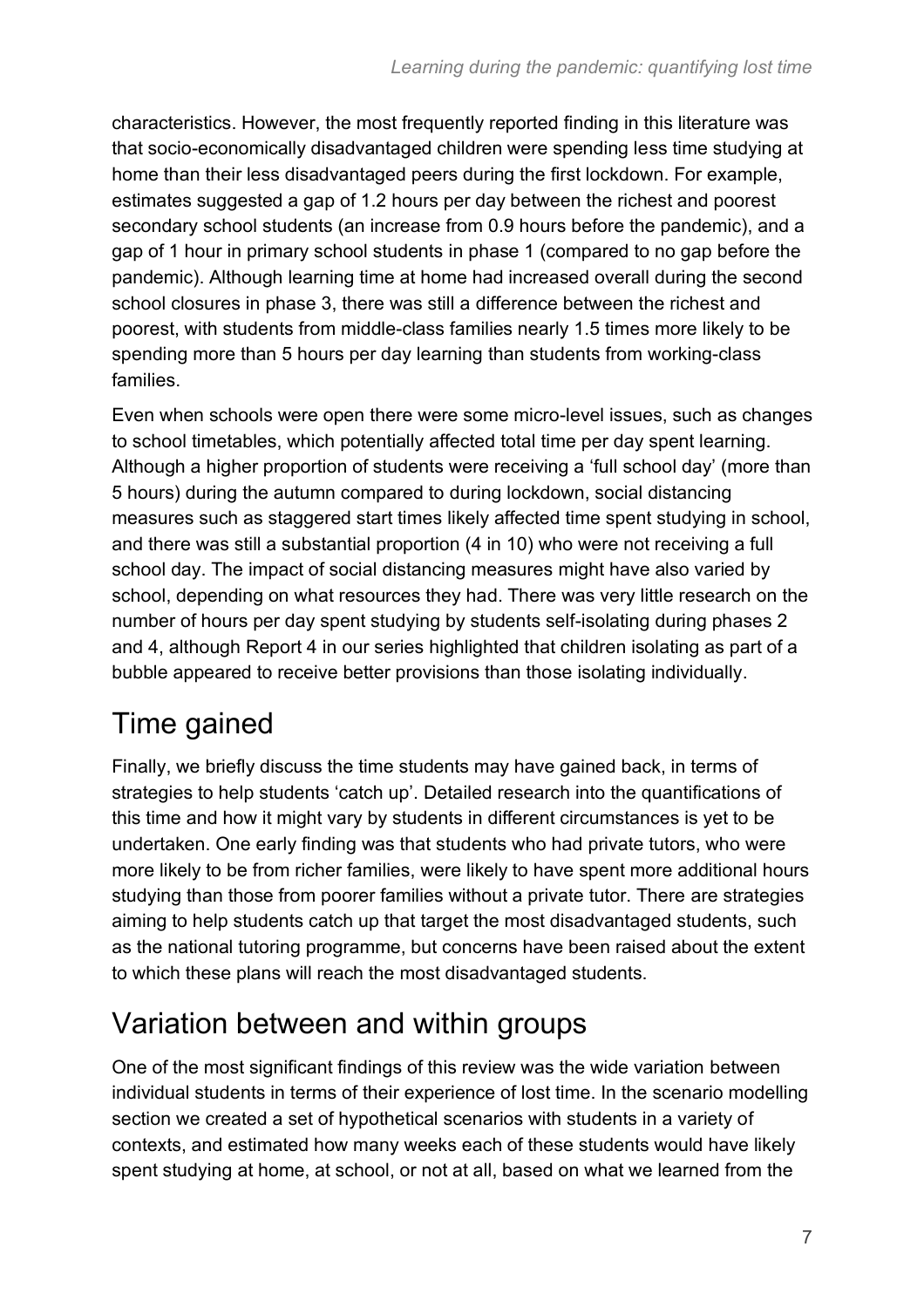literature. This illustrated that the overall amount of lost in-person teaching time experienced by students taking a 2-year course could range from as little as a few weeks to around 44 weeks (equating to around two-thirds of their course), with many students falling somewhere in between these 2 extremes. The extent of the variation in these estimates demonstrates that it is very difficult to generalise quantities of lost time for any particular group of students who share one characteristic, because within that group, students will differ based on some other characteristic or factor that also affects quantities of lost time.

# <span id="page-7-0"></span>**Conclusions**

When schools closed and learning switched to being predominantly remote at the outset of the pandemic, differences between groups of students based on a variety of factors were introduced, and existing disparities deepened. Probably the most prominent of these factors was socio-economic status, with the poorest students' learning time being reduced to a greater extent than the richest. However, even when schools reopened, disparities remained as attendance varied between the most and least deprived areas. There was extensive variation behind the averages reported in the literature about lost time though, at regional, local authority, school and student level. Therefore, it is difficult to generalise across any particular group, as lost time is unique to each individual student.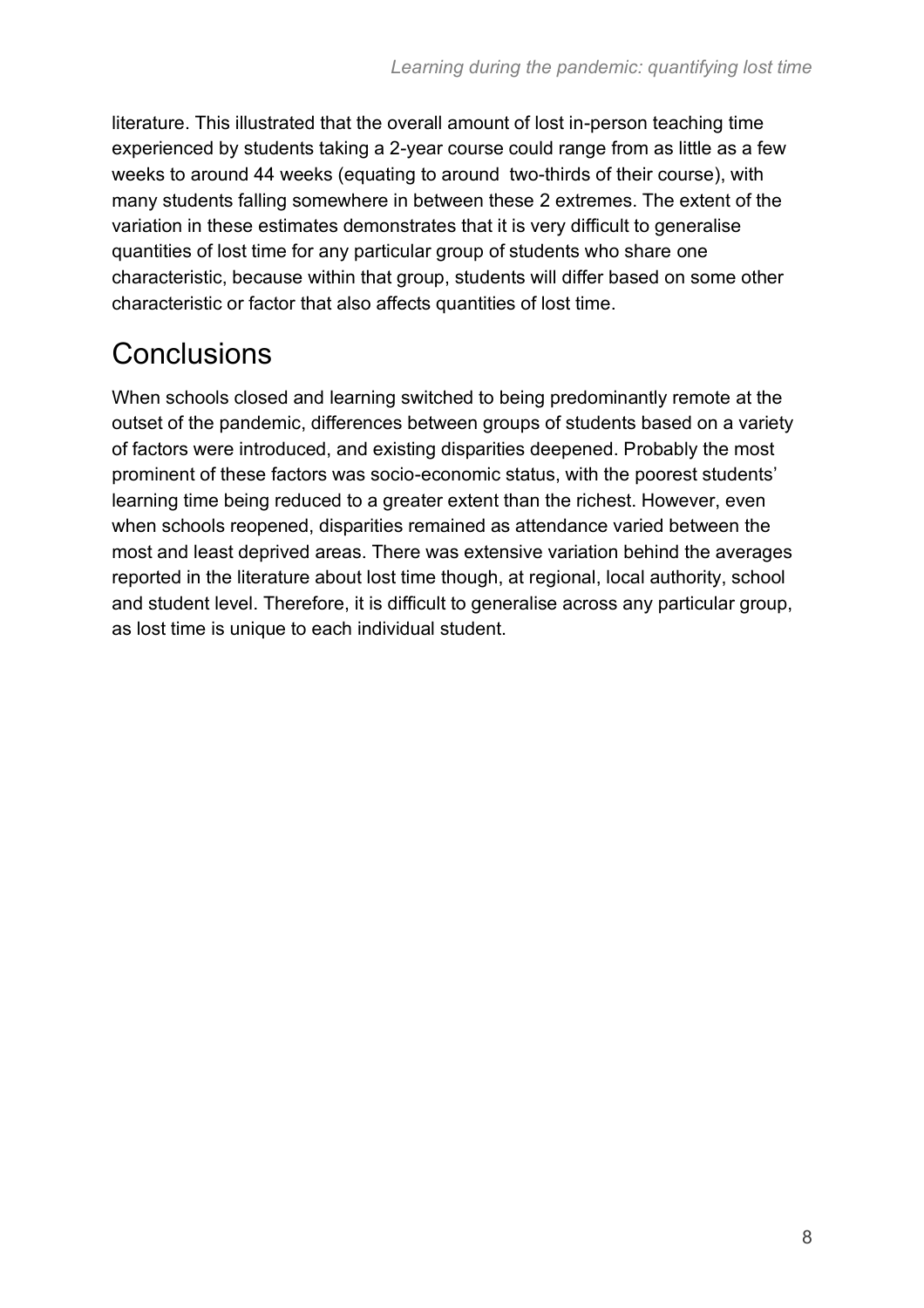# <span id="page-8-0"></span>Introduction

Researchers have attempted to quantify amounts of learning loss using a range of data sources, such as attendance data, number of school closures, the scale of remote learning provision, and the number of hours students have spent studying at home. Differential learning loss between different groups of students has been a particular interest. For example, in October, Halterbeck, Conlon, Patrignani, and Pritchard (2020) estimated an average 21% loss in learning in students from the highest socio-economic groups, and 34% in the lowest socio-economic groups. This was based on a combination of information about the duration of school closures, estimates of the declines in the number of hours per day students spent studying, as well as estimates of the effectiveness of remote learning. There have also been many statements made in the media about the amount of learning time students have lost due to the coronavirus (COVID-19) pandemic, for example "The pandemic has meant many pupils have lost around half a school year of face-to-face learning."<sup>1</sup> .

The pandemic has undoubtedly had a significant detrimental effect on many students' learning, and one of the key markers of this effect is the amount of 'lost time'. That is, the amount of time students did not spend learning, that they would have usually spent learning prior to the pandemic. This report focuses specifically on this concept of lost time, by reviewing evidence from research that has attempted to quantify it. A review of the research examining the quality of teaching and learning during the time that students were studying is reserved for Report 4 in this series.

The first important determinant of the quantity of lost time is the amount of time students did or did not spend in traditional face-to-face schooling. To start to understand this, we can begin by examining the amount of time most schools were closed to most students, and average attendance rates across the course of the pandemic. However, a multitude of factors have influenced the total amount of time individual students have spent learning in school, such as whether their parents were critical workers, what year group they were in, or how local infection rates affected the number of times they had to self-isolate. Furthermore, the relationships between these factors and students' learning time has fluctuated throughout the course of the pandemic. For example, at the beginning of the autumn 2020 term attendance rates were lowest in the north-west of England and were correlated with socio-economic disadvantage, while at the end of the autumn term, London and the south-east had the lowest attendance rates and the relationship with disadvantage had disappeared

<sup>1</sup> See ['Gavin Williamson hints school day could be lengthened in bid to boost learning after Covid'](https://www.standard.co.uk/news/politics/school-day-lengthened-gavin-williamson-covid-b920991.html) on the Evening Standard website (24 February 2021)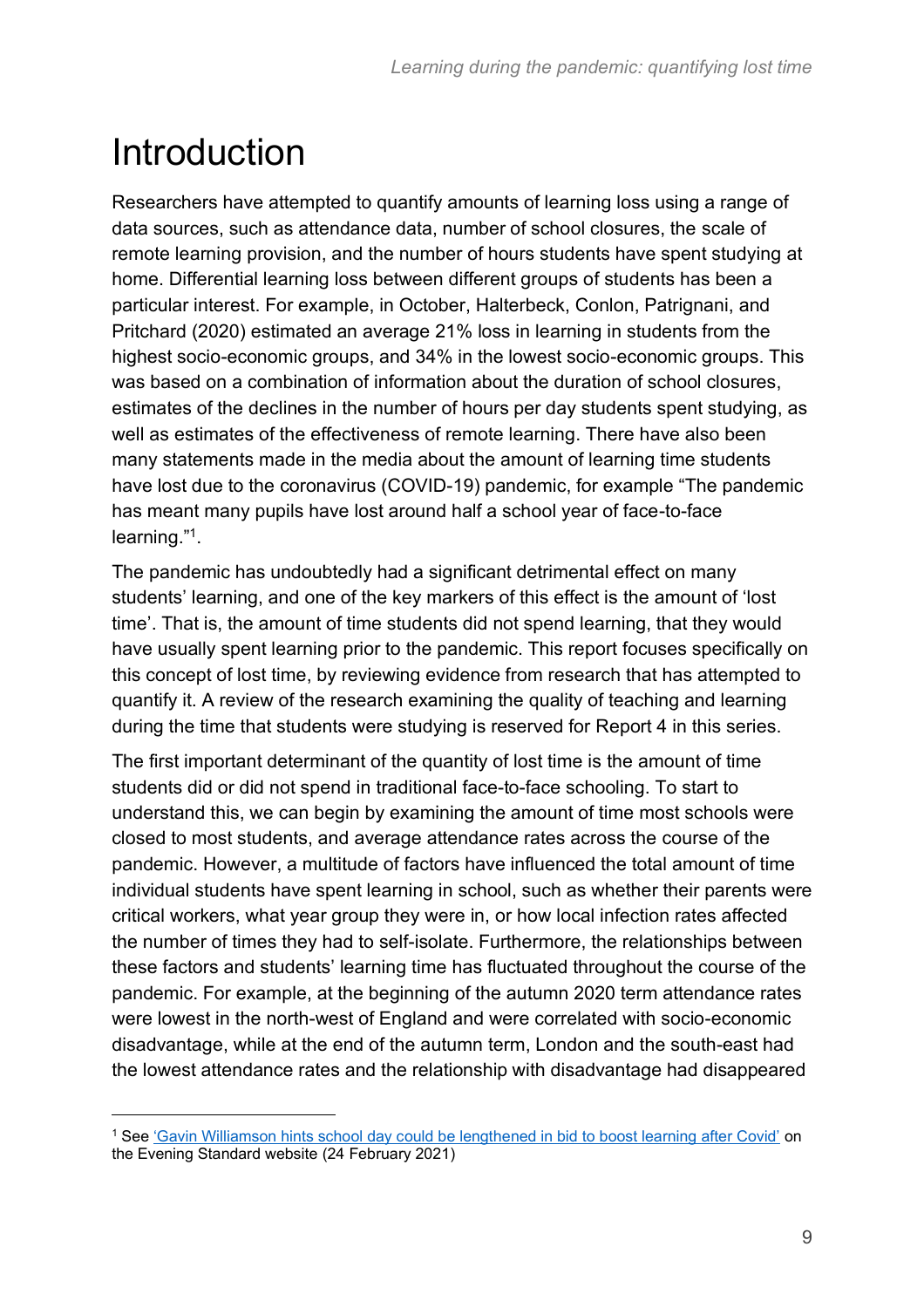(Burgess, Thomson, Plaister, & Nye, 2020). Even at local authority level, different schools within the same local area will likely have experienced differences in the numbers of students that were sent home to self-isolate. The result of this is that there has been huge variability in the amount of face-to-face learning time students in different circumstances have experienced, and the question of how much time students have lost does not have a simple answer.

In addition, when considering the concept of lost learning time we must also take into account the time that students were studying at home when they were not in school, both when schools were closed to most students or when students were sent home to self-isolate. We can do this by investigating various self-report measures of how many hours per day students were spending studying. However, these estimates also differ between students in different circumstances, depending on a range of factors including which phase of education they were in, socio-economic status, their school's provision of remote teaching, or parental characteristics. Therefore, as with the attendance data, there is substantial variation between individual students underlying the reported average hours spent learning. The quality of this learning time is also a significant factor to be considered, for example, whether they were studying mostly online or offline, and this is discussed further in Report 4 in this series.

The main aim of this report was to understand the meaning of 'lost time' by unpicking these complex layers, and to use the findings from existing literature to provide meaningful quantifications of how much learning time students in different circumstances have likely lost. In particular, we were interested in understanding the proportion of time lost from a traditional 2-year exam course (starting in September 2019 and finishing in May 2021). In order to do this, we reviewed over 50 sources containing information about the quantities of time students in England spent learning during the pandemic. This included primary sources such as Department for Education (DfE) attendance statistics, as well as research reports containing primary and secondary analyses of survey responses and attendance data. For contextual information we also included policy documents, government guidance, media sources, blogs, and wider commentary on the situation. Although our main interest was on the amount of time students in exam years might have lost, much of the evidence available included all year groups, from both primary and secondary schools. We therefore aimed to gain an understanding of the wider picture of lost learning time across a broad age range, but focussing on older year groups where possible.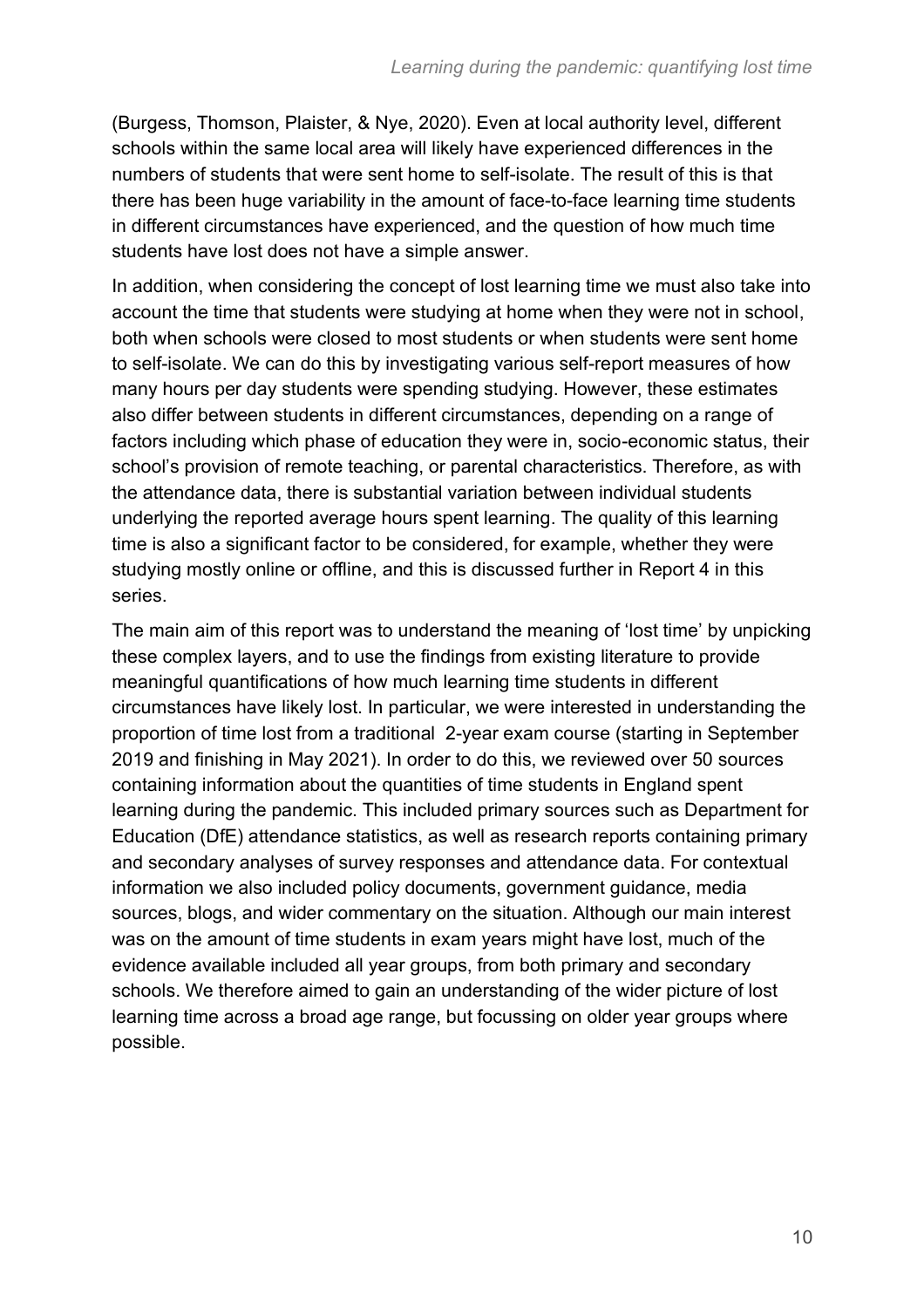# <span id="page-10-0"></span>Chronology of the pandemic

Before we investigate the complexities of lost time, it is useful to understand the key phases of the pandemic in terms of education policy. We therefore present the chronology of the pandemic, from the perspective of students studying a conventional 2-year course starting in September 2019. We compare the impacts of different policy arrangements on schooling, and describe which issues characterised each phase. Figure 1 presents this chronology, with shading highlighting the weeks that most schools were open, partially open, open but with conditions depending on tiers, closed due to the pandemic, and closed for school holidays<sup>2</sup>.

The conditions depending on tiers refer to the tiering system put in place in October 2020 by the government in order to reduce the spread of COVID-19. Each region of England was placed either in tier 1, 2, or 3 (and later tier 4 was added) depending on local case rates and pressure on the NHS. Tier 1 had the least restrictions and tier 4 had the most restrictions in terms of conditions for schools. In regions under tier 1 restrictions, schools could open as normal, whereas in tier 4 attendance was restricted to priority groups only. Initially, most of the country was placed in tier 1, with many regions moving into higher tiers later on. By the end of December, 75% of the country were in tier 4 (Brown & Kirk Wade, 2021).

<sup>2</sup> We have overlooked INSET days and any additional exam leave prior to mid May ,so, this is probably a slight overestimate of the total number of teaching weeks across a two year period. However, this overestimate may be slightly offset by the fact that some students might be studying for another 2 weeks at the end of May. Since we were estimating the proportion of a normal school year that students spent studying in advance of their assessments, we assumed a cut-off of mid-May, as this is usually when exams start in a normal year. However, this year, students' work completed up until the end of May could potentially count towards their teacher assessed grades, resulting in an additional 2 weeks of study time. This may vary across schools though, depending on when they finalise their teacher assessed grades for submission. For example, DfE guidance states that "The 2021 exams approach requires schools to submit grades by 18 June 2021. This process requires considerable staff resource and we recognise that in practice, for many pupils, work done after the May half term will not contribute towards their grades*.*" See Annex B of [this DfE guidance](https://www.gov.uk/government/publications/actions-for-schools-during-the-coronavirus-outbreak/schools-coronavirus-covid-19-operational-guidance#annex-b) (6 April 2021)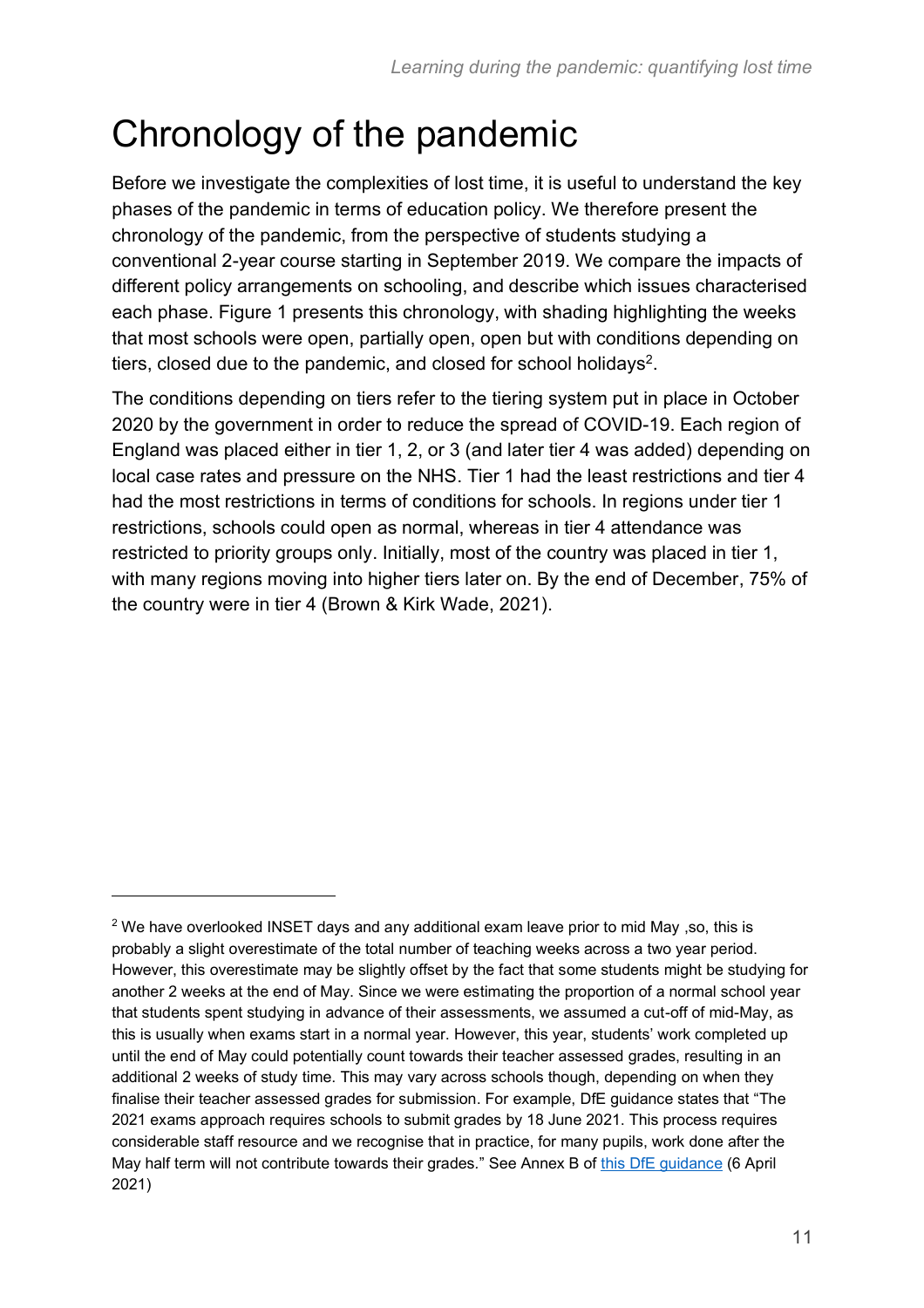

#### National Policy for Years 10-13:

schools open

schools closed (except for children of critical workers and vulnerable children)

schools partially open to Y10 and Y12 (rota basis) <sub>D</sub>

schools open (with conditions for schools in tiers 2, 3 and 4)

school holidays (based on Brighton and Hove dates)

#### schools open -t1

t2 secondary schools to open on a rota basis, combining on-site provision with remote education (FE colleges to do similar, limiting on-site attendance)

t3 secondary schools and FE colleges to limit on-site attendance to children of key workers, vulnerable children, and selected year groups (identified by DfE)

t4 primary schools, secondary schools and FE colleges to limit on-site attendance to priority groups

Figure 1: Calendar to present the chronology of schooling arrangements for a typical 2-year course starting in September 2019. Note. Independent schools set their own dates and may differ to those presented in this example. The shading ends at week 37, when the final draft of present report was completed.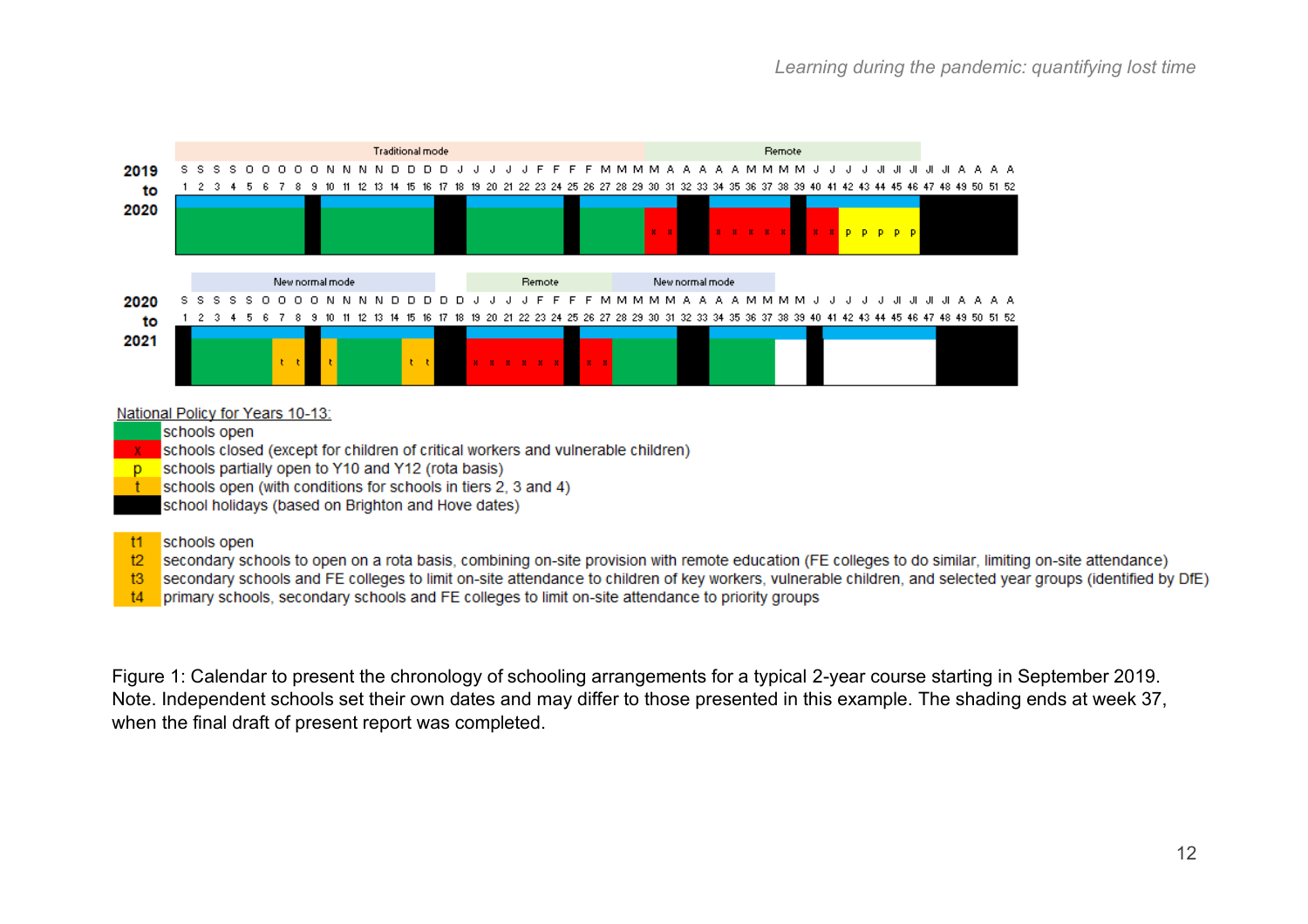# <span id="page-12-0"></span>Phase 0 – Autumn 2019 and early spring term 2020

Schools and education institutions remained open as normal in this phase. The overall absence rate in schools in England during the autumn 2019 term was approximately 4.93%, but ranged between 2.9 to 6.5% at local authority level<sup>3</sup>. Fourteen schools had closed by the 28 February, some of which because students had returned from Italy (where COVID-19 was taking hold) with flu-like symptoms<sup>4</sup>.

## <span id="page-12-2"></span><span id="page-12-1"></span>Phase 1 – 23 March to end of the summer term 2020

On 18 March, the Secretary of State announced that schools, colleges and early years settings in England would close after 20 March<sup>5</sup>, except to children in priority groups (as detailed below). Following the announcement, schools and education institutions were closed to most students by the start of the week commencing Monday 23 March 2020 across all of the UK.

On 19 March, the DfE published guidance on which children were eligible to continue attending school in England. Approximately 80% of schools remained open for these priority groups<sup>6</sup>, which included the children of critical workers (for example NHS staff, police and supermarket delivery drivers), and vulnerable children including: those with a social worker; looked-after children; and those with an education, health and care plan (EHCP) due to their complex special educational needs (Roberts & Danechi, 2021). Children who did not fall into the above categories were expected to stay at home with suitable care. Although priority groups were able to continue attending school, this does not mean that there was full attendance among students that fell into the categories above.

The overall attendance of students who normally attend school in England between March and May 2020 was around 3 to 4% for primary school children, and 1% for secondary school children (see Figure 2). Some of the first attendance datasets published following school closures indicated that, of the students that were attending school on 17 April, around 24,000 were classed as vulnerable, which represents around 5% of all children and young people classified as 'Children in Need' or who have an EHCP<sup>7</sup>. This percentage gradually increased to 15% in the

<span id="page-12-3"></span><sup>3</sup> See [DfE absence statistics](https://explore-education-statistics.service.gov.uk/find-statistics/pupil-absence-in-schools-in-england-autumn-term) (28 May 2020)

<sup>4</sup> See ['Will shutting down UK schools stop coronavirus? It's complicated'](https://www.wired.co.uk/article/coronavirus-uk-schools-closed) on *wired.co.uk* (28 February 2020)

<sup>5</sup> See [Press release from Department for Education and The Rt Hon Gavin Williamson](https://www.gov.uk/government/news/schools-colleges-and-early-years-settings-to-close) (18 March 2020)

<sup>6</sup> See [DfE attendance statistics](https://explore-education-statistics.service.gov.uk/find-statistics/attendance-in-education-and-early-years-settings-during-the-coronavirus-covid-19-outbreak/2020-week-29) (21 July 2020)

<sup>7</sup> See [DfE attendance statistics](https://assets.publishing.service.gov.uk/government/uploads/system/uploads/attachment_data/file/883173/COVID-19_attendance_in_education_settings_170420.pdf) (17 April 2020)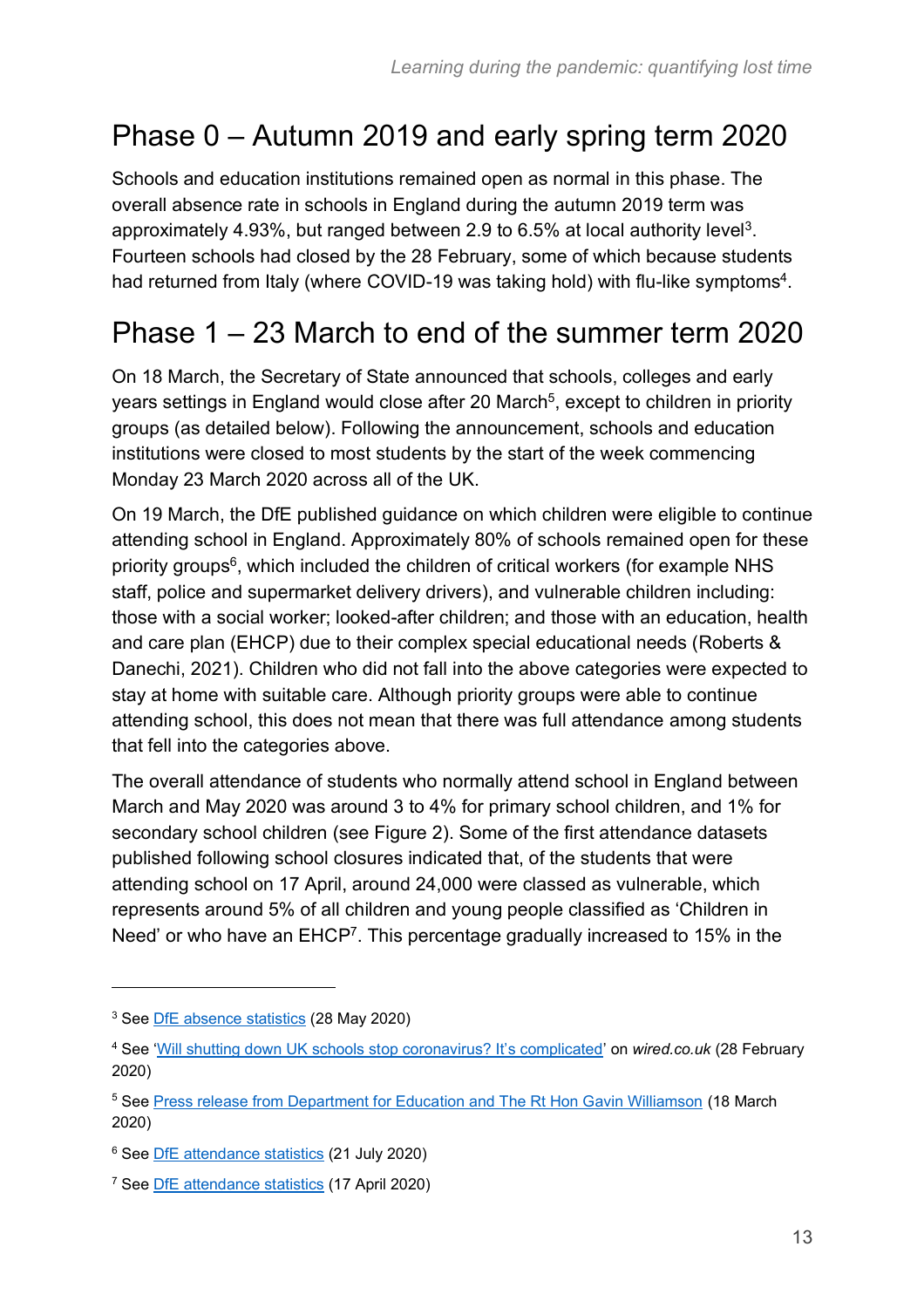week before May half-term. The number of students classed by schools as children of critical workers attending school was 62,000 on 17 April, which is estimated to be around 2% of all children of critical workers. This also gradually increased to 6% in the week before May half-term.

<span id="page-13-0"></span>In June and July when infection rates were lower, schools began to reopen more widely to key year groups, in addition to the provision already in place for priority groups. As outlined in DfE guidance<sup>8</sup>, from the week commencing 1 June primary schools were able to reopen for transition year groups including: nursery, reception, year 1 and year 6, although, many schools delayed reopening until after this date<sup>9</sup>. From 15 June, secondary schools, sixth forms and further education colleges were able to offer face-to-face support for the year groups that were due to take exams the following year (years 10 and 12), although DfE guidance instructed schools to continue to primarily educate these year groups at home, and to keep face-to-face lessons to a minimum<sup>[9](#page-13-0)</sup>. Schools were therefore often only open on a part-time basis<sup>10</sup>. A number of schools did not open during this period, for example, by 25 June 89% of primary schools were actually open to the above year groups, and 74% of secondary schools were open to year 10s and year 12s<sup>11</sup>. In addition, attendance was not compulsory during this time and even in schools that were open, not all parents with children in these year groups sent their children back to school. Overall attendance of students who normally attend school in England increased from around 15% in June to 27% in July for primary school children, and from 1% in June to 5% in July for secondary school children<sup>12</sup> (see Figure 2).

<span id="page-13-1"></span>During this period there were also occasional regional differences in restrictions in areas where infection rates were high. For example, when there was a spike in COVID-19 cases in the city of Leicester, there was a lockdown imposed in the city which meant schools closed from 2 July up until a fall in cases meant they could reopen again on the 24 July<sup>13</sup>.

To summarise phase 1, policy was reactive to the changing circumstances in response to the pandemic. Broadly speaking, most students were not receiving face-

<sup>8</sup> See [DfE Policy paper](https://www.gov.uk/government/publications/actions-for-educational-and-childcare-settings-to-prepare-for-wider-opening-from-1-june-2020/actions-for-education-and-childcare-settings-to-prepare-for-wider-opening-from-1-june-2020) (1 June 2020)

<sup>&</sup>lt;sup>9</sup> See ['Impact of the COVID-19 pandemic on education in the United Kingdom'](https://en.wikipedia.org/wiki/Impact_of_the_COVID-19_pandemic_on_education_in_the_United_Kingdom#Late_February_to_mid-March_%E2%80%93_individual_closures) on Wikipedia (6 May 2021)

<sup>&</sup>lt;sup>10</sup> See ['Secondary pupils back -](https://www.bbc.co.uk/news/education-53026221) but most only part-time' on the BBC website (15 June 2020)

<sup>11</sup>See [DfE attendance statistics](https://explore-education-statistics.service.gov.uk/find-statistics/attendance-in-education-and-early-years-settings-during-the-coronavirus-covid-19-outbreak/2020-week-26) (30 June 2020)

<sup>&</sup>lt;sup>12</sup> See [collection of DfE attendance statistics](https://www.gov.uk/government/collections/attendance-in-education-and-early-years-settings-during-the-coronavirus-covid-19-outbreak) (23 June 2020)

<sup>&</sup>lt;sup>13</sup> See ['Timeline of the COVID-19 pandemic in England \(January–June 2020\)'](https://en.wikipedia.org/wiki/Timeline_of_the_COVID-19_pandemic_in_England_(January%E2%80%93June_2020)) on Wikipedia (6 May 2021)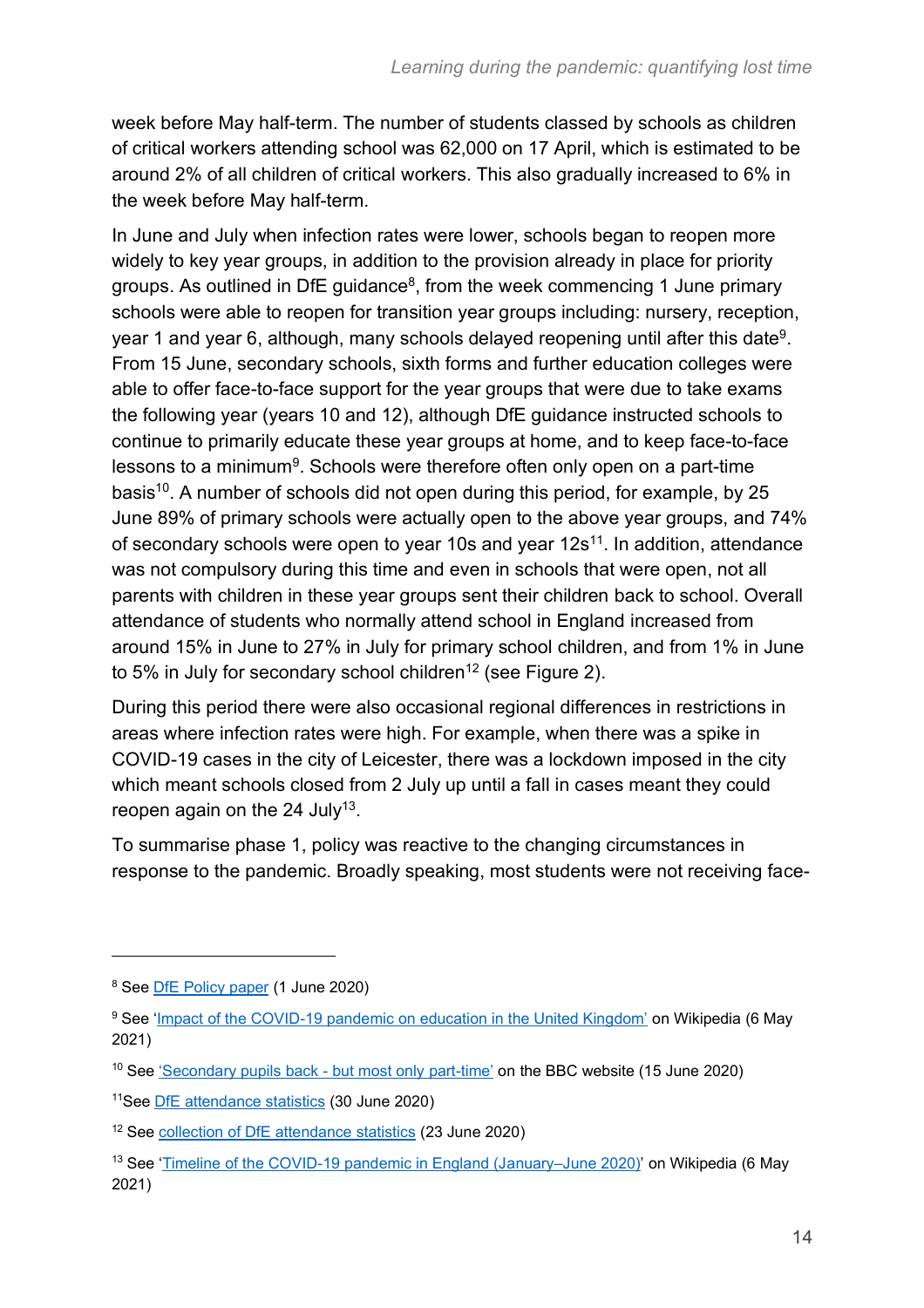to-face schooling throughout phase 1, except for a small proportion of students who were in priority groups, and some from key year groups in June and July.

### <span id="page-14-0"></span>Phase 2 – Autumn term 2020

Schools remained closed to most students until the end of the summer 2020 term, not reopening until the beginning of the autumn 2020 term. Attendance became mandatory again at this time, although DfE guidance stated that absence of children because they were following clinical or public health advice would not be penalised (Roberts & Danechi, 2020). DfE guidance for students who were clinically vulnerable or had underlying health conditions was for them to continue to attend school, but students who were clinically extremely vulnerable on the advice of clinicians were to remain at home. Therefore schools reopened with the expectation of near full attendance for the new 2020 to 2021 school year in the first week of September.

As of the 10 September, 88% of students had returned to the classroom $^{14}$ . Attendance increased slightly throughout September, and remained fairly steady throughout October (Children's Commissioner for England, 2020a; also see Figure 2). Total student absences in secondary schools due to COVID-19 were around 4- 5% in October, and around 11-13% by the end of term (Sibieta, 2021a). As case rates were rising, on 14 October a COVID-19 three-tier system of regulations were put in place in England, with tier restrictions varying according to region. In addition to the tier restrictions, on 31 October a four-week lockdown was announced which lasted up until 2 December. Schools were expected to remain open during the lockdown, as keeping students in education remained a priority<sup>15</sup>. Following this lockdown the tiering system was reintroduced. An additional fourth tier was introduced on 19 December<sup>16</sup>.

Although all schools were expected to remain open irrespective of tier regulations, there were some differences between tiers in terms of the way schools operated $^{17,18}$ . Government guidance stated that in tier 1, schools were expected to remain fully open but students in year 7 and above were to wear face coverings in communal areas. In tier 2, secondary schools were asked to adopt a rota system, and further education (FE) colleges were to limit on-site attendance. This meant that most

<sup>14</sup> See ['DfE attendance statistics'](https://explore-education-statistics.service.gov.uk/find-statistics/attendance-in-education-and-early-years-settings-during-the-coronavirus-covid-19-outbreak/2020-week-37) (15 September 2020)

<sup>15</sup> See ['Prime Minister's statement on coronavirus'](https://www.gov.uk/government/speeches/prime-ministers-statement-on-coronavirus-covid-19-31-october-2020) (31 October 2020)

<sup>16</sup> See ['Press release from Prime Minister's Office, 10 Downing Street and The Rt Hon Boris Johnson'](https://www.gov.uk/government/news/prime-minister-announces-tier-4-stay-at-home-alert-level-in-response-to-new-covid-variant#:~:text=The%20Prime%20Minister%20has%20announced%20tougher%20restrictions%20for%20large%20parts,Stay%20at%20Home) (19 December 2020)

<sup>17</sup> See ["Local lockdown guidance: Schools urged to set 'realistic expectations'"](https://www.sec-ed.co.uk/news/local-lockdown-guidance-schools-urged-to-set-realistic-expectations-ascl-covid-19-coronavirus-dfe-tiers-outbreak/) on *sec-ed.co.uk* (02 September 2020)

<sup>18</sup> See ['DfE guidance'](https://www.gov.uk/government/publications/coronavirus-covid-19-contingency-framework-for-education-and-childcare-settings/contingency-framework-education-and-childcare-settings-excluding-universities) (27 November 2020)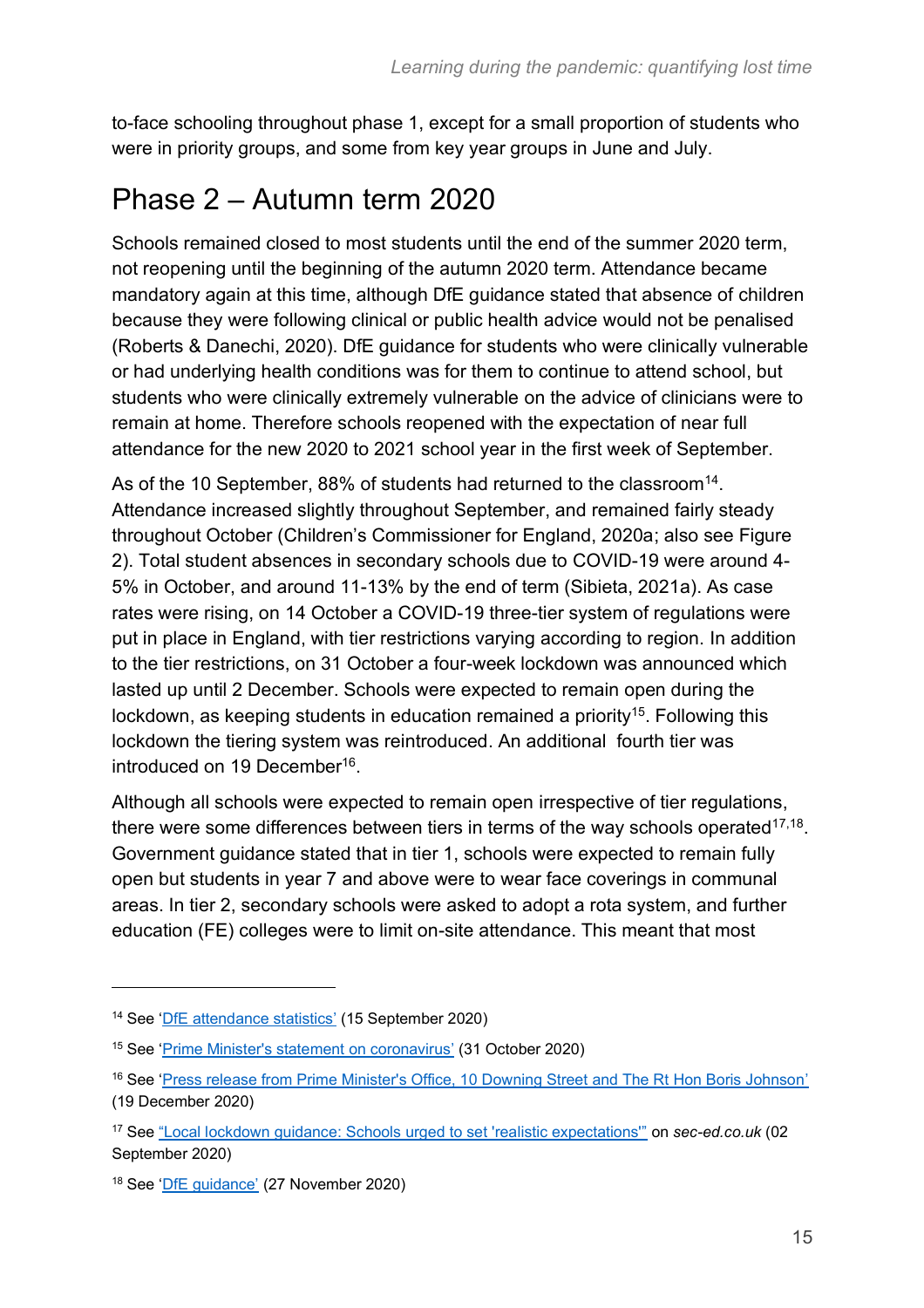students experienced a combination of remote and on-site schooling, while vulnerable children and children of critical workers were allowed to attend on-site fulltime. In tier 3, secondary schools and FE colleges were required to limit on-site attendance to just children who were vulnerable, those of critical workers, and selected year groups. On 19 December, tier 4 was introduced in large areas in the south-east of England<sup>19</sup>. In tier 4, on-site attendance was limited to just vulnerable children and the children of critical workers at all primary and secondary schools. Alternate provision settings and special schools were allowed to remain open to all students (as they also were in tiers 1 to 3), although that does not necessarily mean they were able to offer a place to all students who would normally be in attendance, as this was likely to have depended on staffing levels, the space available due to social distancing measures, and the unique health risks to individual students.

Average attendance rates were between 80 to 90% in this phase (Sibieta & Robinson, 2020), but this term is particularly challenging to characterise due to the sporadic impacts of the pandemic on different groups and in different regions. For example, some of the worst affected tier 3 regions were in the north-west at the beginning of the autumn term, with Liverpool being the first assigned to tier 3, followed by Lancashire. Burgess et al. (2020) demonstrated that state-funded secondary school attendance was lower in regions with higher infection rates. Attendance rates were therefore lowest in areas such as the north-west at the start of term. But different regions were assigned to tiers 2 and 3 at different points in time throughout this period, leading to differences in on-site attendance across these regions.

By December, the 'Kent variant' of COVID-19 had caused a spike in infection rates in London and the south-east of England, leading these areas to have some of the lowest attendance rates. In addition to regional differences, there was also considerable variation in attendance between local authorities, a topic which will be discussed in more detail later. Some local authorities wished to close schools and transition to remote learning for the last week of term before the Christmas break, amid these rising infection rates in their areas. However, the government's position was that schools should remain open due to the "national priority to keep schools open full time and avoid further disruption to education" (Roberts & Danechi, 2020, p.9), therefore they remained open, but attendance fell sharply in these areas ( for exampleGreenwich and Islington). Some local authorities chose to close schools for this week against government advice, and therefore also saw sharp decreases in attendance, for example Waltham Forest and Redbridge (Sibieta, 2021b).

<sup>&</sup>lt;sup>19</sup> See ['Press release from Prime Minister's Office, 10 Downing Street and The Rt Hon Boris Johnson'](https://www.gov.uk/government/news/prime-minister-announces-tier-4-stay-at-home-alert-level-in-response-to-new-covid-variant#:~:text=The%20Prime%20Minister%20has%20announced%20tougher%20restrictions%20for%20large%20parts,Stay%20at%20Home) (19 December 2020)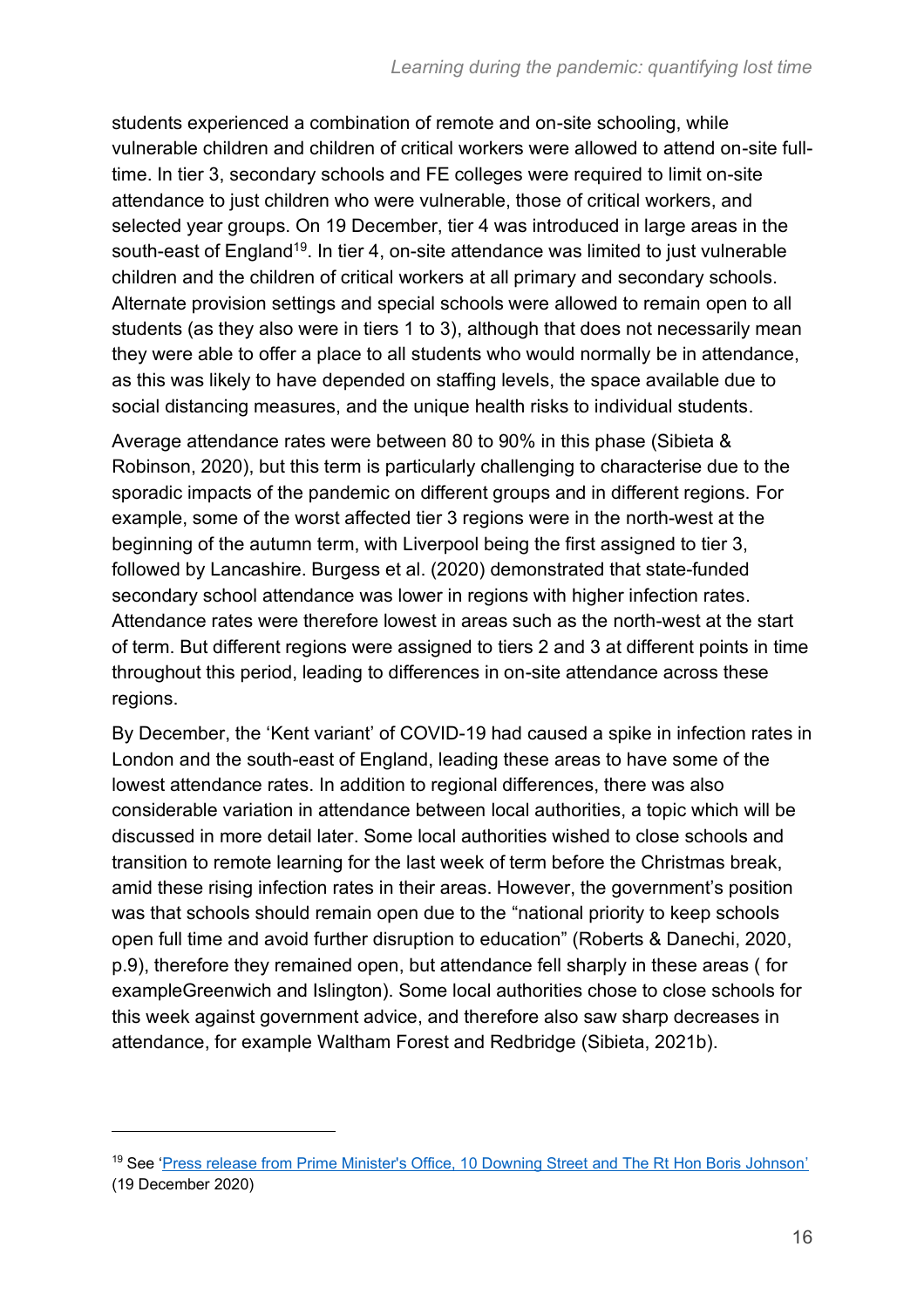Average attendance rates dropped in November and reached a low of around 80% in the last week of term (Sibieta & Cottell, 2020). This is likely because more schools were sending pupils home to self-isolate after coming into contact with a confirmed case, rather than due to students being absent after contracting the virus themselves. DfE guidance stated that "groups are likely to need to be the size of a year group to enable schools to deliver the full range of curriculum subjects and students to receive specialist teaching"<sup>20</sup>, therefore large numbers of students could be sent home. For example, in mid-November, 36% of schools had sent at least 1 student home to self-isolate<sup>21</sup>, which is an increase from 21% in mid-October<sup>22</sup>. The Children's Commissioner for England's (2020a) secondary analysis of DfE attendance data from September to December found that confirmed cases accounted for only 2.4% of all COVID-19-related absence, and only 0.2% of a school population of 8 million. In contrast, a much larger proportion of children are absent from school due to self-isolation (86%). Ofsted (2020a) also found that one third of the 121 schools they visited in September reported parents had removed children from school to home school them. Many parents seem to have made this choice because of their anxiety about COVID-19, and these decisions are discussed in more detail later.

Another factor influencing student attendance during this phase was teacher absence. Government guidance during the lockdown was that individuals who were clinically extremely vulnerable should work from home, therefore some teachers would not have been able to teach in-person. Furthermore, around 4-5% of both primary and secondary teachers were absent for COVID-19-related reasons in the autumn (Sibieta, 2021a). In secondary schools, although students were more likely to be absent because they were self-isolating after coming into contact with a confirmed case, teachers were about 2 to 3 times more likely than students to be absent due to testing positive themselves, and therefore may not have been able to teach even remotely.

To summarise phase 2, policy was that schools were to remain open throughout the whole term, but there were differences between regions depending on what tier they were placed in. With different regions moving into different tiers across the period, this presented a more turbulent picture of face-to-face schooling, with some regions being more affected than others at different points in time.

<sup>20</sup> See [DfE guidance](https://www.gov.uk/government/publications/actions-for-schools-during-the-coronavirus-outbreak/schools-coronavirus-covid-19-operational-guidance) (2 July 2020)

<sup>21</sup> See [DfE attendance statistics](https://explore-education-statistics.service.gov.uk/find-statistics/attendance-in-education-and-early-years-settings-during-the-coronavirus-covid-19-outbreak/2020-week-50) (15 December 2020)

<sup>22</sup> See [DfE attendance statistics](https://explore-education-statistics.service.gov.uk/find-statistics/attendance-in-education-and-early-years-settings-during-the-coronavirus-covid-19-outbreak/2020-week-42) (20 October 2020)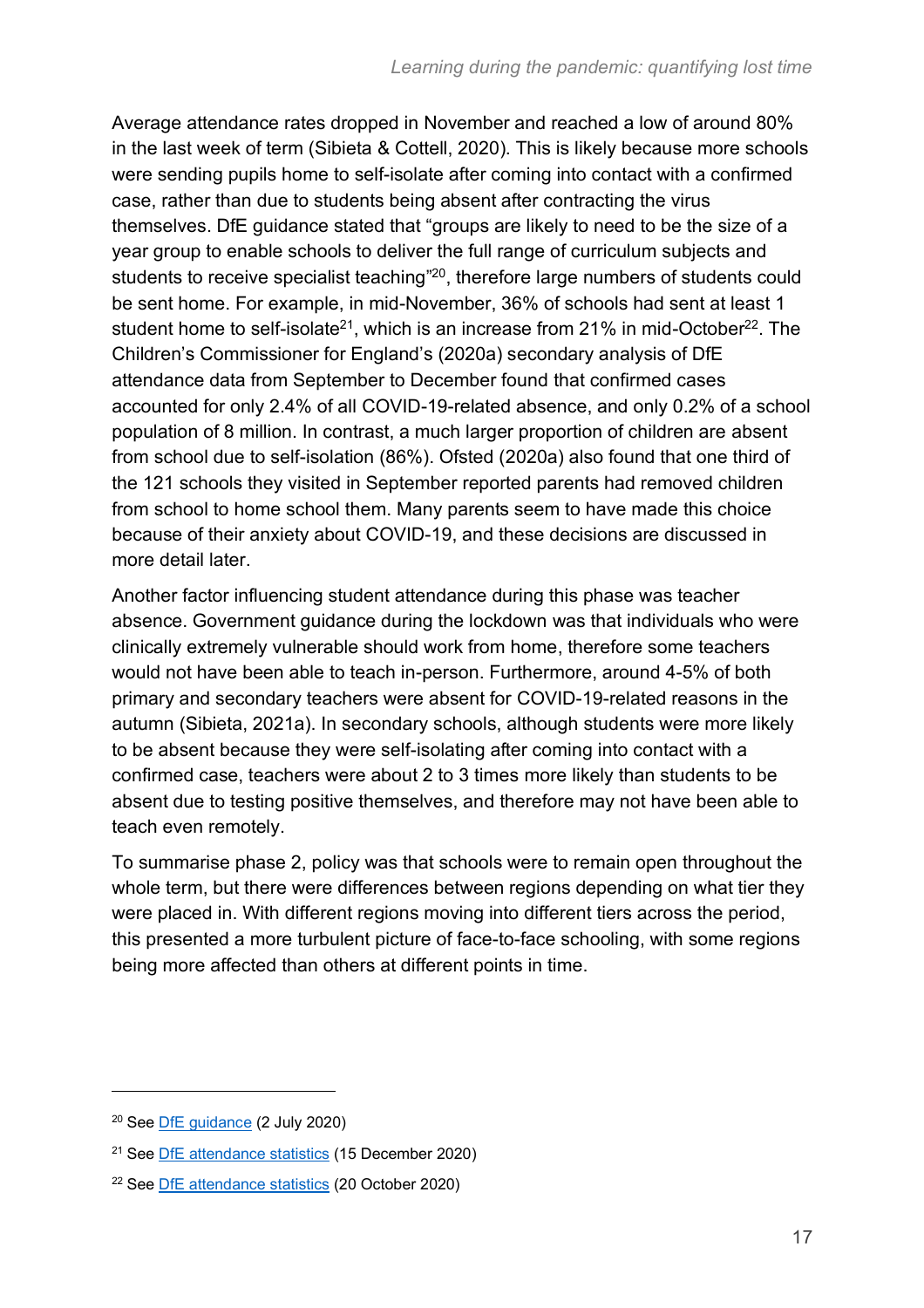# <span id="page-17-0"></span>Phase 3 – Spring term 2021 to 8 March

During his address to the nation on 4 January 2021<sup>23</sup>, the Prime Minister announced that schools and colleges in England would close to most students again, with provision moving to remote learning from 5 January until after February half-term, subject to review. The children of critical workers and vulnerable students could continue to attend in-person. The DfE indicated that special schools and alternative provision would remain open, and updated guidance on children who could access school places was published<sup>24</sup>. The government's list of critical workers now included more than 40 different roles across 8sectors, with families told that their child would be eligible to attend school if one parent is on the list<sup>25</sup>. In addition, the definition for vulnerable children was expanded to include "those who may have difficulty engaging with remote education at home (for example due to a lack of devices or quiet space to study)"<sup>26</sup> *.* However, there were still inconsistencies across schools in how the above guidance was implemented. Media outlets highlighted that the demand for school places meant that some schools stated both parents needed to fall under the critical worker category<sup>27</sup>.

The above changes could explain why overall attendance was around 5times higher in primary and secondary schools than it was during phase 1. As of 13 January, over 99% of schools were open<sup>28</sup> (compared to 80% in May), and attendance was 21% in primary schools and 5% in secondary schools (see Figure 2). Across the period from January to 8 March, attendance in primaries gradually increased from 21% to 28%, and remained at around 5 to 6% in secondaries<sup>29</sup>. In comparison, from March to May 2020 on-site attendance was approximately 3 to4% in primaries and 1% in secondaries<sup>[12](#page-13-1)</sup>.

<span id="page-17-1"></span>The attendance of children of critical workers increased throughout the spring term, from 820,000 on 13 January to 1,013,000 on 4 March<sup>30</sup>. The proportion of all children with an EHCP in attendance increased from 34% in January to 47% in March, and the proportion of all those with a social worker in attendance increased

<sup>&</sup>lt;sup>23</sup> See [Prime Minister's address to the nation](https://www.gov.uk/government/speeches/prime-ministers-address-to-the-nation-4-january-2021) (4 January 2021)

<sup>24</sup> See [DfE guidance](https://www.gov.uk/government/publications/coronavirus-covid-19-maintaining-educational-provision/guidance-for-schools-colleges-and-local-authorities-on-maintaining-educational-provision) (9 March 2021)

<sup>&</sup>lt;sup>25</sup> See ['Fact check: What does the guidance on key worker children attendance actually say?'](https://schoolsweek.co.uk/fact-check-what-does-the-guidance-on-key-worker-children-attendance-actually-say/) on *schoolsweek.co.uk* (11 January 2021)

<sup>&</sup>lt;sup>26</sup> See [DfE guidance](https://www.gov.uk/government/publications/coronavirus-covid-19-maintaining-further-education-provision/further-education-coronavirus-covid-19-operational-guidance) (Updated 6 April 2021)

<sup>27</sup> See [Article in Manchester Evening News](https://www.manchestereveningnews.co.uk/news/greater-manchester-news/key-worker-space-schools-pupils-19586840) (9 January 2021)

<sup>&</sup>lt;sup>28</sup> See [DfE attendance statistics](https://explore-education-statistics.service.gov.uk/find-statistics/attendance-in-education-and-early-years-settings-during-the-coronavirus-covid-19-outbreak/2021-week-3) (19 January 2021)

<sup>29</sup> See [DfE attendance statistics](https://explore-education-statistics.service.gov.uk/find-statistics/attendance-in-education-and-early-years-settings-during-the-coronavirus-covid-19-outbreak/2021-week-10) (9 March 2021)

<sup>30</sup> See [DfE attendance statistics](https://www.gov.uk/government/statistics/attendance-in-education-and-early-years-settings-during-the-coronavirus-covid-19-outbreak-23-march-2020-to-4-march-2021) (9 March 2021)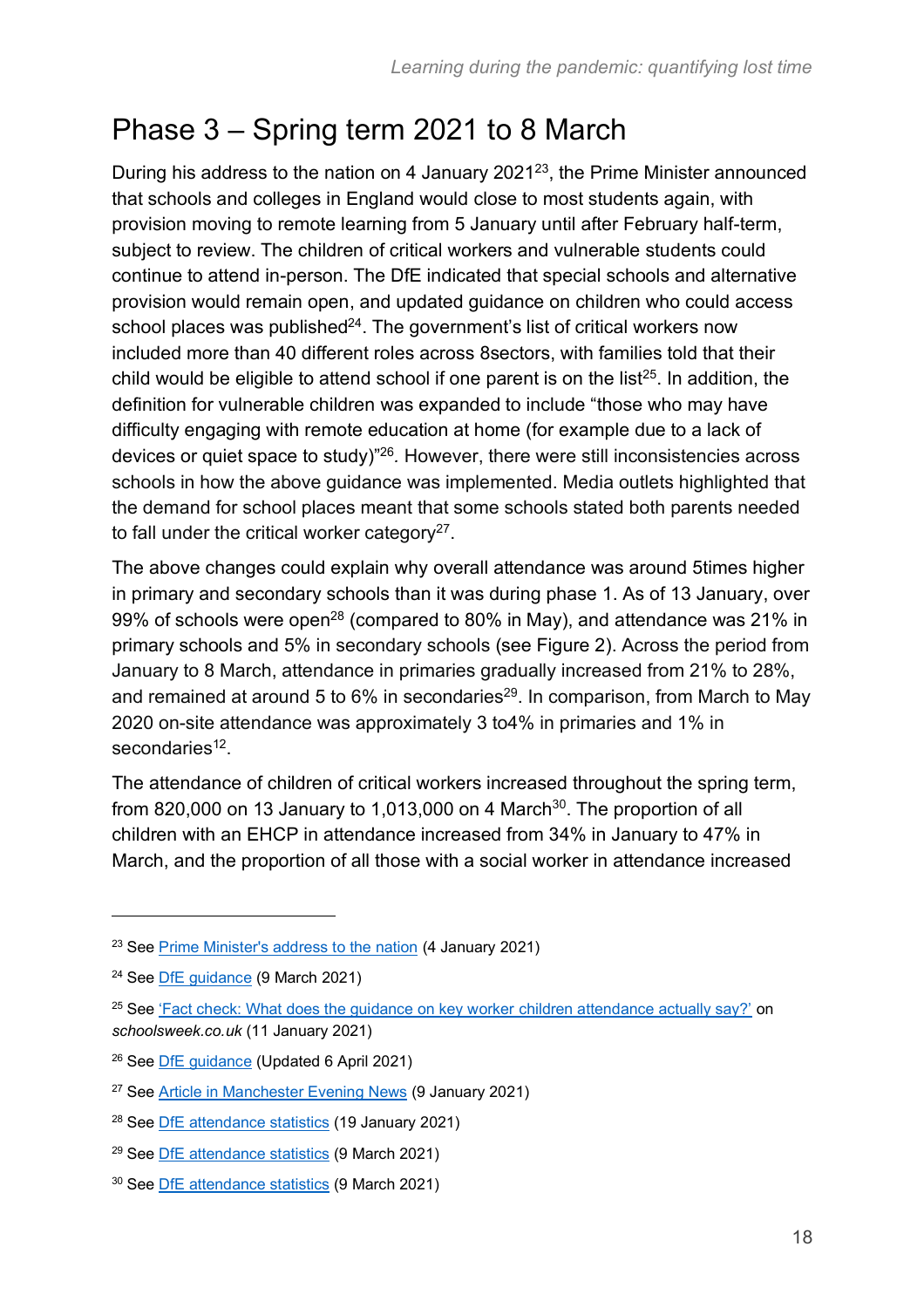from 40% to 51%<sup>[29](#page-17-1)</sup>. The numbers of teaching staff who could not work due to COVID-19-related reasons (either on-site or remotely) decreased throughout this period, with the proportion of teachers and school leaders working on-site increasing from 37% at the end of January, to 47% on 4 March, while the proportion of teaching assistants and other staff increased from 51 to 61%<sup>[29](#page-17-1)</sup>.

In terms of remote learning provision during this period, the government specified in January that schools were legally obliged to provide 3 hours of remote education a day for key stage 1, 4 hours a day for key stage 2, and 5 hours a day for key stages 3 and  $4^{31}$ . This explains why the amount of time students spent studying per day was higher in this phase compared to in phase 1, as is discussed later.

To summarise phase 3, policy remained the same throughout this period and schools were closed to most students. Many more students of critical workers or those who were vulnerable were in attendance compared to phase 1, and remote learning provision was likely to have been more extensive given the new legal requirement.

# <span id="page-18-0"></span>Phase 4 – 8 March to mid May

On 8 March schools reopened and attendance became mandatory again for all students. For the first week, secondary schools were given flexibility to allow testing and a phased return of students. Students who consented to testing were to return to school upon their first negative result. However, if a parent or their child did not consent, this did not prevent them from returning to school<sup>32</sup>. DfE guidance stated that from 1 April, all clinically extremely vulnerable children should attend school or college, unless they were under paediatric or other specialist care and had been advised by a clinician not to attend<sup>33</sup>. During this phase, 99.9% of settings were open.

Overall attendance rates were around 90% by the beginning of April. Compared to phase 0, when overall absence rates were around 4.6%, it appeared there was still more absence than during normal periods, although differences in the way absence and attendance rates were calculated affect comparability<sup>34</sup>. The phased returns in secondary schools meant that attendance steadily rose from 31% to 89% during the first week of this period. In primary schools during the first week back, attendance was the highest it had been since the start of the pandemic, at between 94 to 96% $35$ .

<span id="page-18-1"></span><sup>31</sup> See ['What should remote education look like?'](https://dfemedia.blog.gov.uk/2021/01/08/what-should-remote-education-look-like-how-can-your-child-learn-remotely-if-you-dont-have-a-laptop-we-answer-your-remote-learning-questions/) blog from DfE (8 January 2021)

<sup>32</sup> See ['background' section in DfE attendance statistics](https://explore-education-statistics.service.gov.uk/find-statistics/attendance-in-education-and-early-years-settings-during-the-coronavirus-covid-19-outbreak/2021-week-11) (16 March 2021)

<sup>33</sup> See [DfE guidance](https://www.gov.uk/government/publications/what-parents-and-carers-need-to-know-about-early-years-providers-schools-and-colleges-during-the-coronavirus-covid-19-outbreak/what-parents-need-to-know-about-early-years-providers-schools-and-colleges-during-covid-19#school-and-college) (Updated 22 April 2021)

<sup>34</sup> See ['Attendance in state-funded schools' section in DfE attendance statistics](https://explore-education-statistics.service.gov.uk/find-statistics/attendance-in-education-and-early-years-settings-during-the-coronavirus-covid-19-outbreak/2021-week-14) (8 April 2021)

<sup>35</sup> See [DfE attendance statistics](https://explore-education-statistics.service.gov.uk/find-statistics/attendance-in-education-and-early-years-settings-during-the-coronavirus-covid-19-outbreak/2021-week-11) (16 March 2021)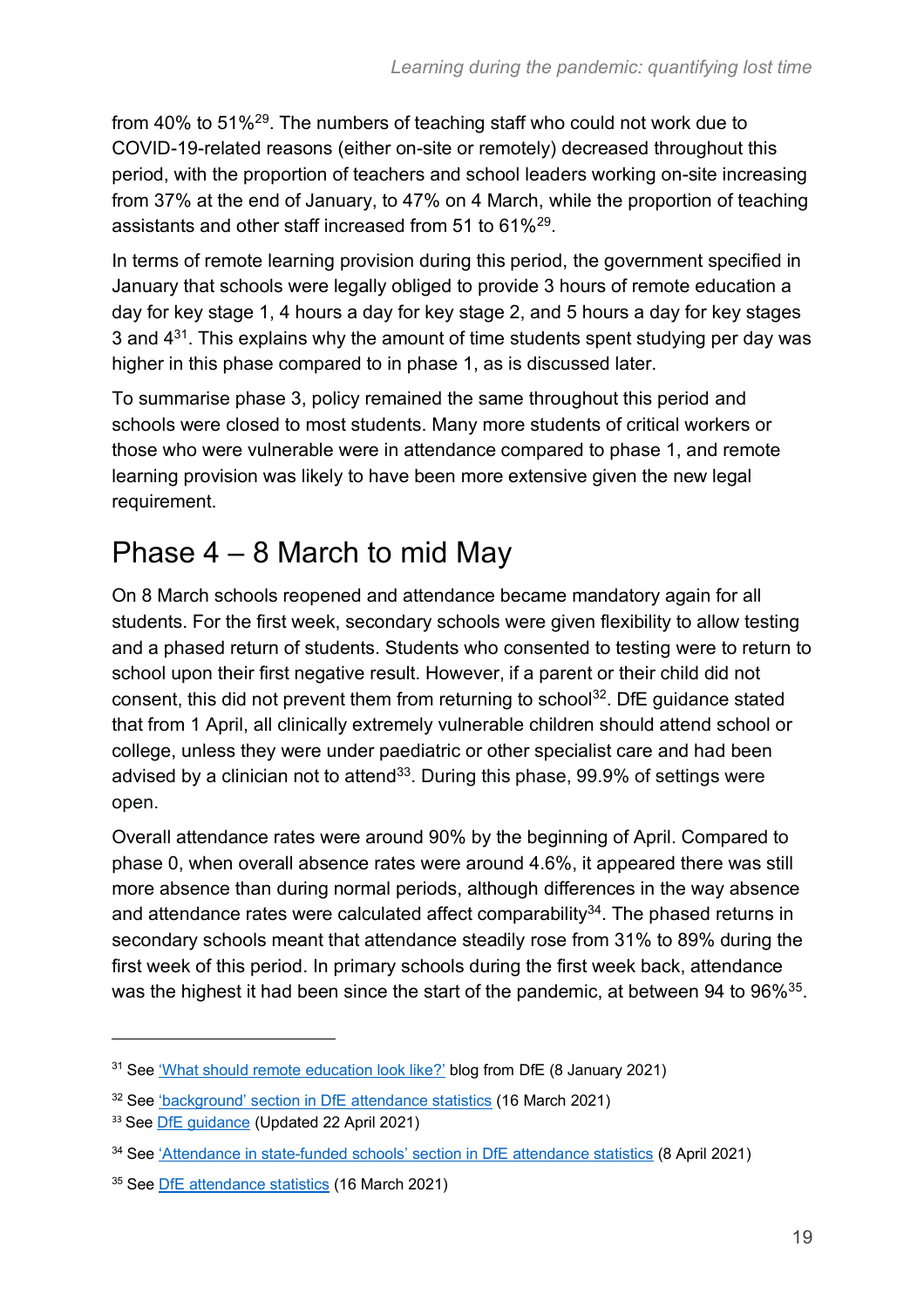<span id="page-19-1"></span>Following this, attendance in primary and secondary schools decreased slightly, but remained high at 92-93%, and 87% in early April, respectively (see Figure 2). By 20 May, attendance had continued to stay high at 94% in primaries and 87% in secondaries<sup>36</sup>. COVID-19-related absence rates in students increased from 1% in early March to 3.3% at the end of March, reducing slightly to 2.4% on 1 April<sup>37,38</sup>. These figures are lower than the COVID-19-related absence figures seen during phase 2 (4-13%).

<span id="page-19-0"></span>Teacher COVID-19-related absence followed a similar pattern, with 1% of teachers and school leaders absent in early March, rising to 1.6% at the end of March, and reducing to 1.2% on 1 April<sup>[37](#page-19-0)</sup>, and 0.5% on 20 May<sup>[36](#page-19-1)</sup>. Again, these are lower than that seen in phase 2 (4-5%), suggesting that overall fewer students and teachers were absent due to COVID-19 in this phase.

Regional and local authority level data from mid February to early April published by DfE highlighted that while national attendance was around 90%, attendance was highest in the south-east and south-west (at around 92%) and lowest in Yorkshire and the Humber (around 86%)<sup>[37](#page-19-0)</sup>. Areas with the lowest attendance generally had higher infection rates. There was also variation at local authority level, as will be discussed later.

To summarise phase 4, policy remained the same throughout this period and schools were open again with mandatory attendance. More students appeared to be attending school compared to in phase 2, however, there were still some regional variations in COVID-19-related absences depending on infection rates.

<sup>36</sup> See [DfE attendance statistics](https://explore-education-statistics.service.gov.uk/find-statistics/attendance-in-education-and-early-years-settings-during-the-coronavirus-covid-19-outbreak/2021-week-21) (25 May 2021)

<sup>37</sup> See [DfE attendance statistics](https://explore-education-statistics.service.gov.uk/find-statistics/attendance-in-education-and-early-years-settings-during-the-coronavirus-covid-19-outbreak/2021-week-14) (8 April 2021)

<sup>38</sup> These figures do not include students who were shielding.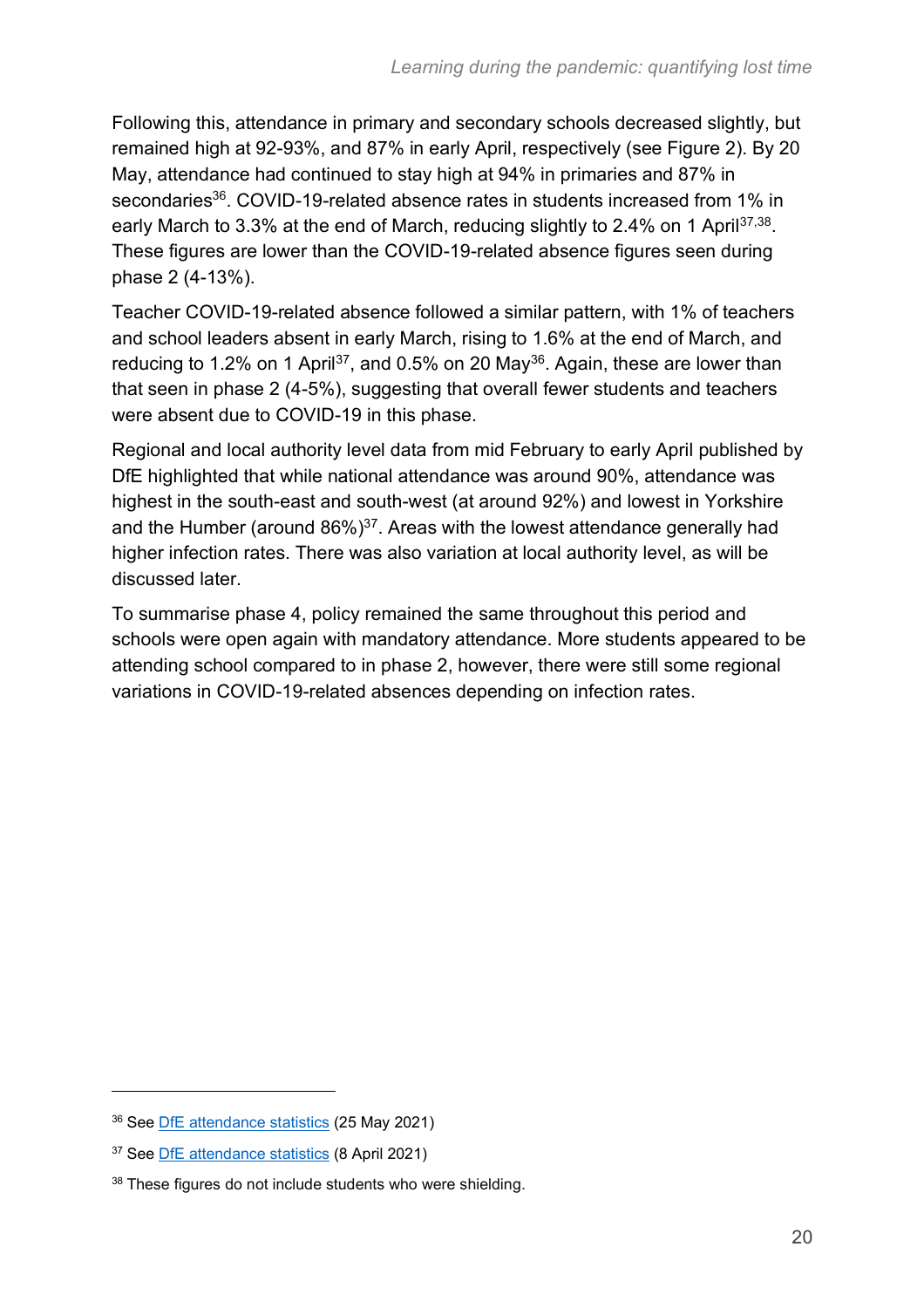

Figure 2: National average state-funded school attendance rates and percentage of schools open, as reported weekly by DfE since April 2020. Note. Gaps represent school holidays.

# <span id="page-20-0"></span>Instructional delivery modes

The aim of this report is to quantify how much time students in different circumstances have spent studying, or not studying, since the outbreak of the pandemic. Furthermore, because we are specifically interested in understanding the proportion of a traditional two year exam course that students may have spent learning, or not learning, we need to extend this analysis back to the beginning of the autumn term 2019.

Our biggest challenge, here, is to find an effective way of characterising the different circumstances under which students have learnt since autumn 2019; because these circumstances have varied from one phase to the next, and from one student to the next even within the same phase. As such, the very idea of 'lost time' will have different implications for students in different circumstances. For example, a big issue during phase 1 was how much face-to-face teaching time students in England were losing out on, while still ostensibly studying at home; whereas the big issue during phase 2 was how many days or weeks students in different regions of England were absent from school, potentially not studying at all. Because the significance of the 'lost time' narrative varies according to circumstance, we need to begin by distinguishing between a variety of different circumstances.

The most fundamental distinction of this sort concerns what might be described as the 'instructional delivery mode' that was in operation for any particular class of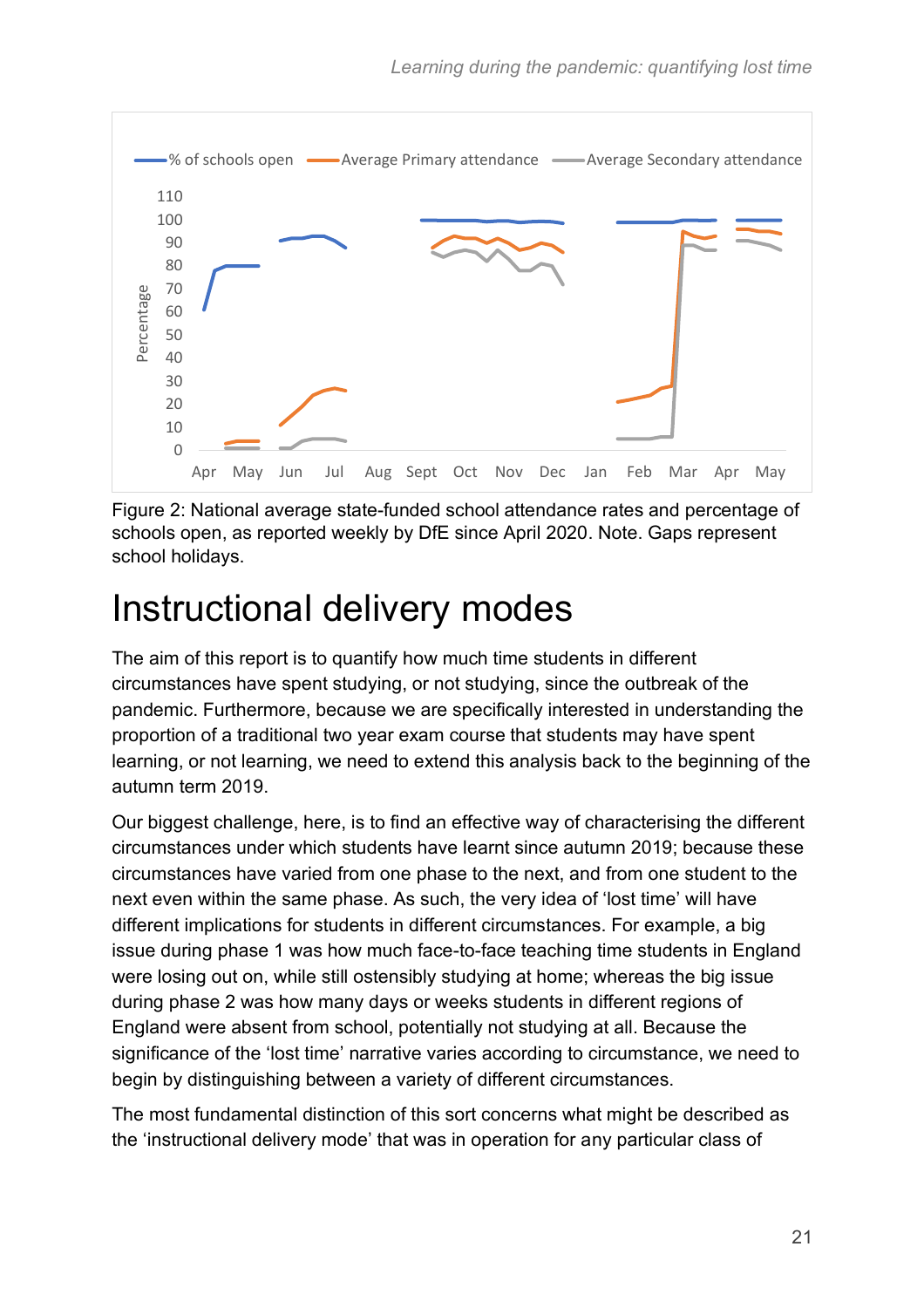students, during any particular phase of the pandemic. We will define this as either traditional, remote, or new normal.

The traditional instructional delivery mode corresponds directly to phase 0 (autumn 2019 to early spring term 2020). This was business as usual as far as teaching and learning was concerned; as we understood these practices prior to the pandemic. For the vast majority of students in England, this would have meant whole-class-inschool tuition, with teaching provided by their regular class teacher. However, for home educated students, this would have meant tuition at home, with teaching provided by a parent or carer, private tutor, or both.

The remote instructional delivery mode was thrust upon schools during phase 1 of the pandemic. Classes were disbanded and the vast majority of students (from each class) were required to study at home. However, unlike the traditional mode, where students and their teachers worked alongside each other, so wereunder the same circumstances, students and teachers experienced quite different circumstances under the remote mode. On the whole, teachers were in school, and students were at home. However, some teachers delivered remote instruction from home, as they were self-isolating, or shielding. They may also have had to look after or home school their own children. And a certain number of students experienced 'remote instruction' in school, as children of critical workers, or as vulnerable children, who were permitted to attend during the school 'closure' period.

Finally, the new normal instructional delivery mode was engaged when schools returned to whole-class-in-school tuition during the course of the pandemic; for instance, during phase 2, from autumn 2020. Like the traditional mode, most students and their teachers worked alongside each other, and so were the same circumstances.<sup>39</sup> However, this was not necessarily so for all teachers or for all students. Some teachers would have continued to shield, continuing to deliver instruction remotely to classes of students in school. Others would have had to selfisolate intermittently. Equally, some students would have continued to shield, continuing to receive instruction remotely. Yet, this would have been a quite different kind of remote learning experience under this mode, with the majority of their classmates being taught in school. Likewise, some students would have had to selfisolate intermittently, again switching back to a different kind of remote learning experience.

To complicate the matter further, every now and again, a class that had returned to the new normal would have been sent home, if a class member had tested positive. This would have flipped the class back to the remote instructional delivery mode.

<sup>&</sup>lt;sup>39</sup> Although, with additional COVID-19-related restrictions and practices in place, these were not the same as traditional circumstances.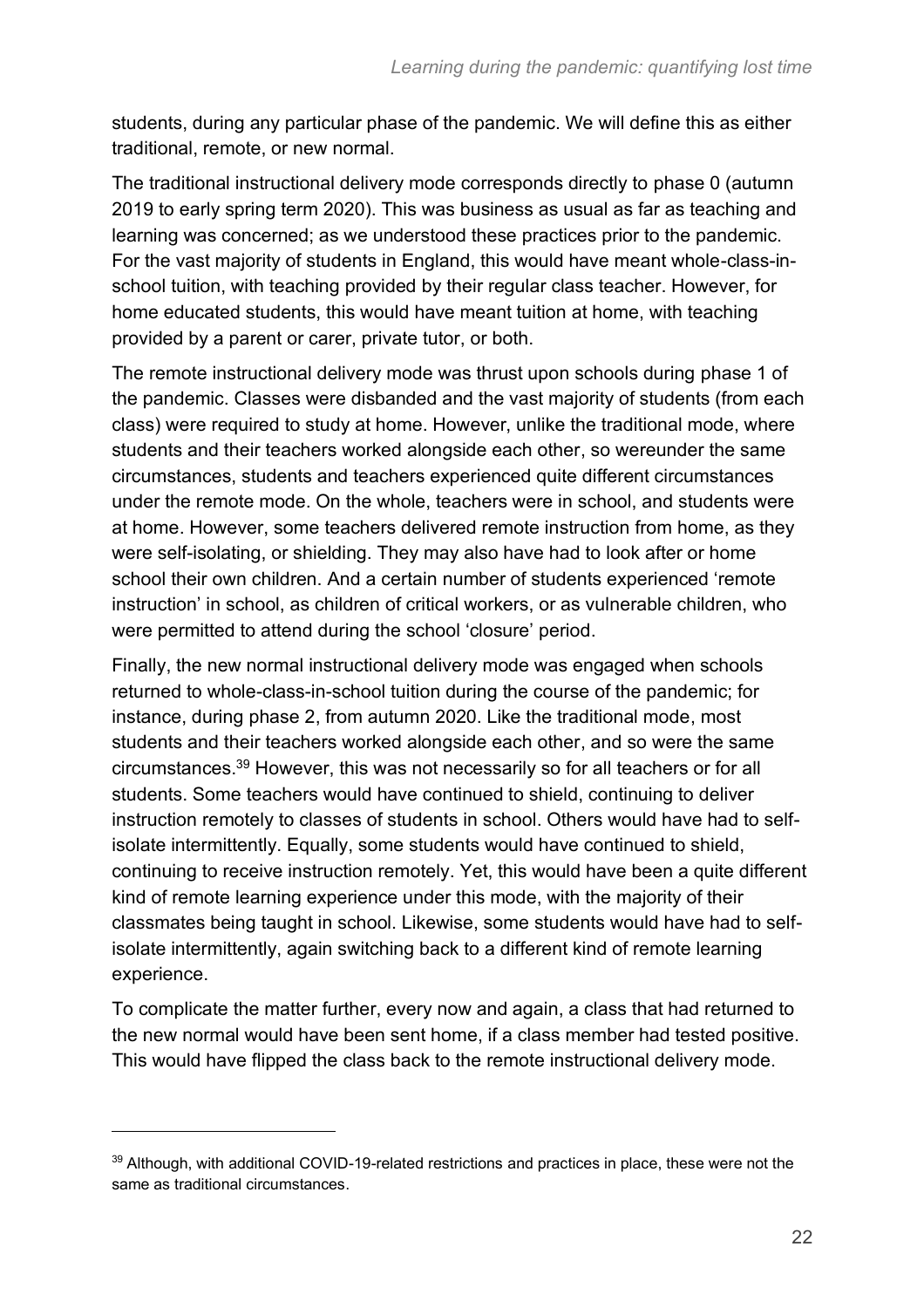On the basis of this analysis, it should be clear that there is no universal mapping between pandemic phases and instructional modes. Even during phase 0, some schools were forced into the remote mode, before this was thrust upon all schools at the beginning of phase 1. However, it is fair to say that:

- during phase 1 (23 March to end summer 2020) and phase 3 (spring term 2021 to early March) all classes in all schools were required to implement the remote mode for most (if not all) of each phase
- during phase 2 (autumn term 2020) the vast majority of classes in the vast majority of schools implemented the new normal mode; although some classes in some schools were occasionally forced to flip back to the remote mode
- during phase 4 (early March onwards) almost all classes in almost all schools implemented the new normal mode

Consequently, we will simplify matters by characterising the:

- traditional mode in terms of learning time during phase 0
- remote mode in terms of learning time or lost time during phases 1 and 3
- new normal mode in terms of learning time or lost time during phases 2 and 4

These characterisations are also highlighted in Figure 1.

Different students in different classes in different schools will have experienced a different balance of learning time (and lost time) across these modes. More specifically, the fact that instruction was organised quite differently during different phases meant that different issues came to the fore. Fairly obviously, differential attendance rates were not a major issue during phase 1, when schools were officially closed to the vast majority of students. However, they became a major issue during phase 2, when schools were officially re-opened, yet differential infection rates led to differential attendance rates across the country.

Consequently, the dominant lost time narrative during phase 1 was not about attendance, per se, but about how much time different groups of students were spending learning while at home – a micro-level narrative relating to hours spent learning (or not learning) per day. There was also the higher-level lost time narrative concerning how much face-to-face teaching time learners (in general) had lost out on owing to school closures – a macro-level narrative relating to weeks spent learning (or not learning) per term. This was a less nuanced analysis, of course, because having lost X weeks of face-to-face teaching is not the same as having lost X weeks of learning; where learning is still happening remotely, albeit perhaps learning of a lower level of quality.

Conversely, the dominant lost time narrative during phase 2 was about attendance, and how the pandemic was affecting attendance rates differentially across the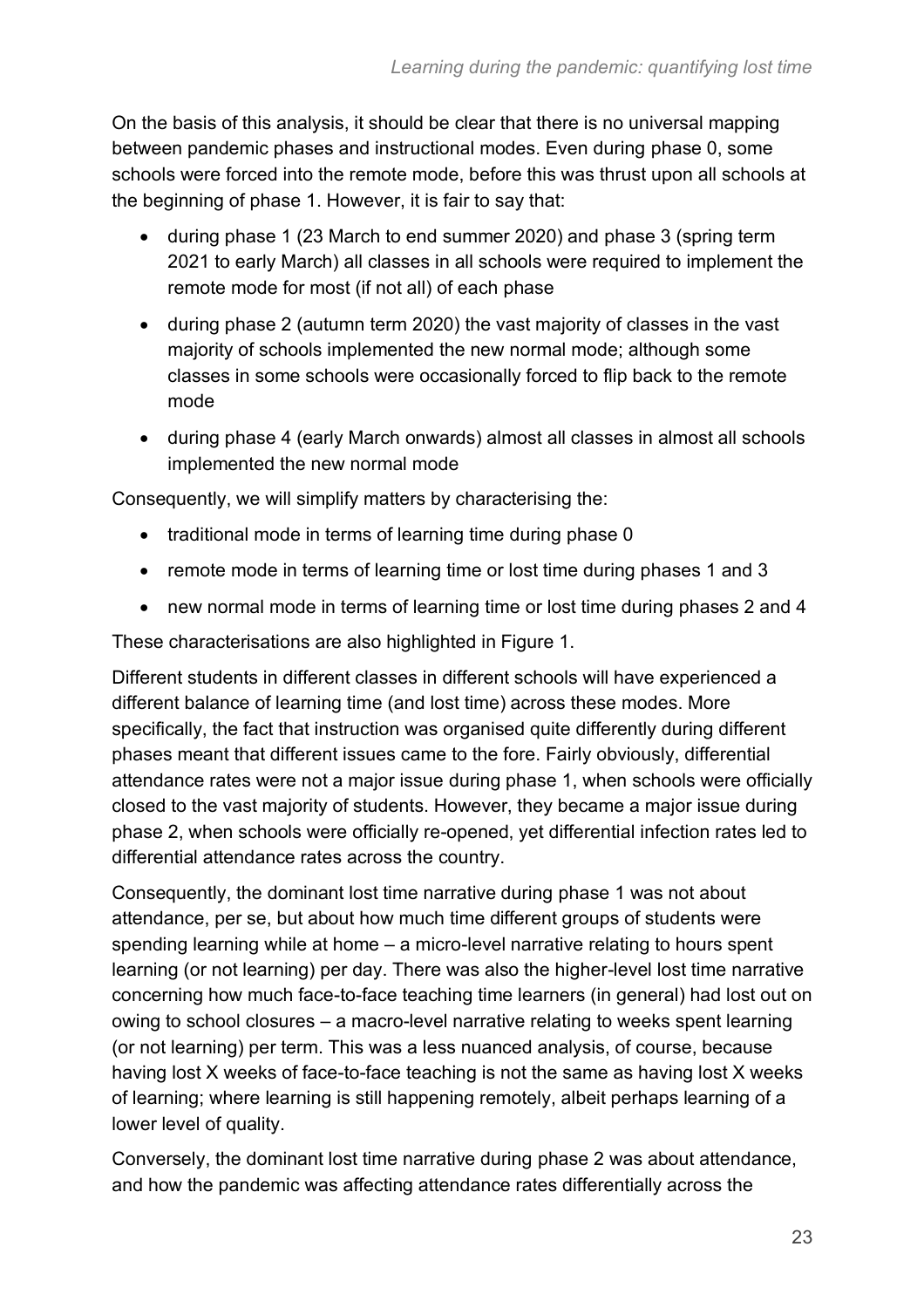regions of England – a macro-level narrative relating to weeks spent learning (or not learning) per term. Again, though, being absent for X weeks is not necessarily the same thing as having lost X weeks of learning; depending on the reason for absence, for example serious illness vs. self-isolation. This emphasises why it is so tricky, yet also so important, to explore beneath the surface of any lost time narrative.

The following section identifies a number of macro-level lost time narratives, which arose during the different phases of the pandemic. And, in the subsequent section, a number of micro-level lost time narratives are outlined. We then attempt to illustrate the implications of these analyses by creating hypothetical scenarios for students in a variety of contexts.

Figure 3 provides a brief summary of macro and micro-level features of lost time since the start of the pandemic across remote and new normal modes. It also highlights some of the factors that were identified in the literature as being related to differential lost time, which are reviewed in detail in the sections that follow.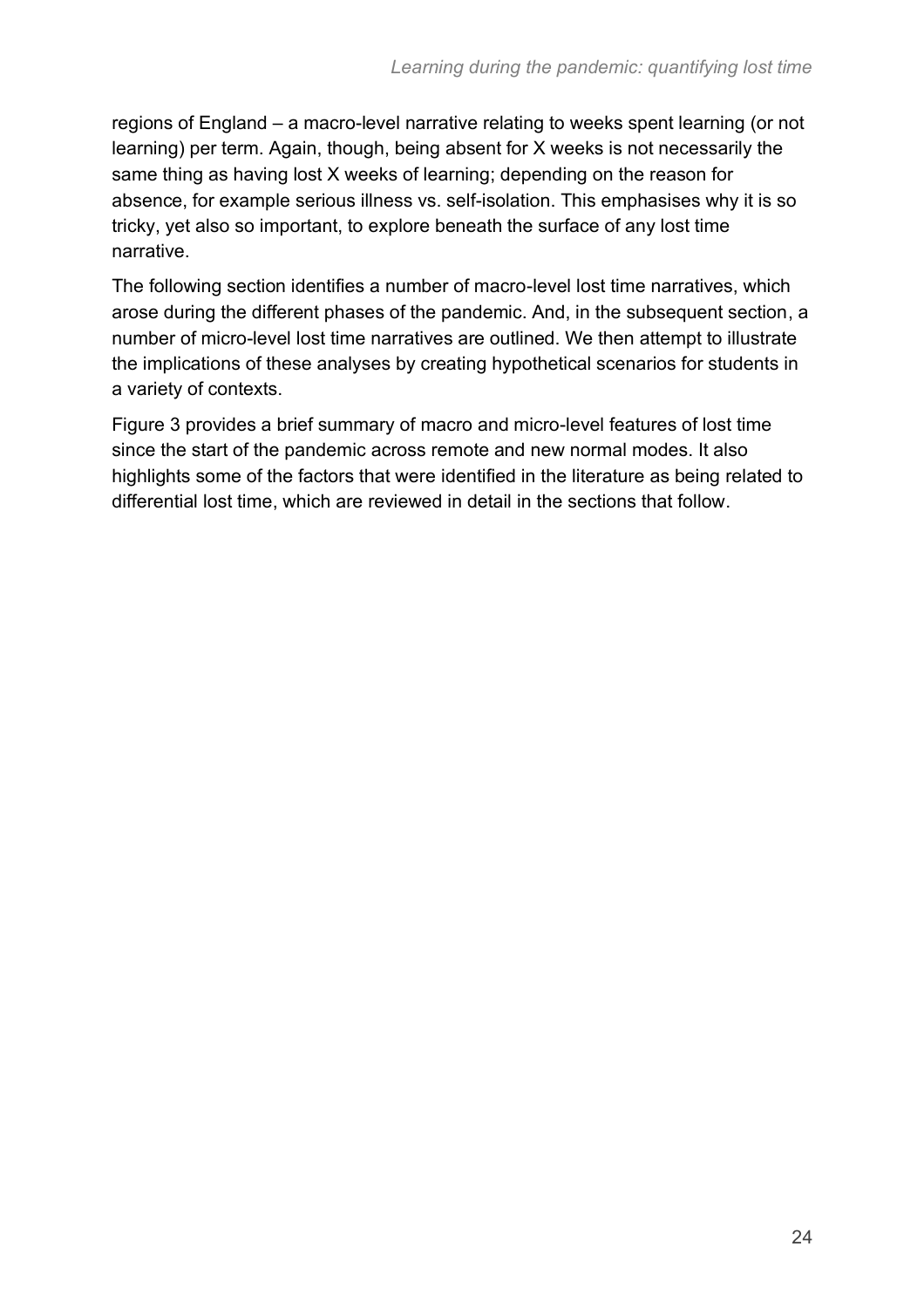|                                                      | Macro-level                                                                                                                                                                                                                                                                                                                                                                                                                           | Micro-level                                                                                                                                                                                                                                                                                                                                                                                                                                                             |
|------------------------------------------------------|---------------------------------------------------------------------------------------------------------------------------------------------------------------------------------------------------------------------------------------------------------------------------------------------------------------------------------------------------------------------------------------------------------------------------------------|-------------------------------------------------------------------------------------------------------------------------------------------------------------------------------------------------------------------------------------------------------------------------------------------------------------------------------------------------------------------------------------------------------------------------------------------------------------------------|
| ົສ<br>mode<br>ಯ<br>$\mathbf{r}$<br>Remote<br>(phases | Average attendance much lower than normal as only those<br>٠<br>vulnerable or the child of a key worker were in school,<br>therefore many students missed face-to-face teaching time<br>Differences between groups of<br>٠<br>students introduced depending<br>on who was given the opportunity<br>to attend/ who chose to attend<br>Some of the differentiating<br>factors related to lost time:<br>· Socio-economic<br>disadvantage | Drop in average number of hours spent learning per day<br>compared to pre-pandemic, therefore many students not<br>studying at home for as long as they usually would in school<br>But large variability around these<br>averages, with some students hardly<br>studying at all, and some studying more<br>than 5 hours a day<br>Differences in time spent studying per<br>day between groups of students were<br>• Age/phase of education<br>introduced or exacerbated |
| mode<br>& 4)<br>New normal<br>$\sim$<br>(phases      | vs state school)<br>Average attendance much higher<br>٠<br>than during remote mode, but still<br>key worker status<br>many absences, mainly due to self<br>• Ethnicity<br>or bubble isolations<br>• Family factors<br>Differences in attendance between<br>٠<br>local areas depending on infection<br>rate<br>Some students did not return due to health risk<br>$\bullet$                                                            | · School type (independent<br>Higher proportion of students receiving a<br>• Vulnerability or parents'<br>full school day compared to in remote<br>mode<br>But still many students studying less than<br>their normal timetable, likely due to:<br>a) Time spent studying per day in<br>school being affected by public<br>health restrictions<br>Intermittent periods of isolating at<br>b)<br>home                                                                    |

Figure 3: Summary of macro and micro-level features of lost time in remote and new normal modes, and some of the differentiating factors that were related to lost time. Note: The differentiating factors listed here were not mutually exclusive, and likely interacted with each other.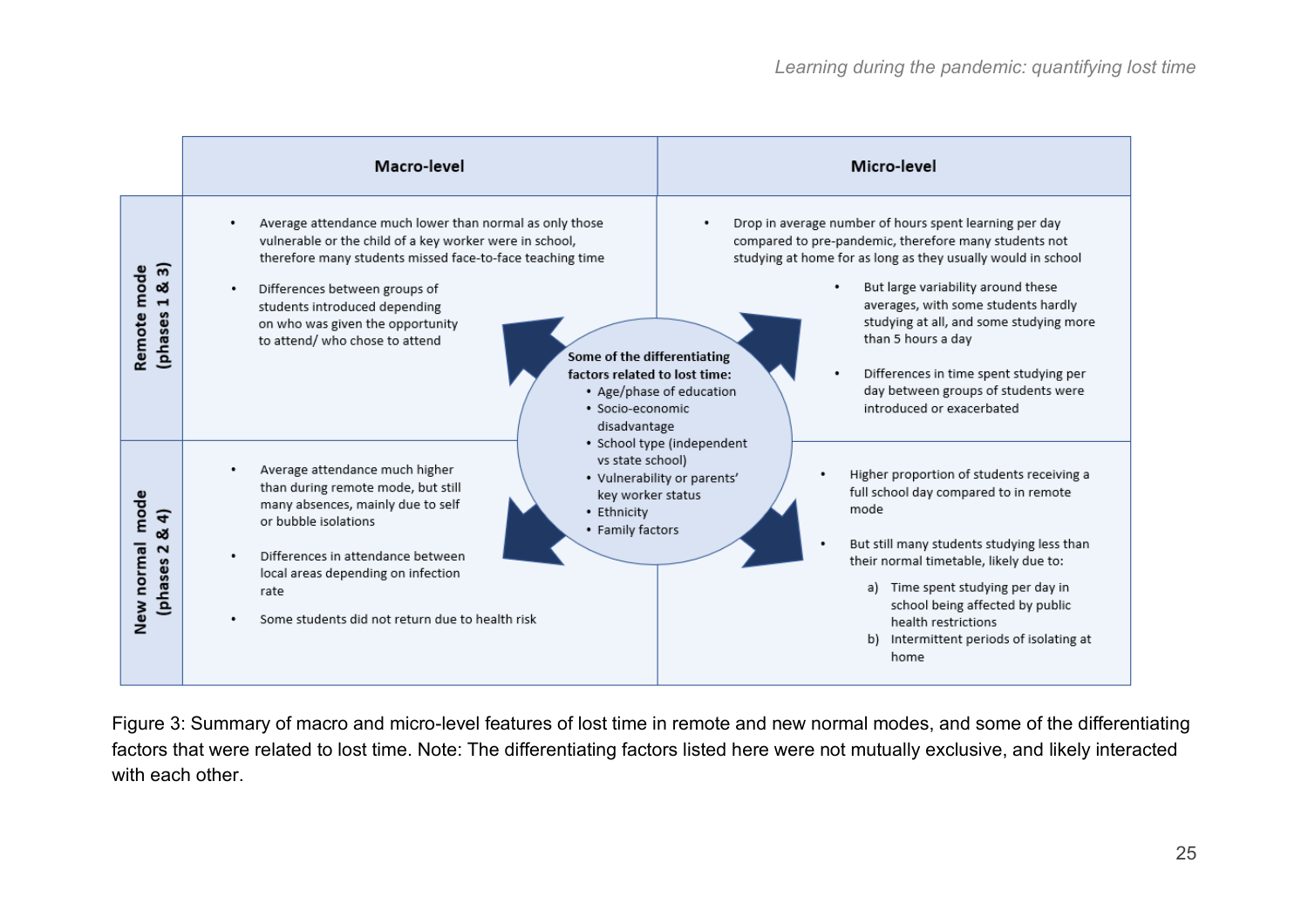# <span id="page-25-0"></span>Macro-level lost time analysis

The first layer of complexity in the issue of lost time is the varying amounts of faceto-face teaching time received by students across the different phases of the pandemic on a broad scale, for example the number of days or weeks. We start by summarising some of the key findings from research which has explored attendance data across the three modes described in the 'Instructional delivery mode' section above.

# <span id="page-25-1"></span>Traditional mode

Under normal circumstances, there are 39 weeks (195 school days) in each year. Students spend 38 weeks (190 days) in school each year, and 5 of the 195 days are reserved for teacher training days. From the beginning of the school year in 2019, 25 weeks of traditional schooling elapsed before the announcement on 20 March regarding school closures in England. It is worth noting that some students may have gone into lockdown arrangements slightly earlier than others. Fourteen schools had already closed by 24 February, some due to students returning from Italy with COVID-19 symptoms<sup>[4](#page-12-2)</sup>. There could potentially have also been some cases in schools that did not close prior to the announcement where individual students or their families had COVID-19, requiring them to self-isolate and therefore missing extra weeks of face-to-face learning.

## <span id="page-25-2"></span>Remote mode

In this section we will focus on the amount of face-to-face teaching time students lost during the main school closures in phases 1 and 3, and the variations in these amounts between students with different characteristics and in different circumstances.

### *Attendance statistics*

During the first lockdown, schools were closed to most students for a period of around 14 weeks, although most remained open to children of critical workers and those who were classed as vulnerable. The attendance of students who normally attend school throughout the first lockdown was therefore very low compared to prepandemic, starting at around 3% in the initial week of lockdown, and gradually falling to around 1% at the time of the Easter break in mid April<sup>[7](#page-12-3)</sup>. This increased to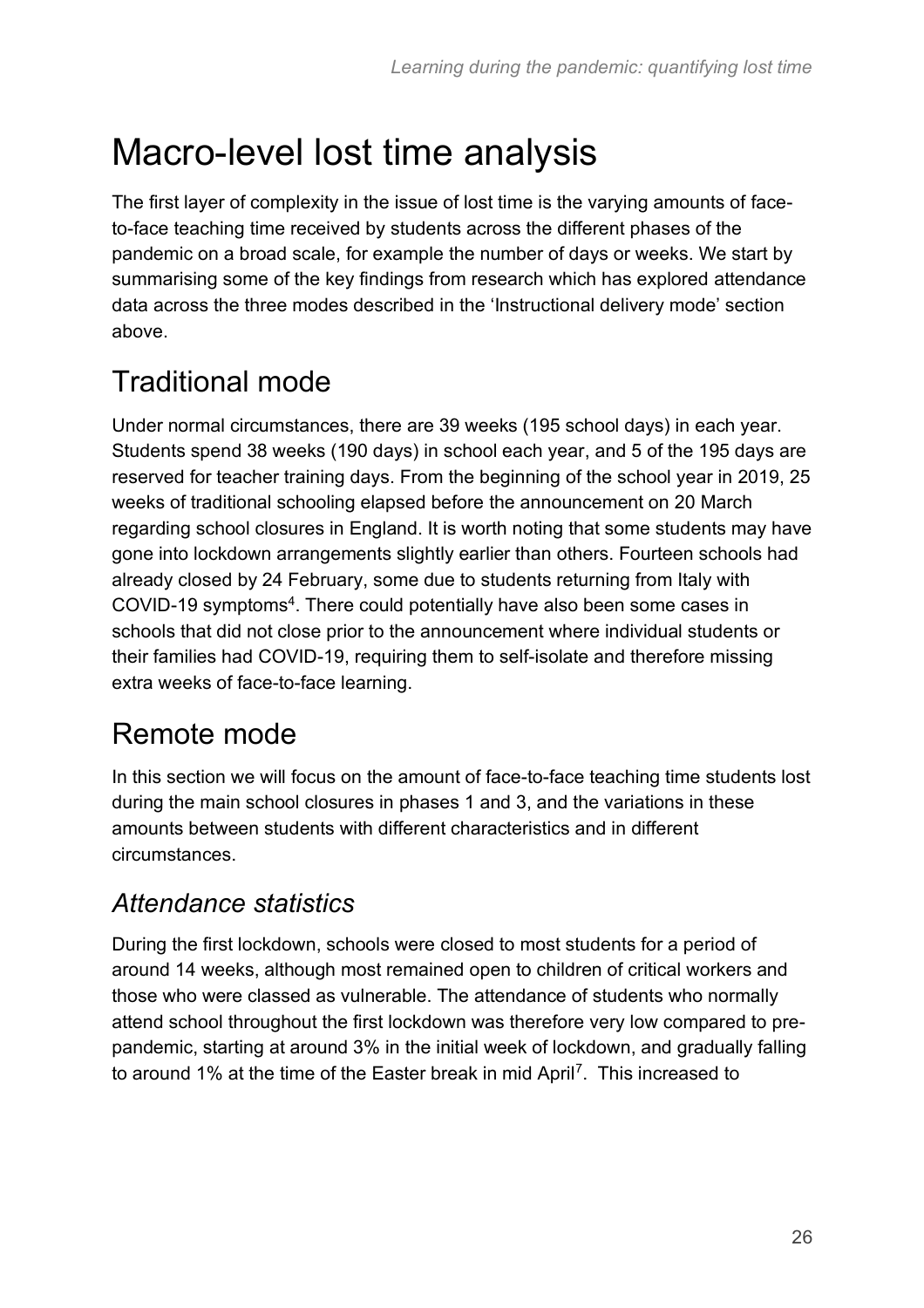<span id="page-26-0"></span>approximately 3% after the Easter break in May, and 6to 7%<sup>40</sup> when schools started to welcome back children from key year groups at the start of June<sup>[12](#page-13-1)</sup>. By mid-July, an estimated 13.1% of students that would normally attend were in school (Roberts & Danechi, 2021). Primary schools were allowed to open to key year groups for a period of around 8 weeks, and secondary school settings were allowed to open to years 10 and 12 for a period of around 5 to 6 weeks before the end of term. However, even though schools were open to more students at this time, many did not attend and there were modified timetables and rota systems to accommodate social distancing measures for those who did, for example, secondary schools were often only open for part of the week or for half-day lessons (Andrew et al, 2020a; Department for Education, 2020).

When schools closed again on 5 January 2021 for a period of around 8 teaching weeks (phase 3), attendance of students who were allowed to attend (either as children of critical workers or those who were classed as vulnerable) ranged between a high of 15.9% and a low of 11.7%. Although it is difficult to compare attendance rates directly due to changes in the data collection methodology after 1 June 2020<sup>[40](#page-26-0)</sup>, these are higher attendance rates than those recorded in the first lockdown in spring 2020. This apparent increase in attendance from the first round of school closures to the second is supported by survey data collected through Teacher Tapp, which highlighted that of the children attending school during the second school closures, "less than half (47%) of them had been attending school during the first lockdown" (Montacute & Cullinane, 2021, p.3). This is likely due to more parents of critical workers sending their child to school in the second school closure period, and a change in criteria meaning that more children were eligible (as described in the chronology).

While the above statistics provide a broad overview of the proportions of students who received face-to-face teaching time throughout the periods of the pandemic when schools were closed to most students, they mask many variances at school and student level, which will be discussed below.

#### *Vulnerable students and the children of critical workers*

Although most schools were open all year round to vulnerable children and those of critical workers, not all students who met the eligibility criteria attended in person. For example, during the first lockdown from the end of March 2020 to the end of May 2020, although the proportion of children with EHCPs or a social worker attending school was higher than the national average it was still quite low (approximately

<sup>&</sup>lt;sup>40</sup> From 1 June the method of data collection changed, therefore affecting direct comparability. For details of the methodology see [DfE attendance statistics](https://assets.publishing.service.gov.uk/government/uploads/system/uploads/attachment_data/file/920898/Attendance_figures_coronavirus_covid_19_4_June_2020.pdf) (4 June 2020)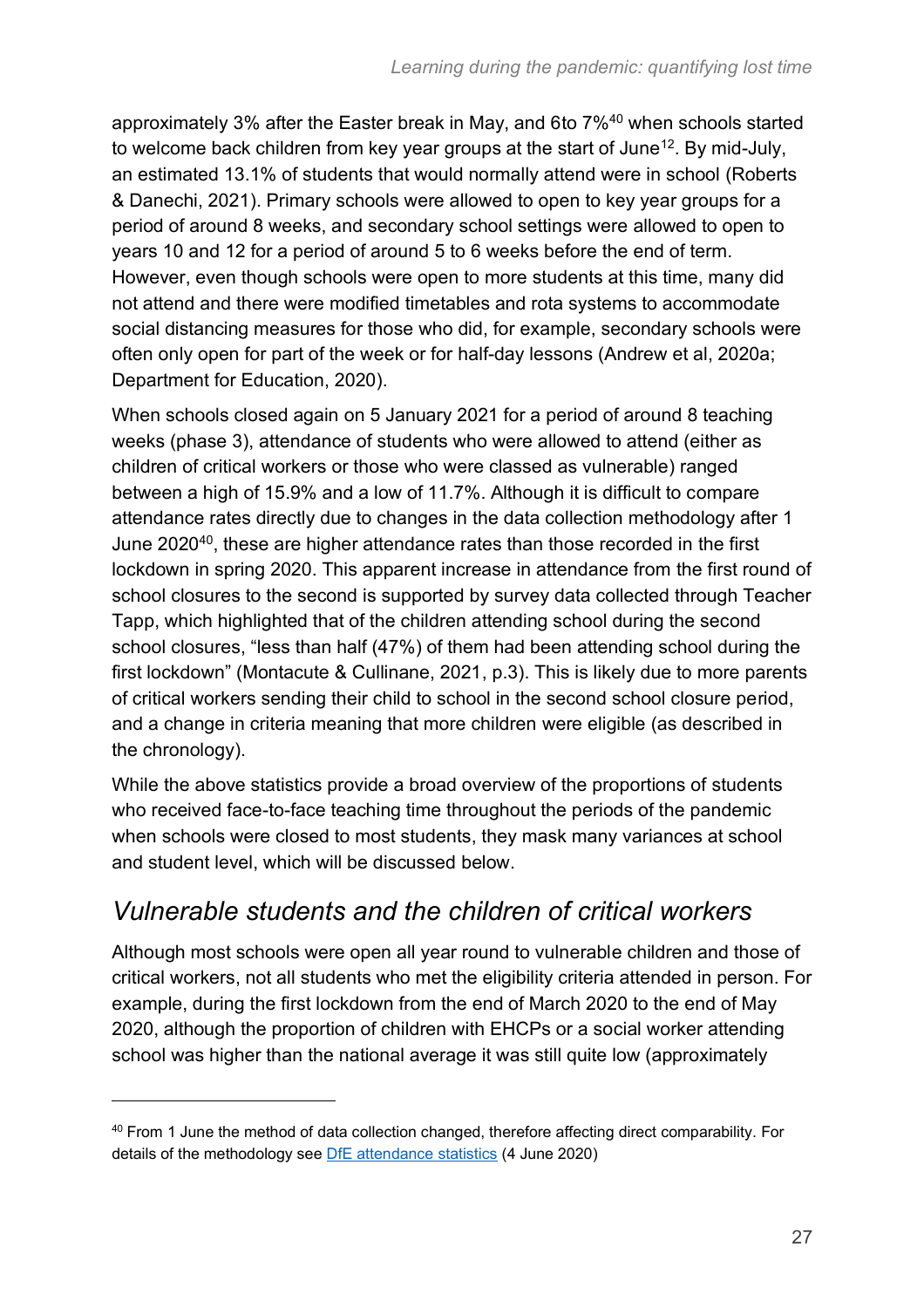10%), increasing to a maximum of 28% in any one day at the end of term when schools were able to open to more students (Department for Education, 2020). Similarly, the National Audit Office (2021) illustrated that while the attendance of vulnerable children<sup>41</sup> generally increased from March to July 2020, only around one quarter of vulnerable children were in school or college by July 2020. Attendance of children in special schools was also low (for example in June it was 10%), despite being higher than the national average (around 7% in June)<sup>[12](#page-13-1)</sup>.

There could be a number of reasons for this, including parents or students choosing not to attend due to concerns about safety, and schools not being able to offer enough places to those eligible who wanted to attend. The latter may have been due to staffing issues and a lack of space to accommodate students because of social distancing measures, such as limiting the number of people per classroom. Reports in the media further highlighted cases of students with SEND (special educational needs and disability) who wanted to attend being denied access to school<sup>42</sup>.

As mentioned, overall attendance was higher during the second wave of school closures compared to the first lockdown. Taking a closer look at those who were in school in mid-February 2021, the proportion of students with an EHCP attending school was around 38% (Roberts & Danechi, 2021), the proportion of students with a social worker who were attending school at this time was around 44%, and the proportion of children of critical workers attending was around 69%. Again, attendance of children in special schools was higher (35% of students that would normally attend), compared to mainstream secondary schools which had the lowest attendance rate (5%).

Therefore, during these abnormal periods when most schools were closed to most students, although the attendance of vulnerable children who were allowed to attend school in-person was higher than the average attendance for all state-funded students, there was still much lower attendance compared to normal times. So we cannot assume that all those who were eligible to receive face-to-face teaching according to government criteria were receiving it.

### *Choices and opportunities to return*

While it might appear that the key year groups who were allowed to return to school in June and July benefitted from this face-to-face teaching time, many parents who were allowed to send their child back to school chose not to do so at this point. It

<sup>41</sup> 'Vulnerable' children were defined as those assessed as 'in need' under the Children Act 1989, or have an EHCP, or assessed as 'otherwise vulnerable' at local level.

<sup>42</sup> See ['Covid-19: SEND families' struggles amplified in lockdown'](https://www.bbc.co.uk/news/uk-england-55551913) on BBC news website (7 January 2021)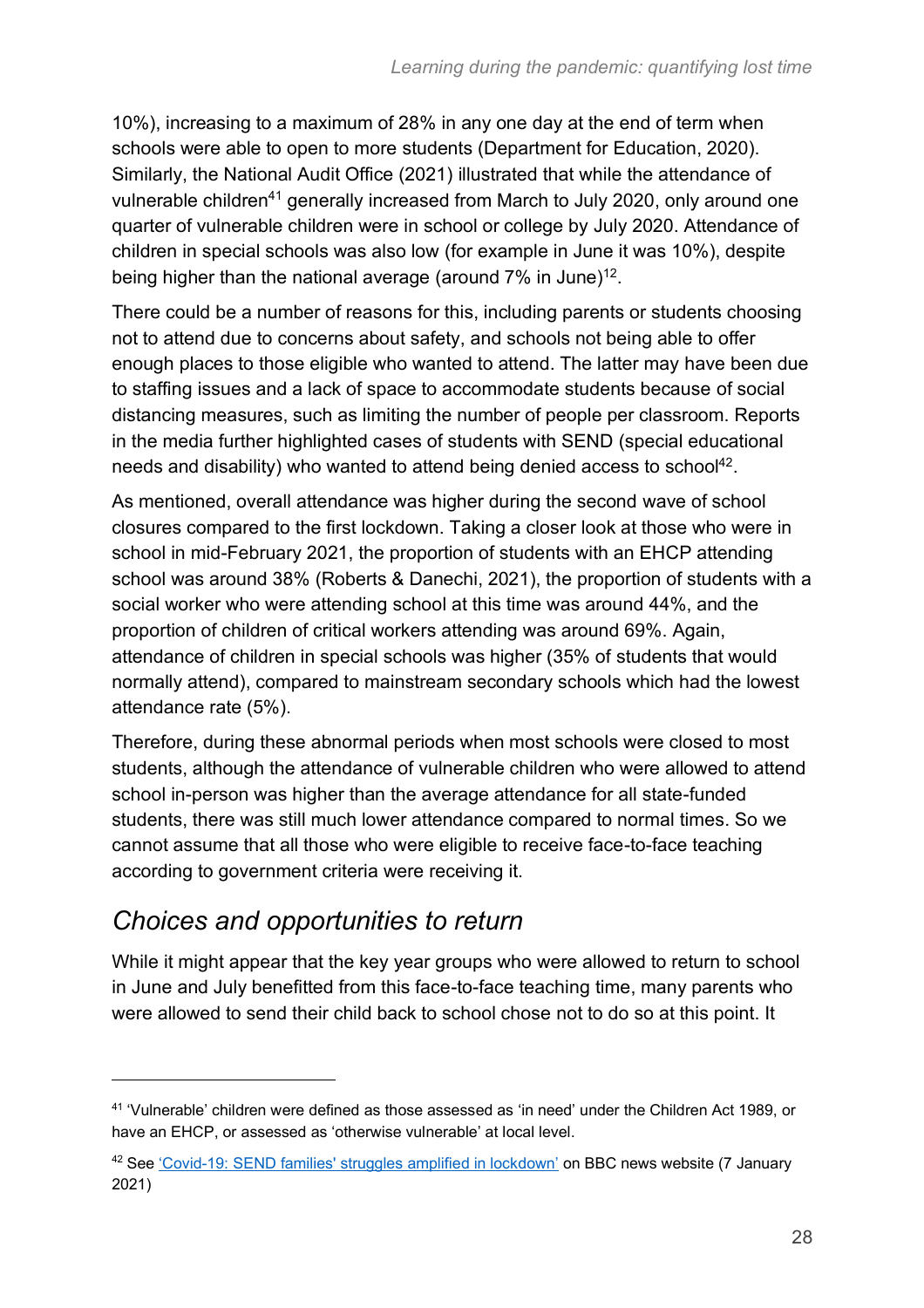should also be noted that not all schools were open to these key year groups<sup>43</sup>, so not all of those who wanted to attend had the choice to.

Only around 30% of students from these key year groups did actually return to primary school, and 10% to secondary school, on any given day (Sibieta & Cottell, 2020). As mentioned earlier, the provision of schooling to these students was also patchy, and schools were often only open part-time, although this varied across schools (Andrew et al., 2020a). On average, around 54% of secondary schools were only open 1 day per week, and 16% were open 5 days a week. The length of the school day was also often shorter, with 39% of secondaries offering full-day classes.

Furthermore, there were inequalities within the group of students who did return. Students from Black, Asian and Minority Ethnic backgrounds were less likely to return to school in June and July, with 49% of students from a Black, Asian and Minority Ethnic background in attendance in July compared to 56% of all students who were in the eligible year groups (Sharp et al. 2020). Leaders from schools with higher proportions of students from Black, Asian and Minority Ethnic backgrounds were more likely to report that the reason for non-attendance was to a great extent due to parents' safety concerns, compared to leaders of schools with no Black, Asian and Minority Ethnic students (Sharp et al., 2020). This could reflect responses to increased risks related to COVID-19 among people from ethnic minorities (Mamluk & Jones, 2020).

Attendance was also lower among students eligible for Pupil Premium, at 45% in July (Sharp et al. 2020). Survey data from June and July indicated that among the richest third of parents who were invited to send their child back, 80% did, compared to only 64% of the poorest third of parents (Andrew et al., 2020a). Similarly, among those who were not invited back to school, 62% of the richest parents said they would send their child back if given the opportunity, compared to 53% of the poorest parents. Although the authors stressed that parents appeared to be softening to the idea of sending their children back overall (compared to in May when asked about how likely they would be to send their child back), the differences between income groups remained.

Cattan et al. (2020) suggested some potential mechanisms of this gap. The most likely reason for parent's reluctance to send their child back at the end of the summer term was the perceived health risk, especially in poorer families.

Cattan et al. (2020) also suggested that middle-class parents were more likely to be trying to work from home while supervising their child's learning. Evidence supported this suggestion as accounting for labour market experiences resulted in a

<sup>&</sup>lt;sup>43</sup> 83% of parents said in a survey that their child's school had reopened to at least some year groups (Andrews et al., 2020a)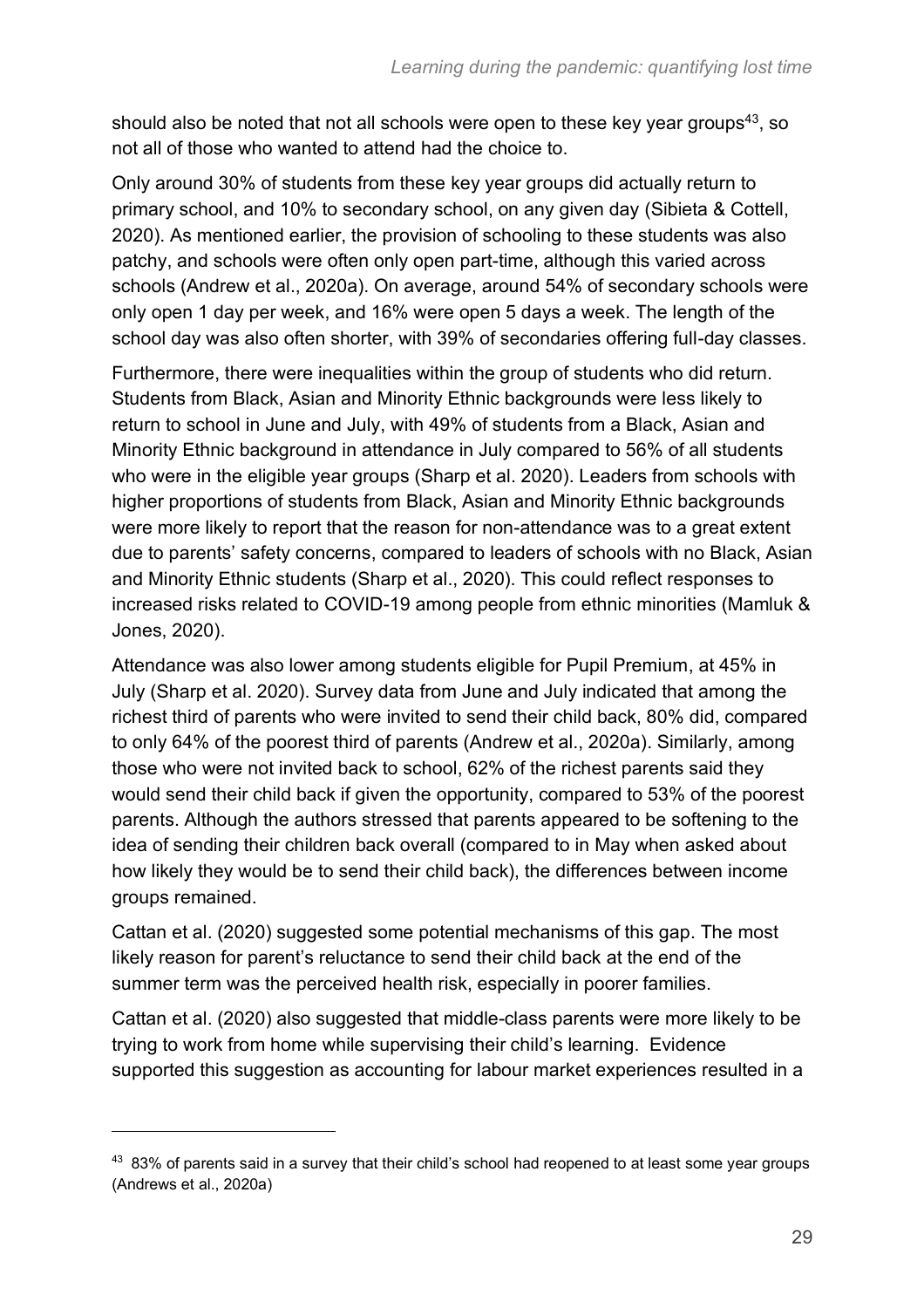reduction of the relationship between pre-pandemic earnings and likelihood of returning to school by one third (Cattan et al., 2020).

### *Phase of education*

During the first school closures, and indeed throughout most of the pandemic, attendance rates of those allowed to attend school have been lower in secondary schools than in primary schools, perhaps because of the milder effects of the virus on younger children<sup>44</sup>. Given that some year groups (reception and years 1, 6, 10 and 12) were invited back to school in June and July in England, and students were sometimes sent home in bubbles the size of whole year groups, it is likely that there will have been further variation in attendance rates between year groups. For example, attendance of years 10 and 12 was 10% on 18 June (the week that these year groups were allowed back), compared to an overall attendance rate of 4% for secondary schools the same week. This increased and remained stable at around 13% in July<sup>45</sup>.

Partly taking into account the low attendance of year groups that were allowed to return and the fact that the provision of schooling they received was often only parttime, Sibieta and Cottell (2020) estimated the average number of weeks of lost faceto-face schooling by year group. They estimated that years 1 and 6 would have lost an average of 12 weeks of schooling by the end of the summer term, and other primary years would have lost 14 weeks. At secondary level, the average number of lost face-to-face teaching was 13 weeks for years 10 and 12, and 14 weeks for years 7 to 9. Sibieta and Cottell (2020) also took into account that years 11 and 13 who were due to take their GCSE or A-level equivalent exams in summer 2020 would have been on exam leave for some of the lockdown period, therefore relative to a normal year they will have lost fewer weeks of schooling than other year groups (an average 5 weeks of lost face-to-face teaching). However, as Sibieta and Cottell (2020, p.31) point out, few students will have experienced these averages, and "the actual weeks of schooling lost is likely to vary by individual due to different school policies and family choices".

#### *Socio-economic differences*

Socio-economic differences in lost face-to-face schooling vary between the two periods of school closures. During the first lockdown, survey data suggested that there were higher proportions of children eligible for free school meals attending school than children who were not receiving free school meals (around 7% and 3%, respectively; Bayrakdar & Guveli, 2020). However, in the January 2021 lockdown

<sup>44</sup> See [collection of DfE attendance statistics Mar-June 2020](https://www.gov.uk/government/publications/coronavirus-covid-19-attendance-in-education-and-early-years-settings) (21 April 2020)

<sup>45</sup> See [DfE attendance statistics](https://explore-education-statistics.service.gov.uk/find-statistics/attendance-in-education-and-early-years-settings-during-the-coronavirus-covid-19-outbreak/2020-week-28) (14 July 2020)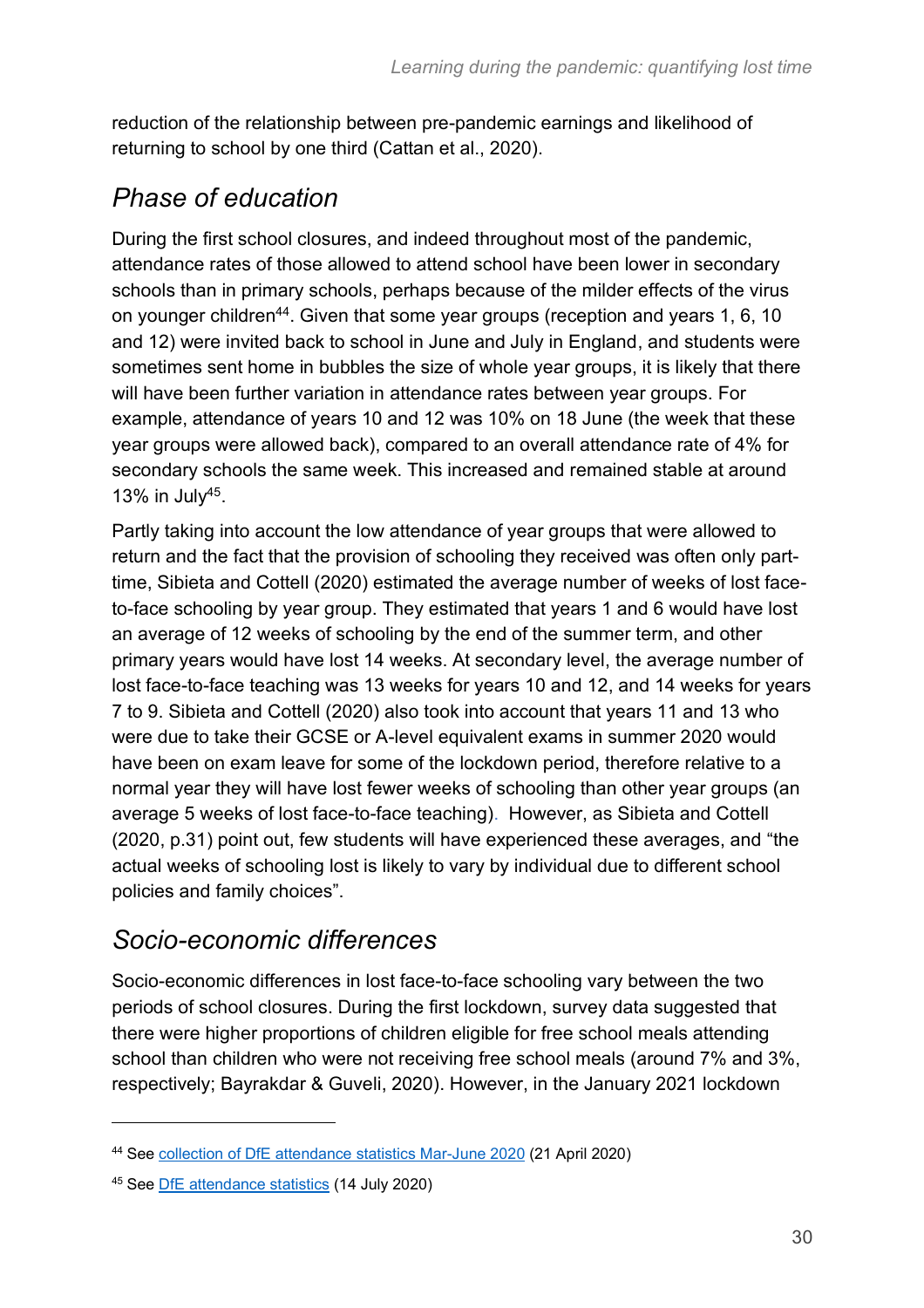when attendance overall was higher than in the first lockdown, more children from middle-class households were reportedly attending school (20%) than those from working-class households (16%) (Montacute & Cullinane, 2021). Almost half of a sample of parents who were asked about the reasons their child was in school in the January lockdown stated work-related reasons (Montacute & Cullinane, 2021). This suggests that more middle-class parents who were critical workers sent their child to school during the second round of school closures. Socio-economic differences in attendance when schools reopened, and in the amount of time spent studying at home will be discussed later.

## <span id="page-30-0"></span>New normal mode

In this section we will focus on the amount of face-to-face teaching time students received during phases 2 and 4 when schools reopened, and how this differed across students with different characteristics and in different circumstances. At the time of writing this report, there had been little research examining the most recent attendance data from phase 4. Nonetheless, the evidence which was available at the time are summarised here.

### *Attendance statistics*

As the Children's Commissioner for England (2020b) stated, the full re-opening of schools was largely successful in the early part of September 2020, when most schools opened to all students for whole-class, face-to-face teaching. However, although attendance rates were generally much higher at the start of the autumn term, towards the middle of October after half-term the situation began to change and attendance followed a general downwards trend, particularly in some regions as infection rates increased, tiering was introduced, and a national lockdown began. For example, average attendance rates of state-funded students decreased from between a high of 90.1% and a low of 86% between September to mid-October, to between a high of 89.6% and a low of 76.9% between mid-October and mid-December (Roberts & Danechi, 2021). COVID-19-related student absence rates increased from 4-5% in mid-October to 8to 10% at the end of November<sup>46</sup>. Therefore, broadly speaking, while students in some areas could potentially have received the full 14 weeks of face-to-face schooling in the autumn term, many will not have done. Some may have received around 5 to 8 weeks of face-to-face schooling before attendance became largely fragmented for at least the last 6 weeks of the autumn term, and others may have received much less than this.

The next time schools were open to most students was the 8 March 2021. Schools remained open until exam season would normally begin in mid-May, at the end of a

<sup>46</sup> See [DfE attendance statistics](https://explore-education-statistics.service.gov.uk/find-statistics/attendance-in-education-and-early-years-settings-during-the-coronavirus-covid-19-outbreak/2020-week-48) (1 December 2020)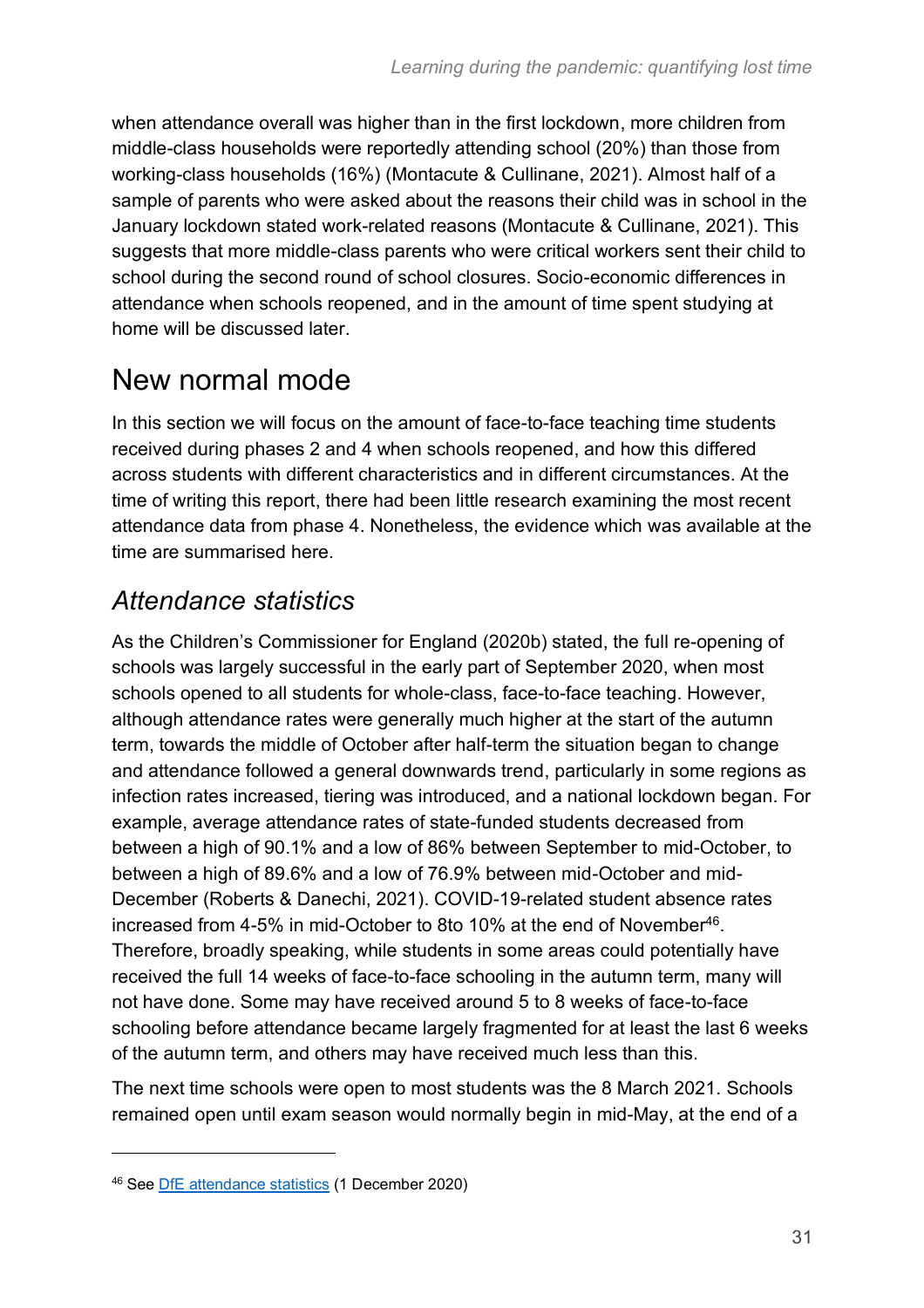2-year course which started in autumn 2019. Therefore schools were open for 8 weeks to these students by the time they would usually have started their exams. DfE data published the week following the reopening of schools (16 March) indicated that attendance rates in state-funded primary schools was the highest it had been since the start of the pandemic, at between 94 to 96%. Attendance at secondary schools increased at a more steady pace since they were given flexibility to allow a phased return, with attendance on the 8 March at 31%, rising to 89% on 15 March<sup>[35](#page-18-1)</sup>. Throughout the rest of March, overall attendance rates were between 90 to 91% (87- 89% in secondaries and 92-93% in primaries)<sup>47</sup>. In May 2021, attendance had remained high at 94% in primaries and 87% in secondaries<sup>[36](#page-19-1)</sup>. Therefore attendance was largely more consistent and slightly higher than in phase 2.

Again, these averages mask many variances at regional, local authority, school, and student level, as are described below.

### *Vulnerable students*

In the autumn term, the attendance of vulnerable students, including those with EHCPs or a social worker, was consistently lower than the average attendance for all students (Roberts & Danechi, 2021), for example in mid-November around 81% of students with an EHCP or a social worker were in attendance, compared to 87% for all students. Similarly, in the more recent 'new normal' period in March 2021, attendance of vulnerable students was lower than the averages for all students. For example, in mid-March attendance rates were 85% for students with an EHCP, and 82% for students with a social worker (compared to 91% for all students)**Error! Bookmark not defined.**. It should be noted, however, that attendance of students with an EHCP and students with a social worker are typically lower than for other students in normal times.

Attendance of students in special schools was also lower than in mainstream schools during the autumn term (Roberts & Danechi, 2021). Following the 8 March reopening, attendance in special schools increased to 83% on 11 March, from 47% on 4 March, but remained lower than in mainstream schools<sup>[35](#page-18-1)</sup>. Although attendance in special schools is typically lower than in mainstream settings, these differences may partly reflect decisions not to attend school due to anxiety or concerns about safety, given that students at special schools are more likely to have health conditions that make them more vulnerable to the virus. These types of decisions are discussed in the next section.

<sup>47</sup> See [DfE attendance statistics](https://explore-education-statistics.service.gov.uk/find-statistics/attendance-in-education-and-early-years-settings-during-the-coronavirus-covid-19-outbreak/2021-week-13) (30 March 2021)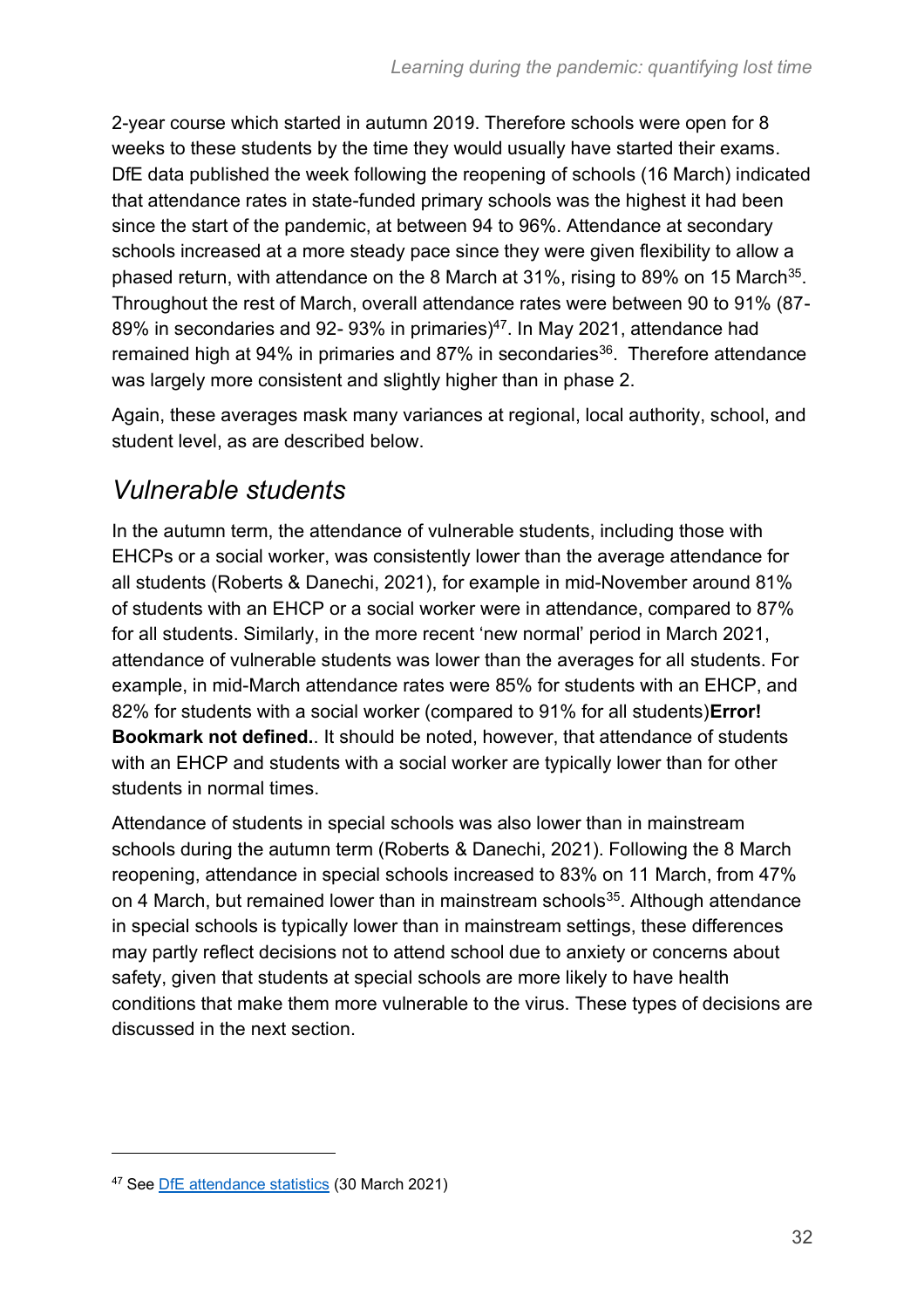#### *Choices and opportunities to return*

We saw earlier that during June and July, not all parents who were allowed to send their child back to school decided to. There were also students who did not return in September when schools were open to all. Families still appeared to be anxious about the health risks, again, particularly in schools with higher proportions of ethnic minority students (Ofsted, 2020b), possibly because of the increased risks related to COVID-19 among people from ethnic minorities. The Ofsted interim visits in October also established that some students had not returned because they had gone to another country (sometimes their home country) and were either still there or were quarantining after their return. Some school leaders also reported that parents from Gypsy, Roma, and Traveller communities did not plan on returning their children to school until the pandemic had ended.

In the autumn, the DfE's advice was that students who were formerly shielding or who lived with people who were shielding should normally attend school, but the exception was students who were clinically extremely vulnerable on the advice of clinicians (Roberts & Danechi, 2020). Ofsted's interim visits in November confirmed that some students who were clinically vulnerable had not returned to school, and these families had likely faced difficult decisions having to balance the safety risks with the benefits of face-to-face schooling. Information from bodies representing children with SEND suggested the quality of the risk assessment process varied across schools, with some schools working collaboratively with families of children with SEND, and others conducting risk assessments independently of families (National Audit Office, 2021). This could have led to differences in whether families felt safe sending children with SEND to school.

Amanda Spielman, Ofsted Chief Inspector, commented on findings from the Ofsted visits that:

Children with special educational needs and/or disabilities (SEND) have also often struggled with the restrictions placed on them. These children were already less likely to attend full-time education than their peers and concerns about the pandemic has exacerbated this problem.

(Spielman, 2020)

Therefore, although some students who were shielding may have returned when schools were open in the autumn, students with SEND or those who were the most clinically vulnerable may have missed the most amount of face-to-face teaching time during this period.

Just before schools re-opened in March 2021 following the second round of school closures, a much higher proportion of parents overall said that they planned to send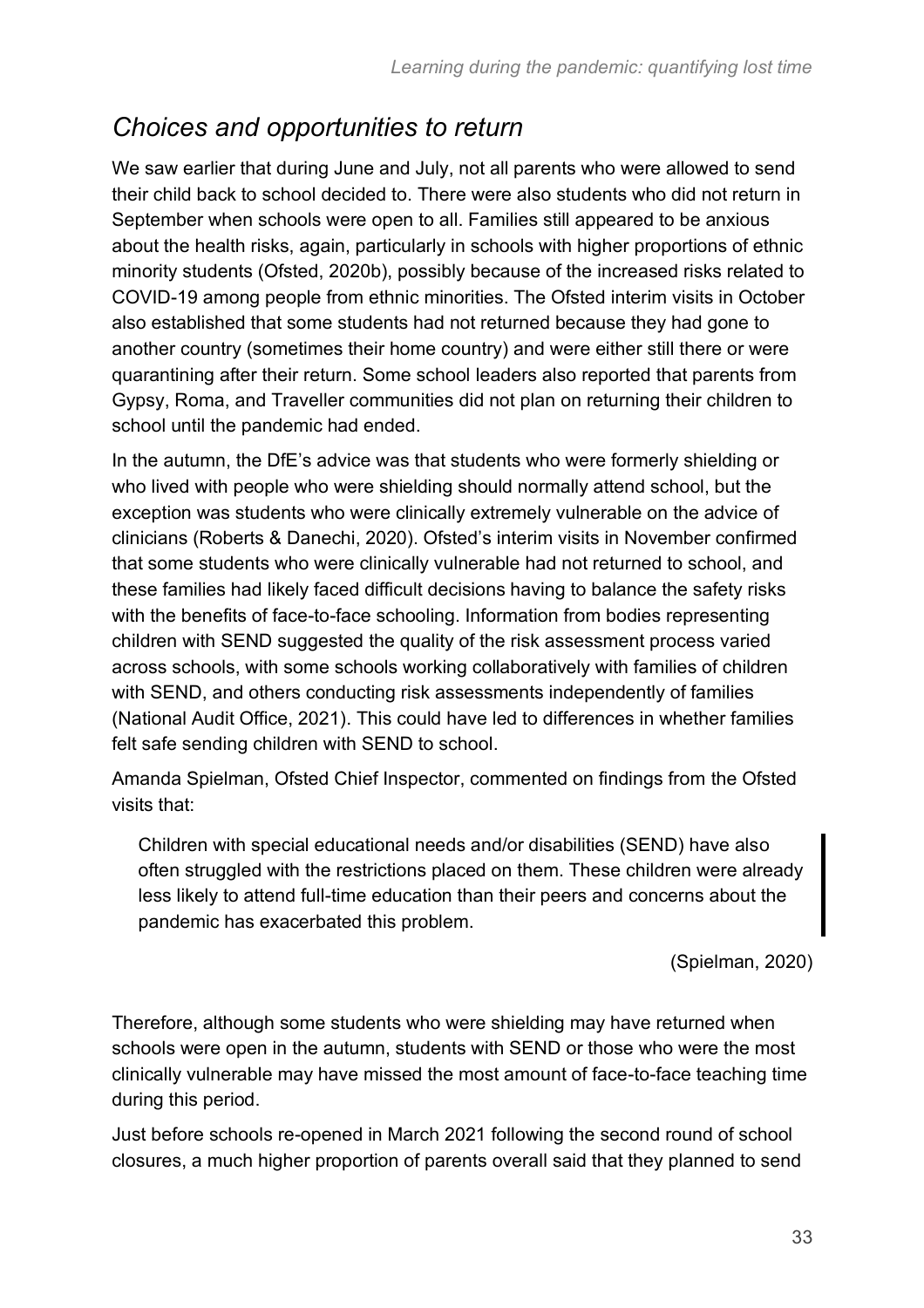their child back on the 8 March (89% of parents, compared to 65% of parents in June and July) (Farquharson, Krutikova, Phimister, Salisbury, & Sevilla, 2021b). This is reflected by the high attendance rates described in the 'Attendance statistics' section of the new normal mode. In addition, the disadvantage gap between the richest and poorest families in the decision to return to school was narrower compared to in June and July, although a 7 percentage point gap between the most and least disadvantaged third of secondary school parents remained. Again, the key reason for not sending their child back to school among those parents who didn't was the perceived health risk.

#### *Absence for other reasons*

As the Children's Commissioner for England (2020b) indicates, there are gaps in our understanding of the absence data, as although we know overall attendance rates at a school-level and the reasons for COVID-19-related absences (including the proportions of students having a suspected or confirmed case of COVID-19, those isolating due to contact-tracing, and those in schools that were closed for COVID-19 related reasons), we do not know individual-level details about the students who were absent.<sup>48</sup> For example, are there some students who have been consistently absent for the whole period? How many of the students who were absent have a history of poor attendance?

The Children's Commissioner for England (2020b) identified a possible 1 to 2% of students whose absence was 'unexplained' during the autumn 2020 term, meaning absence that was not COVID-19-related (such as due to other illnesses) but over and above the expected absence rate based on autumn 2019. The reasons for these absences are unknown, but the authors suggest they could be explained by parents deciding to withdraw their child from school to electively home educate them, or students who have simply 'dropped out' and refused to attend school. The latter is important because it suggests some students have disengaged from their learning completely during the pandemic.

Ofsted reported that almost half the 380 schools they visited in October had had at least one student being removed from the school roll by their parents since September to electively home educate them, almost always due to concerns about COVID-19, often in terms of transmission to vulnerable family members (Ofsted, 2020b). This rose to three fifths of the 297 schools Ofsted visited in November, with some parents stating that this was only temporary and they intended to return their children to school once 'the pandemic is over' (Ofsted, 2020c). However, it is potentially concerning that schools are not obliged to keep a student's place free for

<sup>48</sup> [Additional pupil-level data have now been published,](https://explore-education-statistics.service.gov.uk/find-statistics/pupil-absence-in-schools-in-england-autumn-term) although there was insufficient time to integrate any detailed analysis of these data within the present report.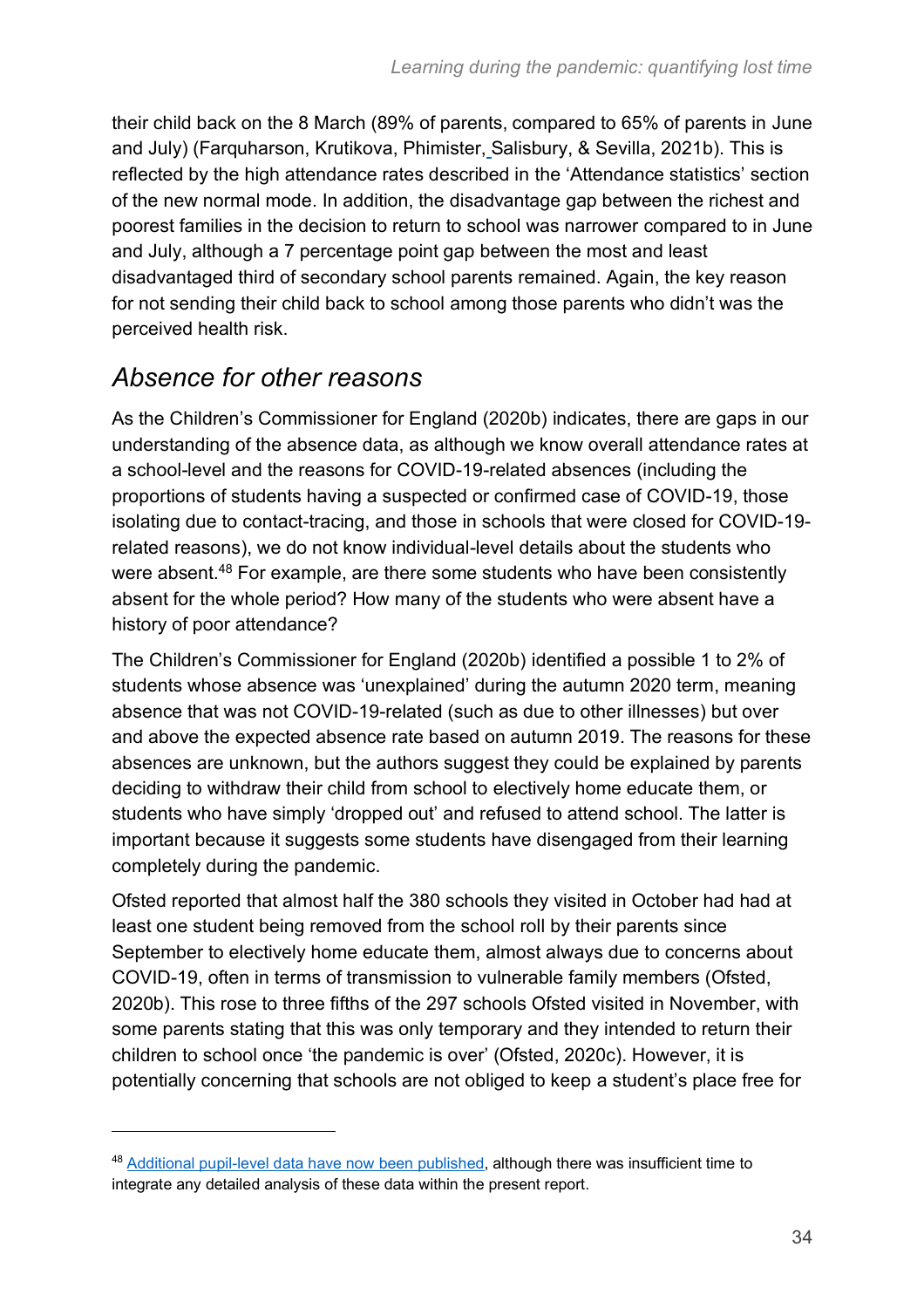them to return to at a later date (Roberts & Danechi, 2020), therefore these students might experience further losses of face-to-face teaching.

#### *Phase of education*

Although we know that absence rates were generally higher in secondary compared to primary schools, Sibieta and Robinson (2020) highlighted that we know very little detail about how attendance varied by individual year groups in the autumn term in England, as the DfE were not collecting or publishing this data. Attendance data from Scotland and Wales, however, showed that year 11 students had the lowest attendance rates. Estimations have also been made in England, for example, using data collected from around 1300 schools, Bibby, Plaister, & Thomson (2021) indicated that within secondary schools, older year groups missed more schooling in the autumn term, with years 10 and 11 missing an average 16% of school sessions, while year 7 missed an average 10%. The authors emphasise that these are averages, and there were around 40 schools where the absence rate for year 11s was over 32% in the autumn, and around 150 schools where it was only 8%.

In another study, using estimations of the average number of lost days of face-toface teaching during the autumn term, after accounting for average pre-pandemic absence rates, the Children's Commissioner for England (2020a) found that primary school children had lost an average 3.5 days in the autumn, while secondary schools had lost 6.3 days. However, taking a closer look at the regional data underlying these averages, variation can be seen across local authorities, with a few parts of the country where primary school children had lost more than 6 days (for example in Birmingham and Manchester), and many areas where secondary school children had lost more than 10 days (for example Rochdale, Oldham and Sandwell), which is much higher than some rural areas where the average number of days lost relative to pre-pandemic levels was only 4 days (Sibieta & Robinson, 2020). Regional variations are expanded upon in the next section.

#### *Regional variances and socio-economic differences*

In the autumn, attendance was generally lower in urban areas and higher in rural areas, and lower for more disadvantaged areas compared to less disadvantaged areas. But regional and socio-economic differences in attendance are a nuanced matter, with variation both across and within regions. In their analysis of the attendance data published by DfE, Burgess et al. (2020) firstly compared infection rates with secondary school attendance data by region and found that, as expected, attendance tended to be lower in regions with higher infection rates. For example, secondary school attendance was lower in the north-west, north-east and Yorkshire and the Humber regions in mid-October when these areas had the highest infection rates.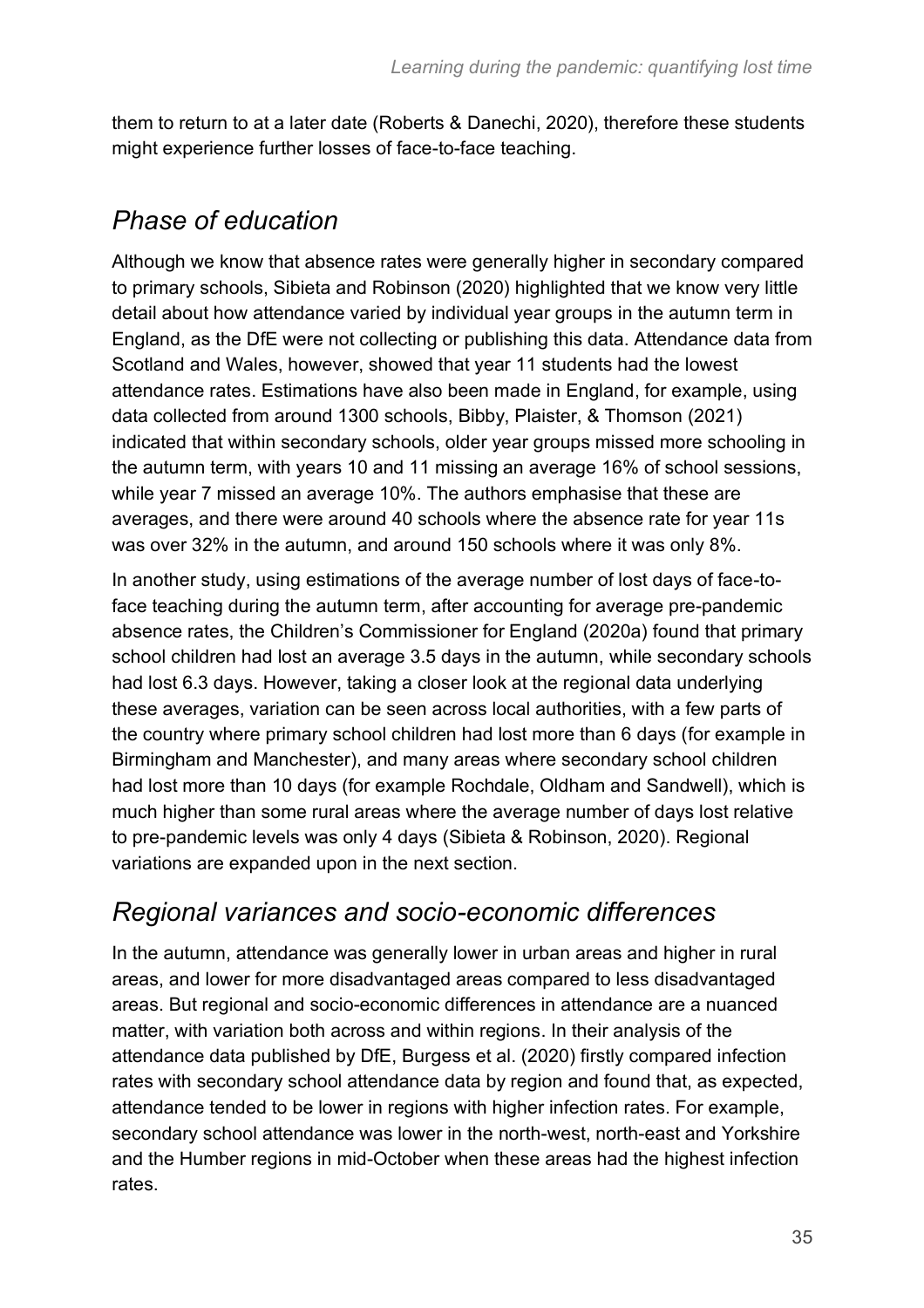However, within these regions, there was considerable variation between different local authorities, so that even within the regions with the highest infection rates, there were still some local authorities with over 90% attendance. In addition, in regions with the lowest infection rates at the time, such as London, there were some local authorities with an attendance rate of less than 70%. This highlights how on the surface, a student in the north-west who lived in a local authority with low attendance could conceivably have missed more schooling in October than a student in London who lived in a local authority with high attendance, but they could also have missed the same amount, or even less schooling, than a student in London who lived in a different local authority with low attendance.

Some initial insights into regional variations from phase 4, when schools were reopened again after the second national closures, have recently been identified. For example, towards the end of March attendance was highest in the south-east and south-west (at around 92%) and lowest in Yorkshire and the Humber (around 86%). As with in the autumn, areas with the lowest attendance generally had higher infection rates. At local authority level, the proportion of secondary school students who were self-isolating ranged between zero in some areas to 13.8% in Thurrock, 10.8% in Hull, and 8.2% in Barnsley, the East Riding of Yorkshire and Bolton<sup>49</sup>.

While these examples present a picture of the variation at local authority level, Burgess et al. (2020) point out that the variation at school level is likely to be much higher. We can reasonably expect that two different schools within the same local authority could have significantly different amounts of student absence, for example, due to the size of the groups they had to send home to isolate, as will be discussed later.

To complicate matters even further, the regional averages presented by Burgess et al. (2020) on the 15 October had changed significantly by the 10 December, as a new variant of COVID-19 caused a spike in infection rates in areas which had previously had lower infection rates, such as London and the south-east of England. This meant that average attendance rates in these areas dropped significantly compared to the beginning of the autumn term (Nye, Thomson, Plaister, & Burgess, 2020). By early December, the lowest attendance rates were in London and the south-east (Roberts & Danechi, 2021).

Although Nye et al. (2020) confirmed a strong relationship between infection rate and attendance, they also highlight that infection rate is not the only factor influencing attendance, as there is still considerable variability in attendance even across local authorities with similar infection rates. For example, although Nottingham and

<sup>49</sup> See ['Attendance data shows stark divides in Covid disruption across England'](https://schoolsweek.co.uk/attendance-data-shows-stark-divides-in-covid-disruption-across-england/) on *Schoolsweek.co.uk*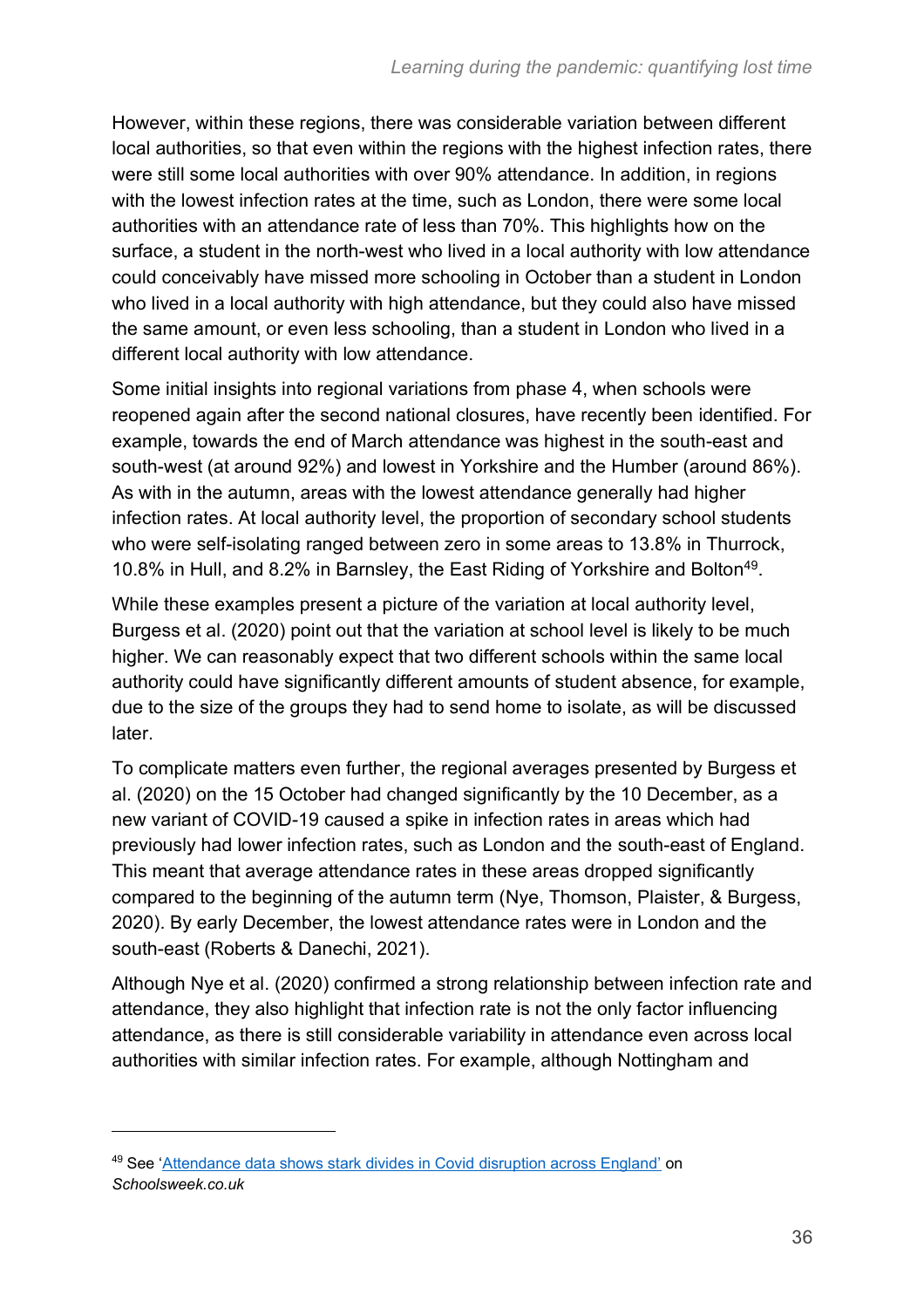Northumberland had similar infection rates, Nottingham had an average of 73% attendance for secondary students, and Northumberland had an average of 89%.

One factor found to influence attendance is level of socio-economic disadvantage. Using the proportion of students in a local authority who are eligible for free school meals (FSM) as a measure of disadvantage, Burgess et al. (2020) found a very strong relationship in October between disadvantage and attendance in the northwest, with areas of high disadvantage showing lower attendance rates. This relationship was found in other regions too (but not in all regions).

The Children's Commissioner for England (2020a) also demonstrated this relationship. They highlighted that local authorities with higher FSM proportions were seeing more days of missed classroom teaching per student. Bibby et al further found that disadvantaged students missed 50% more sessions than other students in the autumn. However, the relationship observed by Burgess et al. (2020) had almost disappeared by December, when attendance even in less disadvantaged areas had dropped. This suggests that some students in more disadvantaged areas may have lost more in-person school time than students in less disadvantaged areas in the early part of the autumn term, but by the end of term students in less disadvantaged areas were also experiencing a higher rate of absence. For year 11 specifically, Bibby et al.'s findings indicate that there was a disadvantage gap in absence rates across the autumn term in all regions of England (with disadvantaged students showing higher absence rates), except in London towards the end of term where the infection spike occurred. Thus the relationship between attendance and socio-economic disadvantage is also complex, and varies over time.

More recently, attendance statistics for children eligible for free school meals during phase 4 were published by the DfE. The proportion of students eligible for free school meals attending school was 87% in March, dropping slightly to 85% in early April. This is lower than the attendance rate of all students during the same period, which was around 90 to 91%. Attendance of students eligible for free school meals is typically lower than for other pupils, for example, in the 2018 to 2019 academic year the absence rate of those eligible for FSM was 7.5%, compared to 4.2% for all pupils<sup>[3](#page-12-0)</sup>. However, as previously mentioned, it is difficult to directly compare absence and attendance data from before and during the pandemic due to differences in the way they were calculated. Further research interrogating this data may be published in due course, which will help understand how the disadvantage gap in attendance was impacted during phase 4.

Areas that have historically had poor educational outcomes also appeared to have lower attendance rates. For example, Sibieta and Robinson (2020) show that broadly, students in areas with lower prior GCSE results, such as Knowsley, Oldham, Rochdale and Sandwell, had experienced more days of lost schooling. However, this relationship is not perfect as there are also areas with low prior GCSE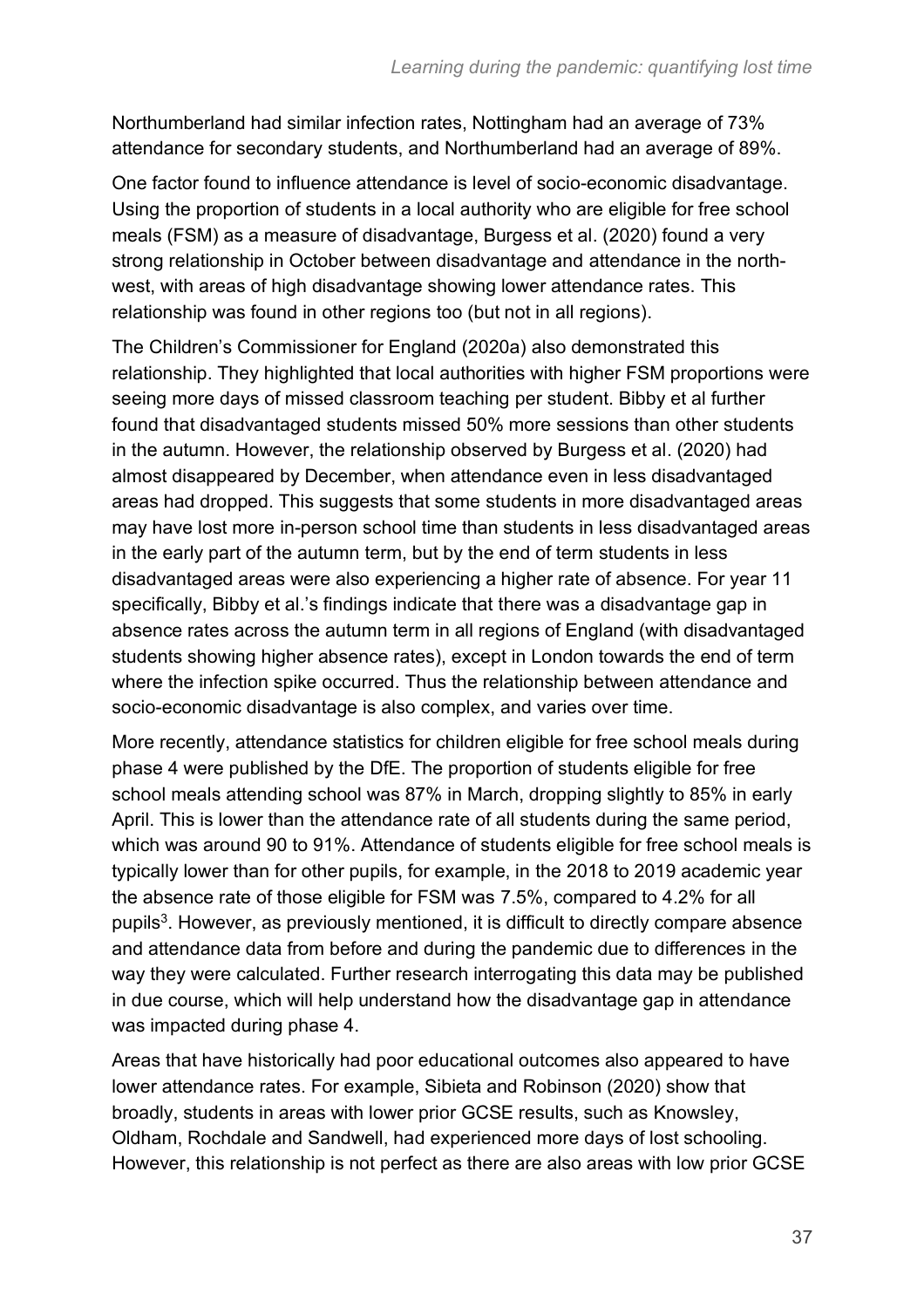results who did not miss any more days of school than areas with high prior GCSE results (eg, Isle of Wight).

As Sibieta and Robinson (2020, p.7) conclude, inequalities in education caused by the pandemic are "hard to predict based on broad individual or area-level characteristics". This is because there is much variation in lost schooling time between students due to interactions between factors such as disadvantage, region, or prior educational outcomes. Even when we examine local infection rate, the relationship with absence has changed over time, and does not hold for all areas with similar infection rates. Some schools managed to keep attendance levels high despite high rates of COVID-19 in their local community (Children's Commissioner for England, 2020a). One potential reason for this is the different sizes of bubbles schools were sending home when there was a confirmed case, as is discussed in the next section.

#### *Reasons for absences*

While infection rates were rising in the autumn term, social isolation measures disrupted students' time in school. According to Teacher Tapp survey data, by mid-November just 36% of teachers reported that their school had been fully open to year 11s all term (Montacute & Cullinane, 2021).

Detailed information on the different reasons for COVID-19-related absences started to be collected by DfE in October. In December, around 9-11% of students were absent from school for COVID-19-related reasons. This included only 0.5% of students who had a suspected case of COVID-19, and 0.2% who had a confirmed case. The largest share of COVID-19-related absences (7 to 8%) represented students self-isolating due to a potential contact. And 1.7% of students were absent because they were from schools that were closed due to COVID-19-related issues (Roberts & Danechi, 2021). Therefore, as the Children's Commissioner for England (2020a) emphasised, only a small proportion of the children missing school because of COVID-19 actually had the virus, and would likely not have been able to study due to illness. Most were self-isolating due to being in contact with a confirmed case and were therefore expected to continue studying at home.

Across the autumn period, the number of schools sending more than one student home to self-isolate increased sharply in the weeks following October half-term (Roberts & Danechi, 2021), apparently reflecting rising infections. COVID-19-related absences then fell during the November lockdown, but rose back up to 11-13% by the end of term (Sibieta, 2021a). But within this, the disruption caused by bubble closures appeared to affect state schools more so than independent schools. Teacher Tapp survey data in November revealed that 33% of teachers from state schools said their school had been fully open to year 11s so far that term, while 51% of teachers from independent schools said the same. Furthermore, the most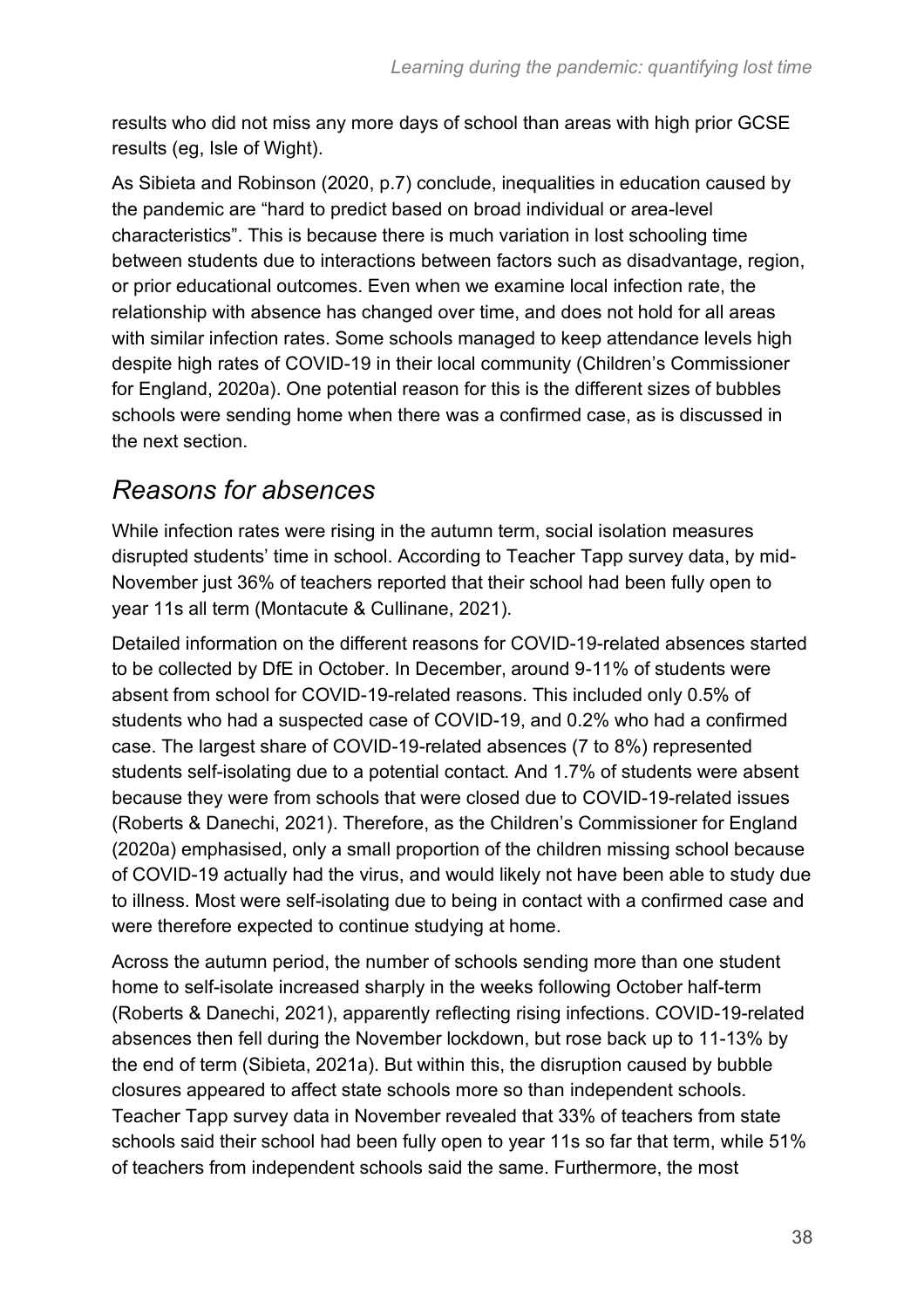disadvantaged schools were more likely to have had a whole year group or bubble closure in year 11 (Montacute & Cullinane, 2021).

The amount of face-to-face teaching lost due to bubble closures in the autumn varied across schools because schools were sending different size groups home to isolate, with larger groups being sent home in primary school than in secondary school (a median of 29 students per confirmed case in primary schools, and 23 in secondary schools) $21$ . When Ofsted conducted interim visits to schools in the autumn, they reported that the average number of days students were reportedly sent home to isolate for was 9.5 (Ofsted, 2020b, 2020c). The numbers of students being sent home to isolate were most commonly between 15 and 80, but there were some cases where much larger groups were being sent home (for example over 400 students in some secondary schools where more than one year group had a confirmed case).

The Children's Commissioner for England (2020a) analysis indicated that most local authorities were sending bubbles of between 25 and 50 students home per confirmed case, but there was a large amount of variance across local authorities, and in some areas over 100 students per confirmed case were isolating. Therefore one of the drivers of attendance in the autumn was how well schools were resourced and able to respond to confirmed cases, in terms of their approach to contact tracing. Some schools were developing better tracking systems so that they could send smaller bubbles home rather than whole year groups, and some schools had been virtually unaffected by bubble closures (Ofsted, 2020c).

As well as students being sent home to isolate, around 4 to 5% of both primary and secondary teachers were absent for COVID-19-related reasons in the autumn (Sibieta, 2021a). By comparison, it appeared fewer teachers were absent in March 2021 (between 1 to 2%). The proportions of absences due to confirmed cases in the autumn were higher in teachers than students, while in students the main driver of absence was isolation due to being in contact with a confirmed case. These teacher absences likely caused staffing issues at some schools, resulting in some school closures. For example, in November and December, 0.5 to 0.8% of the students absent from school due to COVID-19-related reasons were unable to attend because their school had had to close, whereas in March 2021, this figure was smaller at 0.1%, corresponding to lower teacher absences during this period<sup>[47](#page-31-0)</sup>.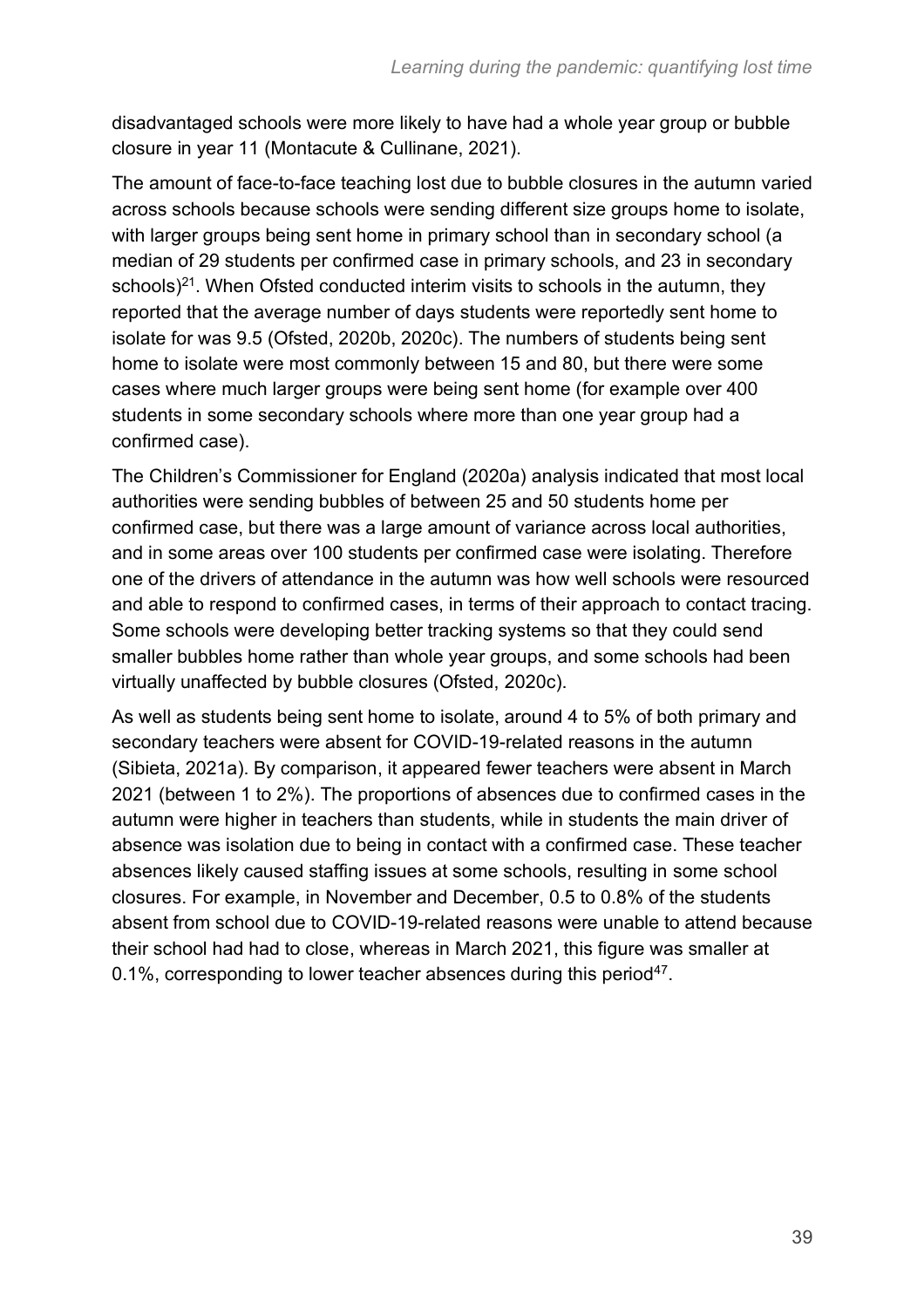# Micro-level lost time analysis

So far we have discussed broad quantities of time students spent studying under different arrangements in terms of days or weeks. But there have also been differences between students in terms of how many hours they spent learning within a school day. In this section we discuss evidence collected about the number of hours students in different circumstances typically spent studying per day throughout the course of the pandemic. Most of the research to date has focused on the first lockdown, with some minor insights from the autumn term. Much less evidence is yet available about the impact of the second school closures, or the 'new normal' arrangements students have experienced since schools reopened on 8 March.

## Traditional mode

To put things into perspective, in a normal school day pre-pandemic, the number of hours students typically spent learning was approximately 6 hours per day (including breaks) plus additional time on homework (Andrew et al., 2020c).

## Remote mode

In this section we will focus on the amount of time per day students spent studying during the main school closures in phases 1 and 3. Many surveys have been conducted, mainly with teachers and parents, to collect self-report data about the number of hours students were spending studying at home during the first round of school closures (phase 1).

### *Average hours per day*

Based on the results of these surveys, there are various estimates of the average number of hours students spent learning. From the Understanding Society survey data taken 1 month into lockdown, Green (2020) and Pensiero, Kelly, and Bokhove (2020) calculated that between 2.5 to 3 hours a day were being spent by students on online or offline schoolwork. Findings from other surveys have found similar averages, such as the Public First and Sutton Trust surveys of parents taken in April which found an average of just over 3 hours a day (Cullinane & Montacute, 2020) and an ONS study using 'Opinions and Lifestyle Survey' data which reported an average 13 hours per week (Williams, Mayhew, Lagou, & Welsby 2020). Penington (2020c) also reported that the most common amount of time spent on schoolwork in April 2020 was 2 to 3 hours a day for teenagers, and 1 to 2 hours for young children.

In contrast, higher-end estimates have been made by Cattan et al. (2020) and Andrews et al. (2020b), who asked parents to fill in online diaries about their child's time use and the activities that fill their learning time. Andrews et al. (2020b)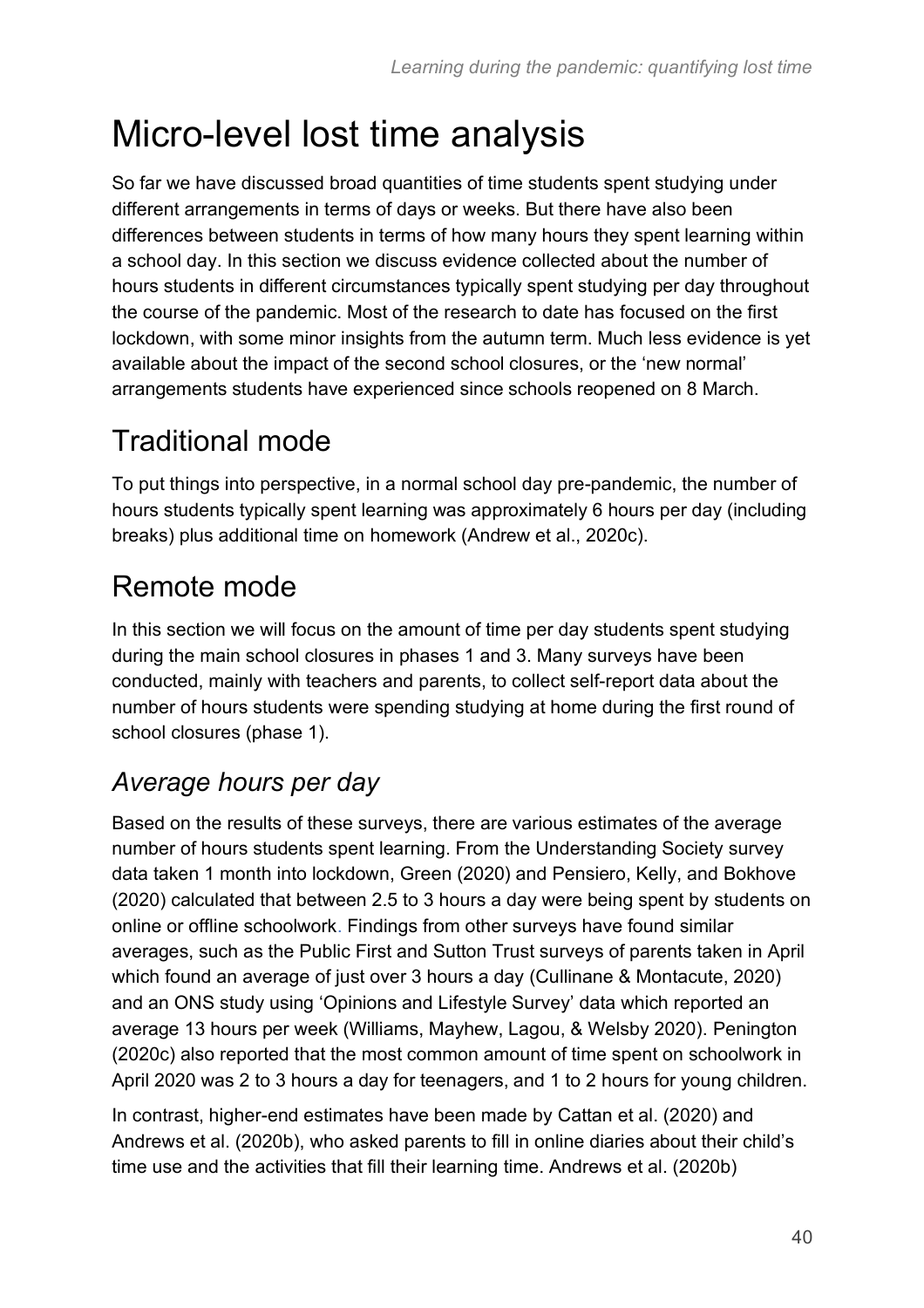calculated an average 4.5 hours per day being spent on schoolwork at home between April to June 2020, which is a 25% reduction for primary and 30% reduction for secondary students compared to normal times. Cattan et al.'s (2020) study observed an initial drop in learning time in secondary students from 6.5 hours to 4.6 hours immediately following school closures, which did not improve across the following 4 months of lockdown.

Other studies include Elliot Major, Eyles, and Machin (2020) who also examined data from the Understanding Society survey in April. They treated those in school (for example who had a critical worker as a parent) and those who spent more than 5 hours per day on school work as having a 'full school day'. They found that just under 4 in 10 students, or 38%, had full school days during the first lockdown. By converting hours spent on schoolwork into percentages of a full school day, Elliot Major et al. (2020) estimated that on average, students were receiving around 42% of their normal schooling time during the first lockdown.

Given that schools partially reopened in June and July, an overall increase in learning time might have been expected compared to earlier in the lockdown. However, Cattan et al. (2020) found that it actually dropped slightly overall, by an estimated 20 minutes per day. This was largely driven by a drop in learning time by those who were not offered the chance to return to school, as is discussed later. Schools were also not operating normal timetables for those who attended in-person in June and July, as a 'Parentkind' survey highlighted. This survey indicated that only 12% of children who were going in to school were there for the same number of hours as before the lockdown, and 83% were there for fewer hours than they were before the lockdown (Parentkind, 2020a), although we don't know how much time these children were also spending studying at home in addition to the time spent at school.

Later, during the second school closures in January 2021, average learning time was much higher than during the first lockdown and school leaders reported that 75% of students were attending most of their live lessons (Nelson, Andrade & Donkin, 2021). Montacute and Cullinane (2021) examined survey data from teachers (Teacher Tapp) and parents (YouGov) in January and found that the proportion of students spending more than 5 hours per day on learning increased from the first to second school closures from 11% to 23% in primary school children, and from 19% to 45% in secondary school children. Survey data from Parent Ping collected between January to March supported this, with findings showing that just over 50% of parents of secondary school students said their child was spending more than 5 hours per day studying. Although this reduced to around 30% by early March, it is still a higher proportion than during the first school closures. This could partly be explained by the government's introduction in January 2021 of a legal requirement for secondary schools to provide 5 hours of remote learning. Therefore many of the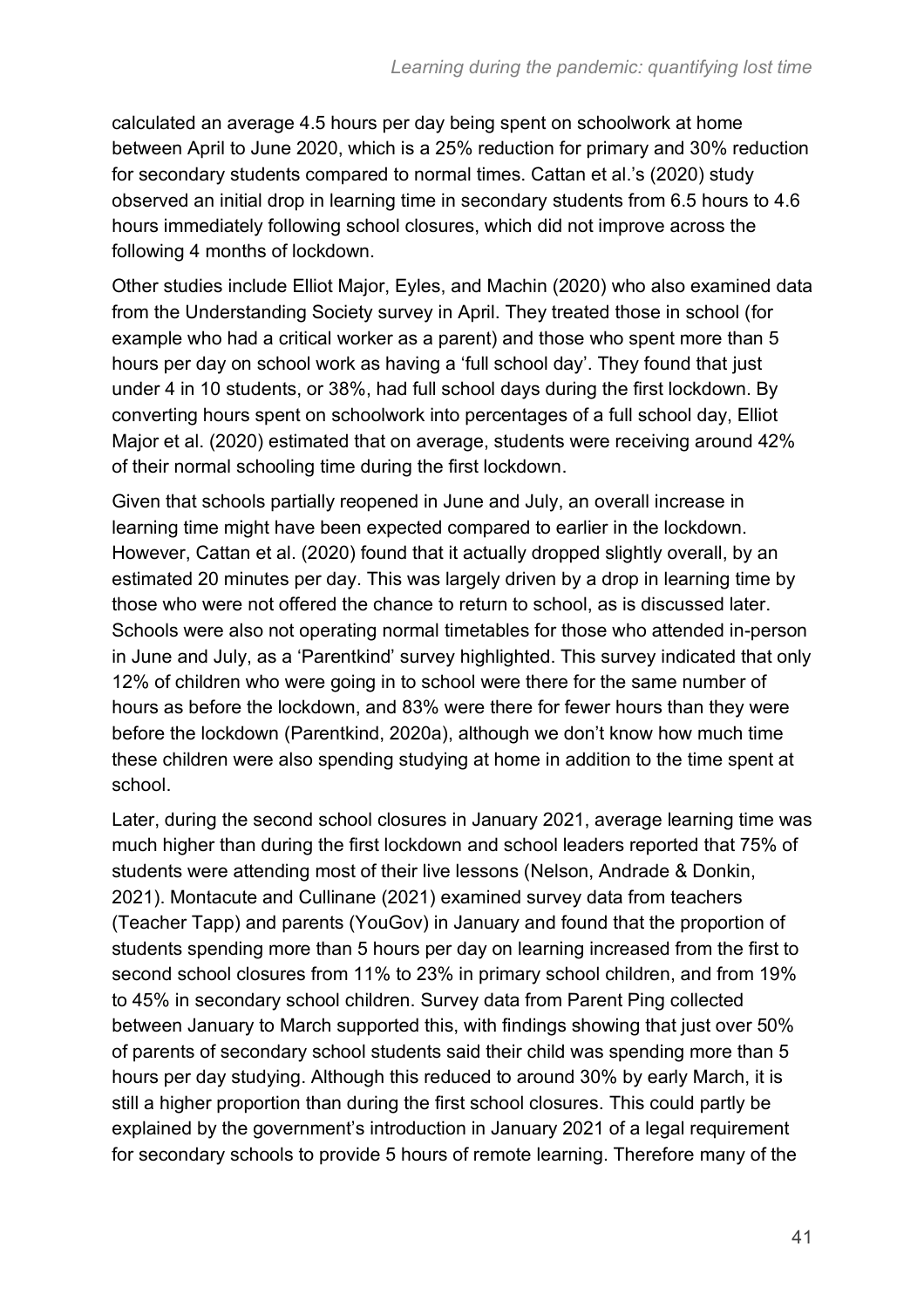findings discussed in this section relating to the first lockdown (phase 1) may not be generalisable to phase 3.

There are differences in the reported average numbers of hours spent learning between survey studies because different methodologies and sampling methods have been used. In Andrew et al.'s (2020b, 2020c) studies, UK Time Use Survey data was used in which parents were asked about their child's activities for each hour of the day in real-time, which may be considered to be more reliable than relying on recall estimates. However, parents could have reported multiple activities within 1 hour, and we cannot know how long was allotted to each activity within that hour, whether it was 10 minutes, or nearly the full hour. Therefore, these higher-end estimates of around 4.5 hours per day could be overstated.

In addition, some surveys were conducted across the UK (for example Understanding Society survey, ONS Opinions and Lifestyle Survey, and PublicFirst-Sutton Trust survey of parents), while others were in England only (eg, Andrew et al., 2020b, 2020c). Some have also been weighted to provide a representative sample of either the UK or England (for example Williams et al., 2020; Andrew et al., 2020b, 2020c), while others were not and may not reflect the national picture as they were opportunistic samples (for example Parentkind, 2020a, 2020b). The calculated averages of the time spent learning based on surveys not limited to England may have been influenced by different policies across different parts of the UK. For example, in the summer there were different re-opening policies in Wales and England (Sibieta & Cottell, 2020).

#### *Students studying for zero or less than 1 hour a day*

Within the research about average number of hours spent learning per day, there were also examples of students who did very little or no schoolwork at all while they were at home. For example, Office for National Statistics (ONS) survey data suggested that between 1 in 10 to 1 in 6 parents disagreed or strongly disagreed that their child was learning at home throughout April and into May (Department for Education, 2020). Other estimates suggest higher proportions, for example, from their analysis of the Understanding Society survey dataset which was collected during the first lockdown, Green (2020) reported that around one-fifth of all children (19.6%) were spending zero or less than an hour per day on schoolwork, and Elliot Major et al. (2020) reported that a quarter of students had no schooling or tutoring.

However, these figures represent averages for students of all ages, but only around half of year 11 and 13 students had been provided with school work in April, compared to nearly all year 10 and 12 students (Eivers et al., 2020). This is unsurprising given that exams had been cancelled for year 11 and 13 students. We were interested in particular in years 10 and 12 (now years 11 and 13), who are due to take their assessments in summer 2021. Therefore Green's suggestion that one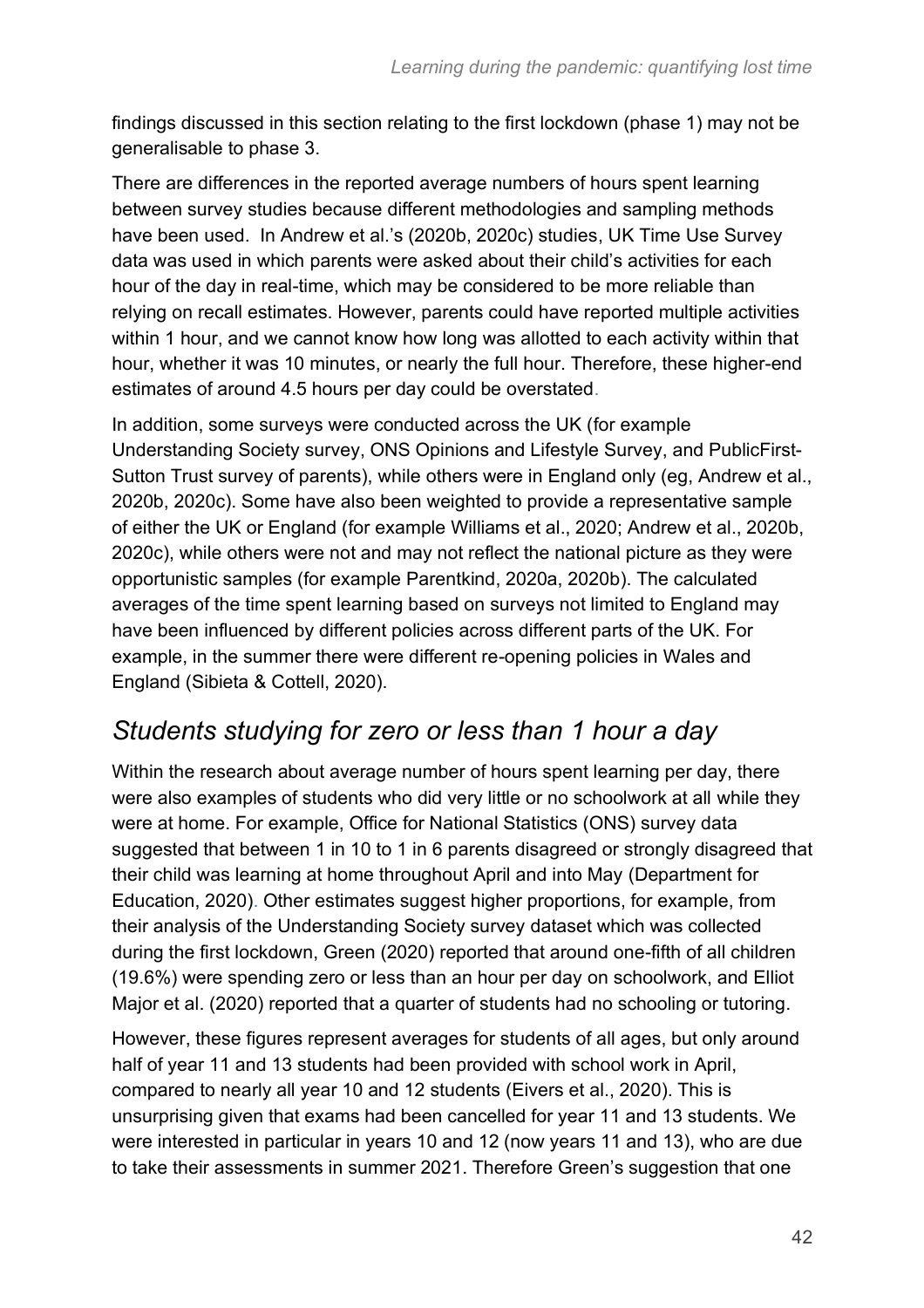fifth of all students were doing no schoolwork is perhaps higher than we would expect for our year groups of interest, because it included students who were not doing schoolwork as they no longer had exams to prepare for.

Eivers et al. analysed the same survey responses that Green analysed, but broken down by primary and secondary school age, and found smaller proportions of students studying less than 1 hour per day than Green did (7% of secondary students and 13% of primary students). This inconsistency between different analyses of the same dataset are likely explained by the fact that Eivers et al.'s results referred to a subset of students who had been set work to do at home by their school (based on a 'routing' question), and therefore didn't include those who were not given any schoolwork. However, as mentioned above, there were only a small proportion of students in years 7 to 9 who did not receive any schoolwork (around 2%) and almost none in year 10. So if we were to estimate the proportion of years 7 to 10 who were spending zero or less than 1 hour a day studying, including both those who had and had not been set schoolwork, we would expect this to still be around 10% or less<sup>50</sup>. This is supported by the results of a different survey of secondary school students in years 7 to 10, which showed that around 10% of students reported they were spending less than an hour on schoolwork on an average day (Pallan et al. 2021). Within this, 1.4% were spending no time at all on schoolwork and the remainder were spending up to 1 hour. This 10% figure appears to include those who were not set any work by their school.

However, we should certainly should not dismiss the importance of this minority who appeared to completely disengage from their learning in the first lockdown. It is also important to highlight that differences in those who reportedly did no schoolwork at home have also been found between the most and least disadvantaged students. For example, Teacher Tapp survey data showed that within state-funded schools, 27% of teachers in the least-deprived schools thought their students were learning less than an hour per day, compared to 57% of teachers in the most deprived schools (Roberts & Danechi, 2021). Eivers et al. (2020) findings also showed that a larger proportion of primary school students from lower-income families were spending less than an hour per day studying, compared to those from higher-income families (15% and 10%, respectively). There was little difference between secondary school students from the lowest and highest income families (5% and 6% respectively), but greater differences were observed in those studying for more than an hour per day studying, as is discussed later in the 'socio-economic differences' section.

 $50$  Francis Green (personal communication) very kindly conducted a new analysis, restricted to students aged 11 to 14, which returned a figure of 8.4%.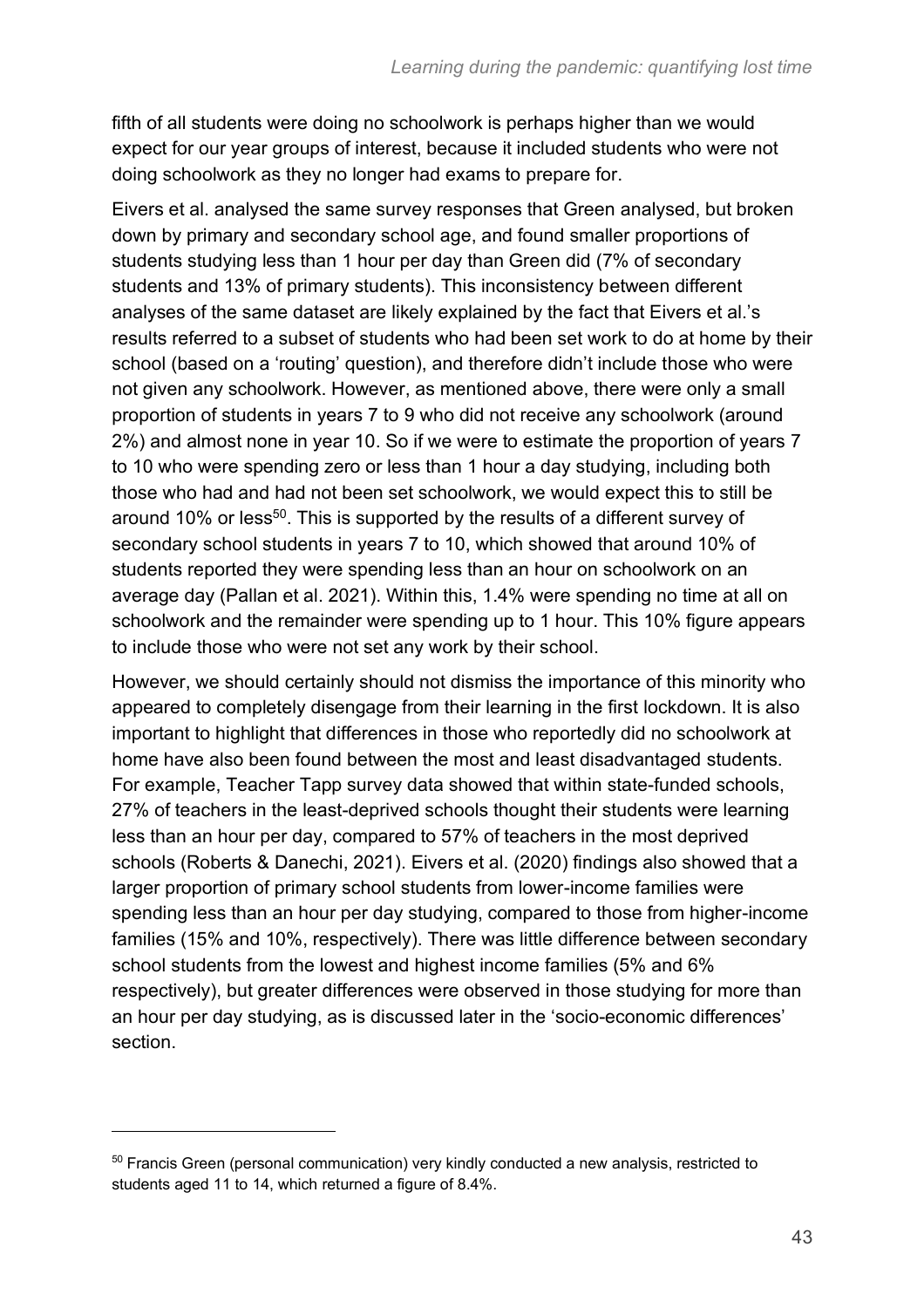#### *Variations within averages*

The averages described in the 'Average hours per day' section above mask substantial variations between individual students in their total learning time per day. Penington (2020) highlighted that there was a large spread in the distribution of time reportedly spent on learning. For example, in addition to those spending zero or less than an hour per day studying (as described above), there were also an estimated 1 in 10 teenagers studying more than 5 hours per day.

When schools opened to priority year groups in June, variability in learning time between students who did and did not return to school in this period were introduced. Cattan et al. (2020) findings indicated that primary school students who returned experienced substantial increases in learning time, while secondary school students who returned did not, likely because they were only in school 1 to 2 days a week, as per government guidance to provide 'some contact' to students in exam years. But of course not all children who were offered the chance to return to school in person did actually return, and interestingly, there were differences between students within the group who remained at home based on whether they had the opportunity to return or not. Those who had the opportunity but chose not to return to school did not experience any notable drops in learning time per day, while those who were not offered the chance to return experienced the biggest drop in learning time from May to July (almost 50 minutes per day in secondary school and 35 minutes in primary). Cattan et al. (2020) hypothesised that these differences may be explained by those who chose to stay at home starting to dedicate more time to their learning in order to keep up with their peers who were in the classroom. Or perhaps they benefitted from teachers live-streaming lessons they were teaching in-person to those who were in school.

Given that there were drops in learning time in some students throughout the first lockdown, and the amount of school provision received by students, on average, did not appear to change overall, Cattan et al. (2020) concluded that overall students did not appear to "settle in" to home learning over the course of the first lockdown. Between May and June, 52% of parents reported their child was struggling to continue their education at home. The most common reason for this was a lack of motivation, followed by a lack of guidance or support (Williams et al., 2020). However, there were changes experienced by individual families. For example, 16% of students gained access to online lessons, and 17% of students lost access (Cattan et al., 2020). This could reflect frequent changes made by schools as they adjusted their strategies according to parent or student feedback, and in response to changes in teacher capacity.

Another consideration is how much time the students who were going into school throughout the school closures were studying (the children of critical workers and those classed as vulnerable). Were these students studying at school for as many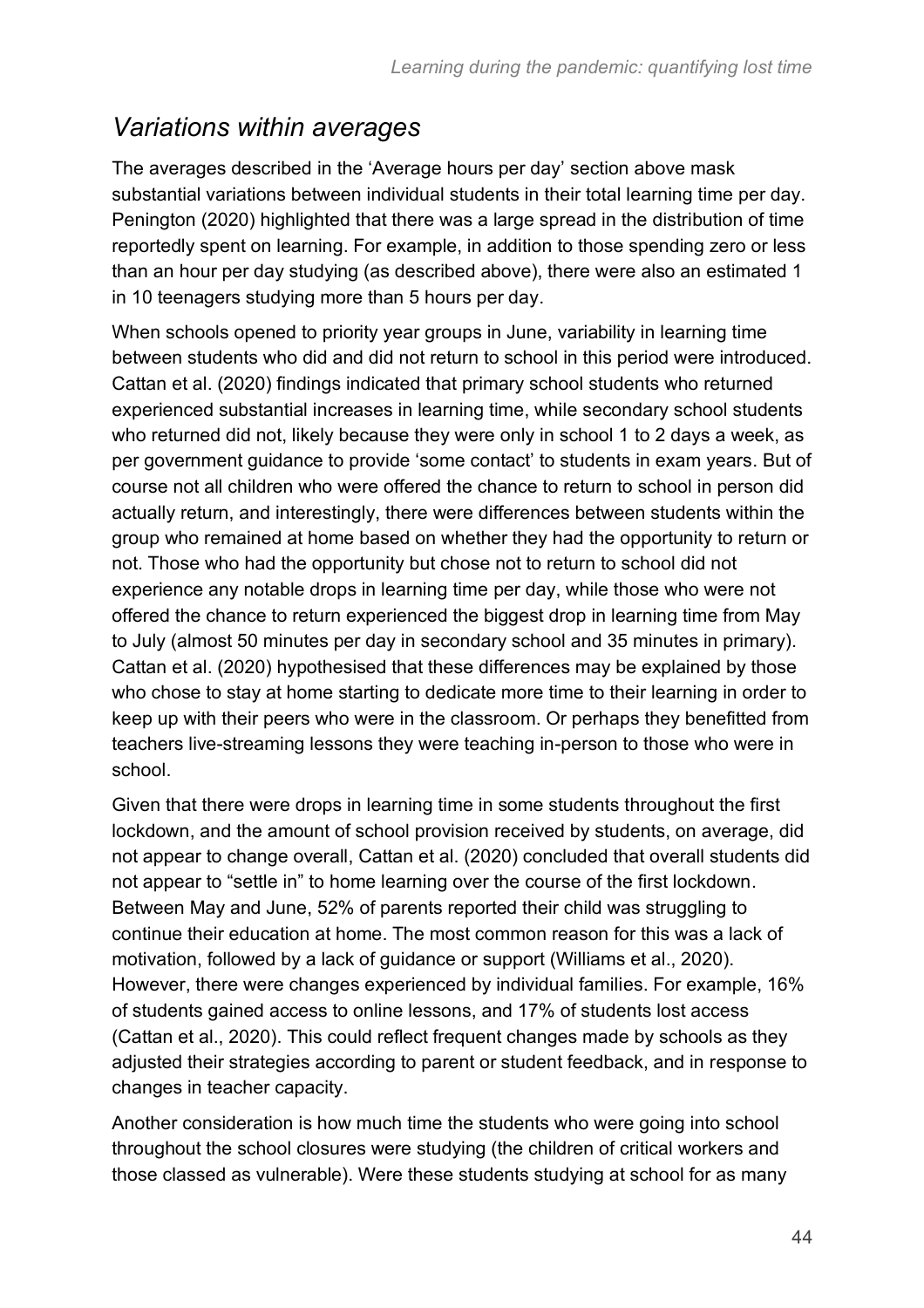hours per day as they were before the pandemic? The findings from one survey suggested that many students were not. This survey took place in April 2020 and asked teachers how many hours per day students were being taught in school. Only 29% said they were being taught more than 5 hours per day, and 21% were being taught for 3 to 5 hours per day. Around 22% answered 'none – we're offering childcare*' 51* . We can speculate that the reasons for these reduced hours could be due to safety restrictions to allow social distancing, such as altered start and break times, as advised by DfE. Attendance data also suggested that there was variation in attendance according to the day of the week, which probably reflects modified timetables implemented by schools in order to keep teachers and students safe (Department for Education, 2020). Therefore in-school provision for those eligible to attend almost certainly differed from what students usually received.

There are other important findings about how the amount of time spent learning by students varies according to other factors, such as gender, ethnicity, socio-economic status, or parental characteristics, which are summarised below.

#### *Region*

In April 2020, the regions where children appeared to be spending the most amount of time on their schoolwork were London, the south and the east of England (Green, 2020), where 22to 25% were spending 4 or more hours per day learning, compared to 15% in Wales, Scotland, the Midlands and northern England (Sibieta & Cottell, 2020).

#### *Gender*

Girls spent significantly more time learning per day than boys in April 2020 (Bayrakdar & Guveli, 2020), with 58% of boys and 70% of girls spending 2 hours or more a day doing their schoolwork. Furthermore, 20% of girls spent 4 or more hours on schoolwork while only 14% of boys did. However, Green (2020) stated that this gender difference also exists in normal times.

#### *Special educational needs and disabilities*

A Parentkind survey in August with parents of children with SEND found that of those whose children had been welcomed back to school in the summer, 30% reported their child was spending fewer hours in school than prior to the first lockdown, and 16% were spending the same number of hours in school as prior to lockdown (Parentkind, 2020b). Therefore being in school did not compensate fully for the amount of learning time students with SEND would have spent learning prior to the pandemic.

<sup>51</sup> See ['Reality of lockdown for school staff: 5 key findings'](https://www.tes.com/news/reality-lockdown-school-staff-5-key-findings) on tes.com (5 May 2020)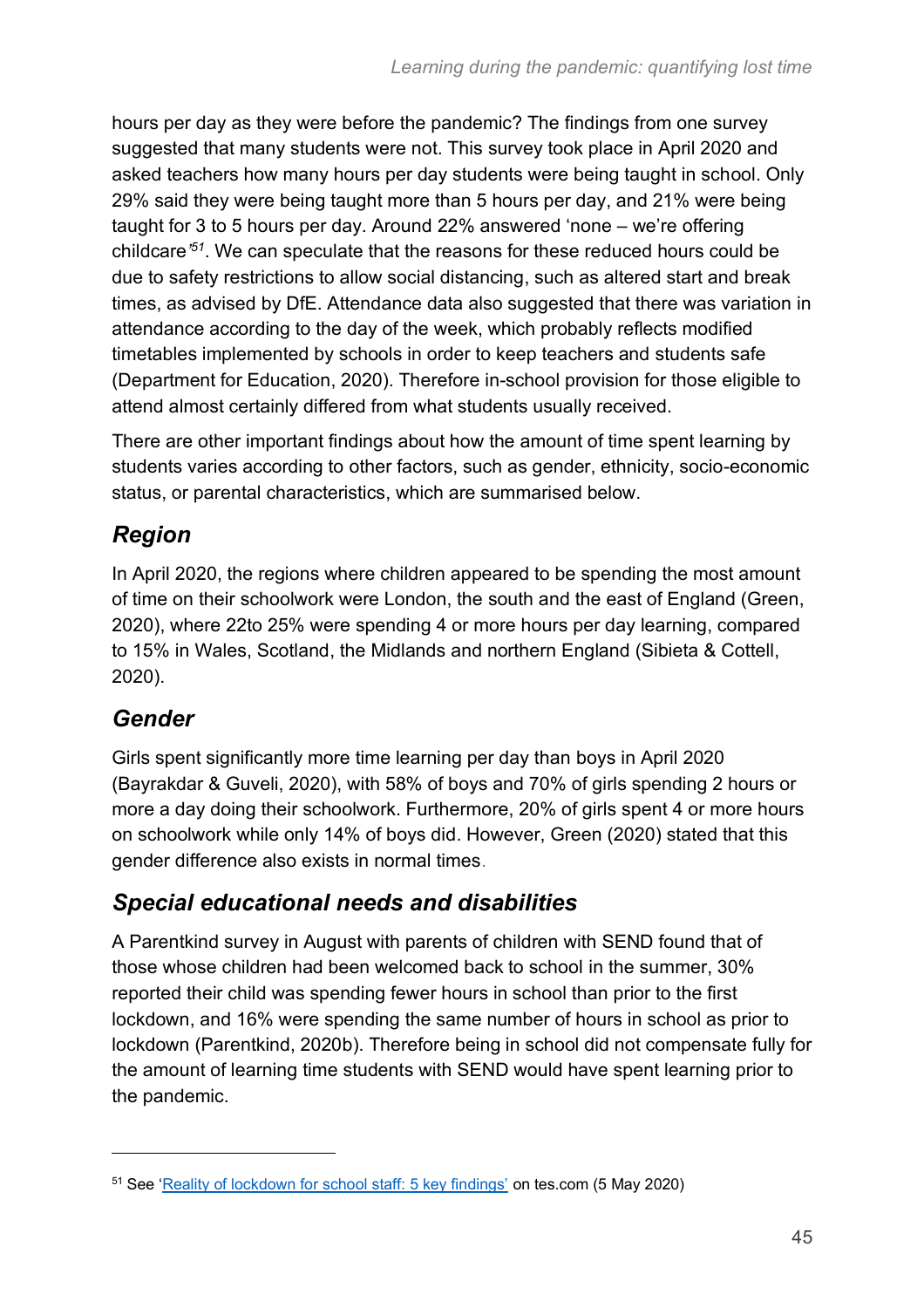#### *Ethnic background*

Using the Understanding Society survey dataset, Bayrakdar & Guveli (2020) examined the amount of time children who were not in school were spending on schoolwork during the first school closures. They found striking differences between ethnic groups at primary and secondary school level, but not at higher secondary level (key stage 5), where there were only minor differences. At both primary and secondary school, children with Pakistani or Bangladeshi backgrounds spent the least amount of time learning at home (2.4 hours at primary and 3 hours at secondary), compared to the ethnic groups who spent the most average amount of time learning (3.5 hours in children from Black-Caribbean or Black-African backgrounds at primary school, and 4.3 hours in children from Indian backgrounds at secondary school). Children with Pakistani and Bangladeshi backgrounds were also less likely to receive distance teaching provision, which could explain why they were spending less time learning.

Indeed, Bayrakdar and Guveli (2020) found that schools' distance learning provisions (including online, offline and checking of homework) significantly increased the time children spent learning at home, and fully explained the learning gap between children with Pakistani and Bangladeshi backgrounds and their peers. Another finding was that across all ethnic groups and school phases, children with Black-Caribbean or Black-African heritage spent the highest average number of hours on schoolwork.

Using the same Understanding Society dataset, Green (2020) found that Asian children were receiving more offline schoolwork, and slightly more online schoolwork than other children, but the time spent on homework overall did not differ. These findings appear to contradict Bayrakdar and Guveli's (2020), but this is likely due to differences in how ethic groups were categorised between the two studies. For example, Bayrakdar and Guveli's study defined 5 ethnic groups as: 'White', 'Pakistani or Bangladeshi', 'Black-Caribbean, Black-African', 'Indian' and 'Other (which included any children from mixed backgrounds, Chinese or any other Asian background), while Green (2020) defined 4 ethnic groups: 'Black-Caribbean-African', 'Mixed, Other', 'White', and 'Asian'. Therefore Green's findings appear to be masking the differences identified by Bayrakdar and Guveli between Pakistani and Bangladeshi students compared to other students, as their broader 'Asian' category also included Chinese and Indian students.

#### *Phase of education*

On average, the amount of time students in different phases of education spent learning at home has differed, with students in secondary schools generally studying longer hours than those in primary school. Prior to the first lockdown, secondary school-age children typically spent more hours per day learning than primary-age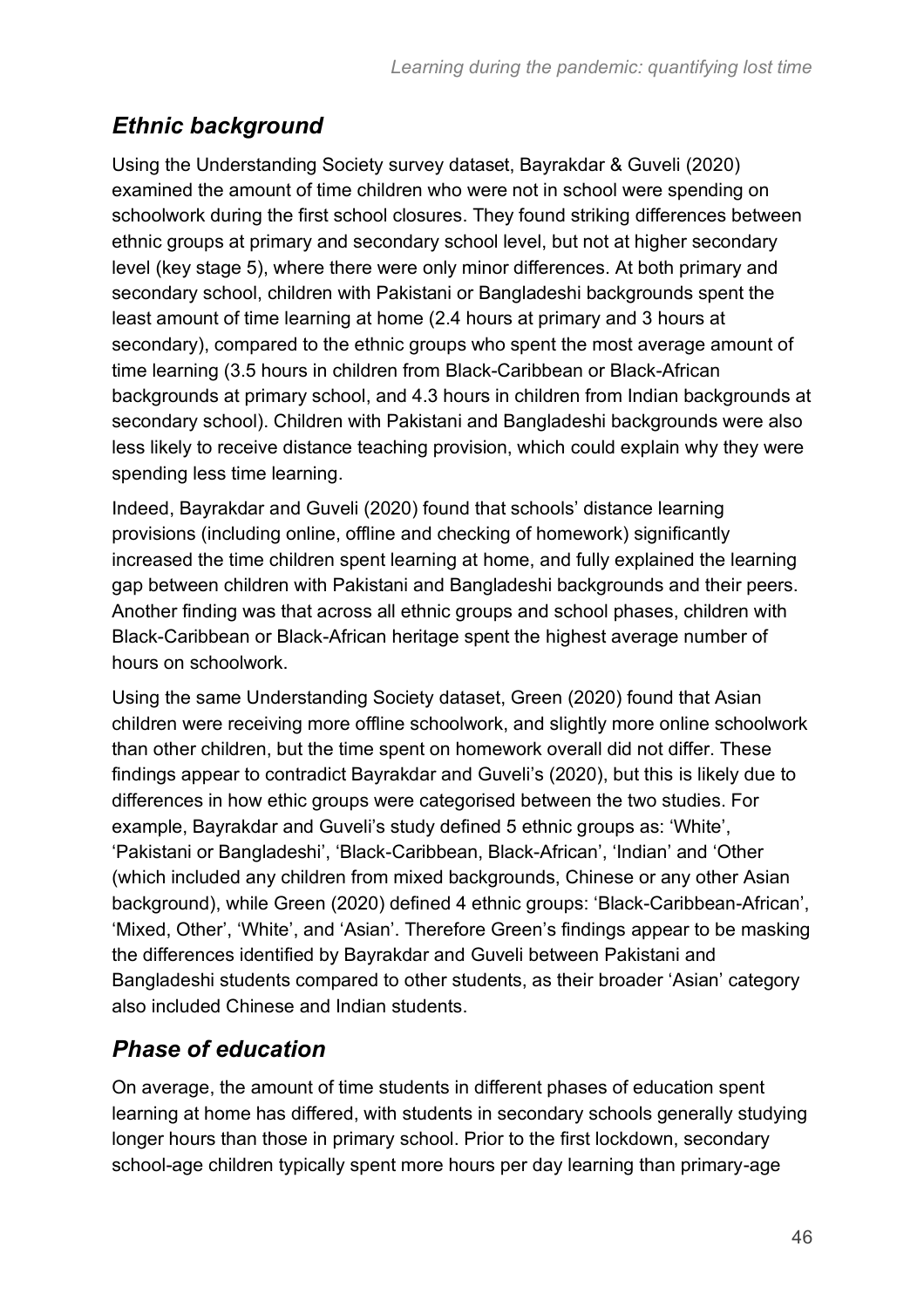children, but this decreased to a greater extent for secondary school students (by almost two hours a day) than for primary school children (90 minutes) during the first lockdown Andrew et al. (2020b).

The Understanding Society survey data also illustrated that secondary school students spent significantly more time on home learning during the first lockdown than both higher secondary school (Key stage 5), and primary school students (Bayrakdar & Guveli, 2020). For example, 28% of secondary school students spent 4 or more hours on schoolwork per day, while 23% of those in post-16 education, and 12% of primary school children did (Benzeval et al., 2020). This analysis does not distinguish between post-16 students doing A level courses and post-16 students doing other courses, such as those more vocational in nature, which may be an important differentiator. As Report 4 in this series highlights, there is little research about the nature of learning losses in vocational and technical qualifications, but remote learning will have been particularly difficult for courses with more practical elements, therefore potentially affecting quantities of time spent studying them.

Using a Public First-Sutton Trust survey of UK parents in April, Cullinane and Montacute (2020) found higher proportions of students studying for more than 4 hours a day than Bayrakdar and Guveli's (2020) findings suggested (35% in primary school and 47% in secondary), but the proportional difference between primary and secondary was similar. Later, in an ONS survey taken between May and June, the average number of hours per week spent studying was 10 hours for primary school age students, and 16 hours per week for secondary school (Williams et al., 2020). The differences between phases of education also vary between the most and least disadvantaged children, as discussed in the next section.

#### *Socio-economic differences*

One of the most prominent areas of research into time spent learning at home is that which focuses on differences between socio-economic groups. Andrew et al. (2020b) found that during the first lockdown, total time spent learning was significantly lower than it was in previous years for all socio-economic groups. But this overall decline disproportionately affected the most socio-economically disadvantaged students, compared to the least disadvantaged (Halterbeck et al., 2020). This is likely to be due to factors such as the digital divide resulting in difficulties accessing live online lessons, home environment, and a strain on teaching time in the most deprived areas. These issues are discussed further in Report 4 of this series.

In a normal school year there are usually some differences in the amount of study time between more and less disadvantaged secondary school students. In 2014-15 for example, the average number of hours per day in secondary school children was approximately 7.1 for families in the highest quintile of earnings, and 6.2 hours for families in the lowest quintile. In primary school children, however, there was no gap in learning time between the highest and lowest income groups prior to lockdown.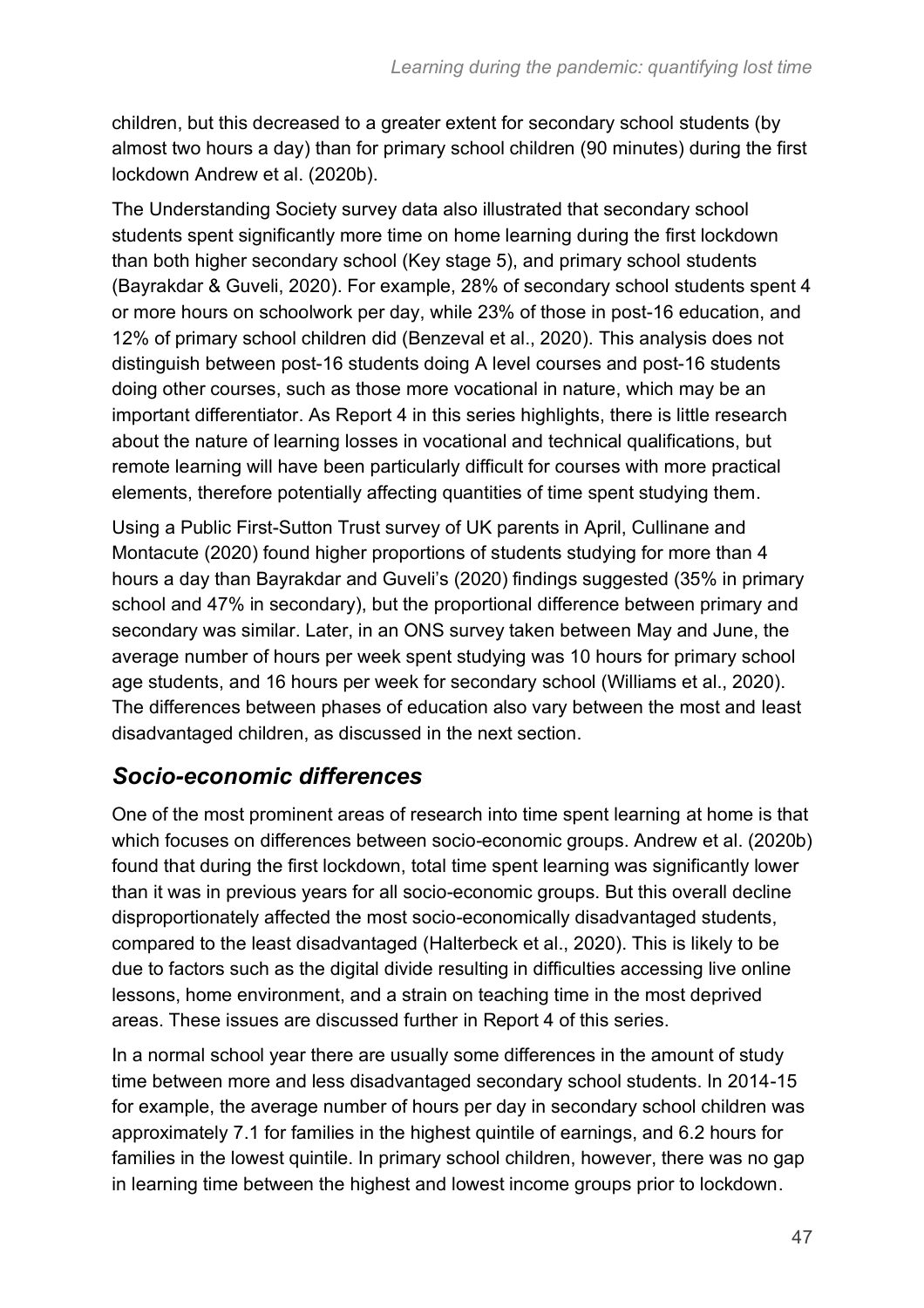Halterbeck et al. (2020) compared the figures from 2014 to 15 described above to an average 5.1 hours being spent on learning by secondary school students in the highest earning families during the first lockdown, and 3.9 hours in the lowest earning families, representing declines of 27% in the highest earning, and 37% in the lowest earning families. A gap of 1 hour per day had also been introduced in primary school children.

Overall, although the change from pre-lockdown was bigger for primary school children, the gap was still more pronounced for secondary school children, mostly driven by gaps in the time spent on independent study or other educational activities outside of online classes, including private tutoring. In primary school children the gaps were mostly driven by differences in class time, but interestingly children in the poorest families spent more time on 'other educational activities' than those in the richest families, possibly to compensate for the reduced class time provided by their school (compared to their richer peers).

A number of studies which analysed the Understanding Society dataset highlighted the discrepancies in time spent studying between the most and least disadvantaged students throughout the first lockdown, based on measures such as free school meal eligibility or family income. For example, Green (2020) found that 11% of students eligible for free school meals were completing more than 4 hours per day on schoolwork, while 19% of those not eligible were completing this amount.

Bayrakdar and Guveli's (2020) analysis of this dataset confirmed findings that children in primary and secondary schools who were eligible for free school meals were, on average, not studying at home for as long as their peers who were not eligible for free school meals. But one exception to this were the oldest children in higher secondary level (key stage 5), where those eligible for free school meals were studying for longer than their non-eligible peers (on average 3.5 hours per day compared to 3.2 hours per day). The authors suggest perhaps this represented the "more industrious children who made it to that level". In their regression model, Bayrakdar and Guveli found that taking school's provision of distance learning into account reduced the negative impact of free school meal eligibility on learning time by half.

Eivers et al.'s (2020) analysis of the same Understanding Society dataset highlighted the difference between level of family income, where 23% of secondary school students from low-income families were reportedly studying more than 4 hours a day, and 47% were studying less than 2 hours a day. This compared to 41% of secondary school students from high-income families who were spending more than 4 hours a day studying, and only 13% spending less than 2 hours a day studying. Although, it should be noted that there was considerable variation within each income group.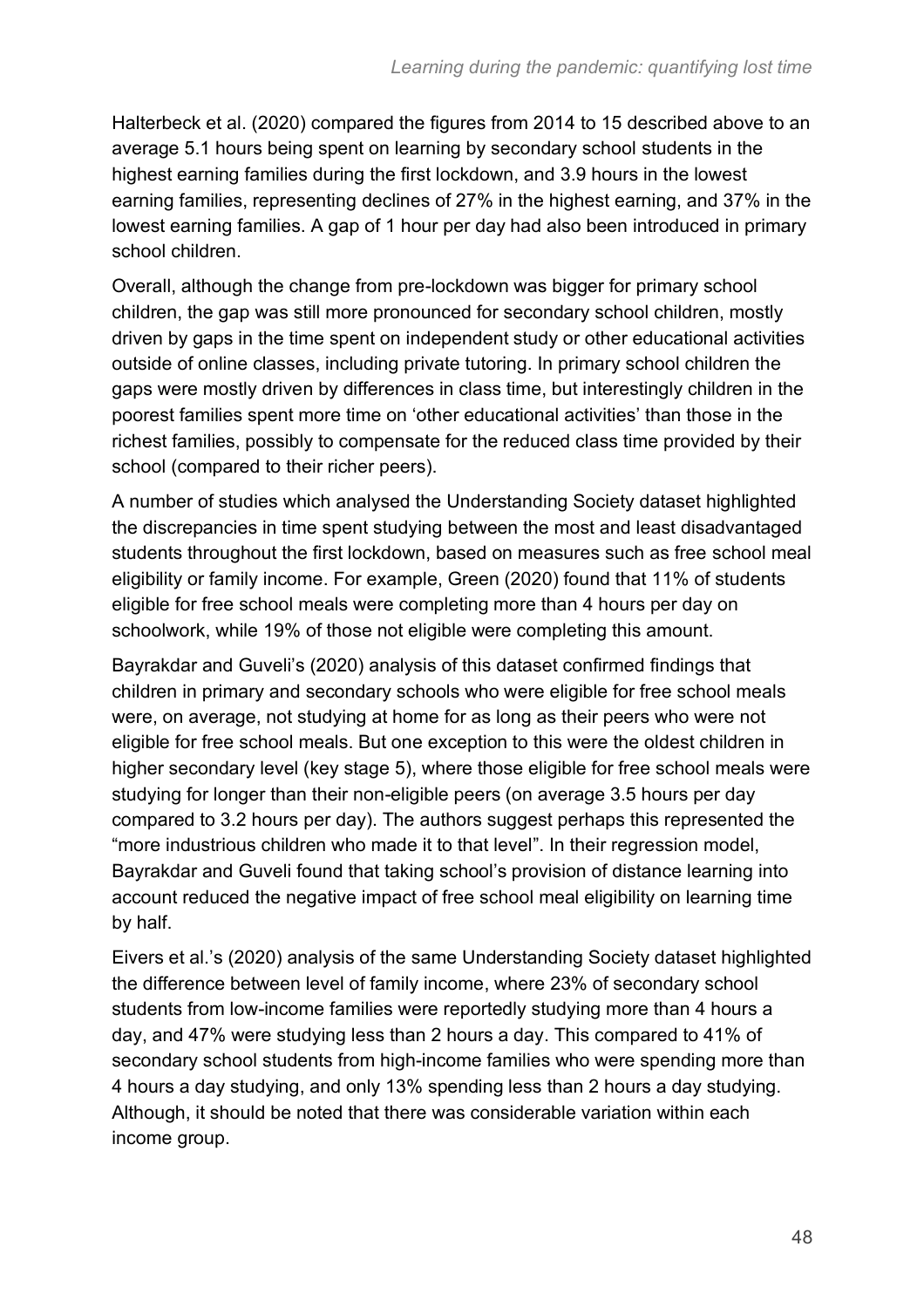Other studies have translated average hours into number of school days across the first lockdown period, and estimated that children in the richest fifth of families might have spent over 7 full school days worth of time more on their learning by the end of May (Andrew et al. 2020c). Up to July this was predicted to increase to a difference of 15 days schooling between high- and low-income families, or 75 minutes per day (Sibieta & Cottell, 2020).

Interestingly, when schools partially reopened in June 2020, among those who were not offered the chance to return, richer students decreased their study time compared to earlier in the lockdown, resulting in a narrowing of the gap between them and their poorer peers, perhaps because less time was spent on private tutoring overall. However, Cattan et al. (2020) concluded that overall, the inequalities between socio-economic groups appeared to deepen in June and July. This is likely because better-off parents were approximately 50% more likely to send their child back to school when offered the opportunity, and therefore benefit from the increased study time associated with being in school, than less well-off parents. In addition, among those who chose to return, better-off children increased their learning time by more than the amount poorer children did.

In the second wave of school closures in January 2021, although learning time had increased overall for all students compared to the first lockdown, a disadvantage gap remained. For example, 40% of students from middle-class families were spending more than 5 hours per day learning, while only 26% of students from working-class families were (Montacute & Cullinane, 2021).

#### *Independent versus state schools*

In the first lockdown, differences in remote learning time between students in state and independent schools were observed. For example, findings from a Teacher Tapp survey included that the proportion of independent school teachers who thought that students were learning less than one hour per day was 13%, while 42% of state-funded school teachers thought the same (Roberts & Danechi, 2021). Students in independent schools were also twice as likely to be spending more than 5 hours per day on learning than those in state schools (Cullinane and Montacute, 2020). Green (2020) reported similar results from their analysis of the Understanding Society survey dataset from April, which showed that approximately half of independent school students reportedly spent more than 4 hours on schoolwork at home, while only 18% of state schools did.

Using the same Understanding Society dataset, Elliot Major et al. (2020) reported that while 74% of independent school students were receiving full school days during the first lockdown, only 38% of state school students were, and that independent school students were 4 times more likely to spend more than 5 hours per day on schoolwork. This difference remained after controlling for parental income, suggesting being in an independent school itself provides the advantage of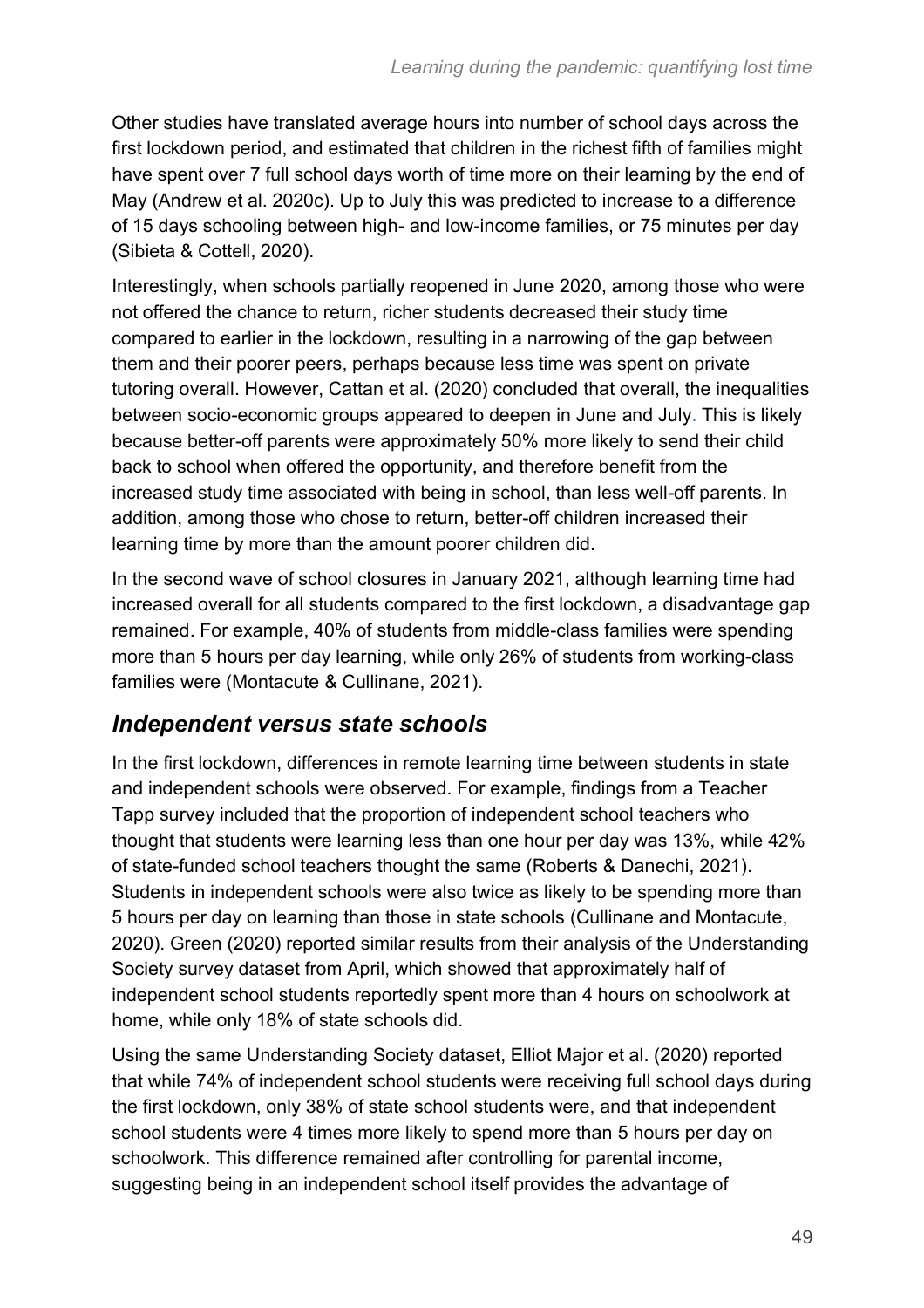increased learning time, likely due to the differences in school provision, as detailed in Report 4 of this series.

In the second lockdown in January 2021, differences in learning time between students from state and independent schools were highlighted again. For example, 64% of teachers in independent schools said their average student was spending more than 5 hours per day studying in January, which is more than double the proportion in state schools (30%) (Montacute & Cullinane, 2021).

#### *Family factors*

Since students were predominantly learning in their own households rather than in a classroom in a school, many studies began to examine the effect of different family factors on time spent learning per day. Parental characteristics such as level of education were found to be related to students' study time. For example, analysis of the Understanding Society survey dataset from April showed that 23% of students with a parent who has a degree were studying for 4 or more hours a day, compared to 18% of students with a parent whose highest qualifications were GCSE or lower, and 13% of students with a parent who had A levels (Benzeval et al., 2020).

Using the same dataset, Bayrakdar and Guveli (2020) similarly highlighted that secondary school children whose parents had a degree spent a longer average amount of time per day on their learning compared to those with A levels or GCSEs (3.8 hours per day compared to 3.4 hours, respectively). Cullinane and Montacute (2020) also found discrepancies here, with children of parents with an undergraduate or postgraduate education much more likely to be spending more time learning.

In further analysis of the Understanding Society survey dataset, Elliot Major et al. (2020) found differences in learning time between children whose parents had different working statuses. Those with a parent whose hours had been reduced to zero during the first lockdown were 5 percentage points more likely to have done no school work, and 6 percentage points less likely to have received a full school day, compared to children whose parent remained employed and working. This was true even though education stage, pre-lockdown parental employment status, and family income was held fixed in their regression analysis.

Pensiero et al.'s (2020) analysis of the same dataset similarly found that when the reason for having a parent regularly at home was due to unemployment, there was no advantage in terms of the total number of hours spent on schoolwork compared to having a parent at home only occasionally, while having both parents working from home regularly was positively related to total number of hours spent on schoolwork. This was mostly driven by the uptake of offline lessons. Furthermore, although total schoolwork time was not related to a parent regularly being at home due to unemployment, the number of offline lessons per day was positively related. Therefore, while the number of online lessons did not appear to be influenced by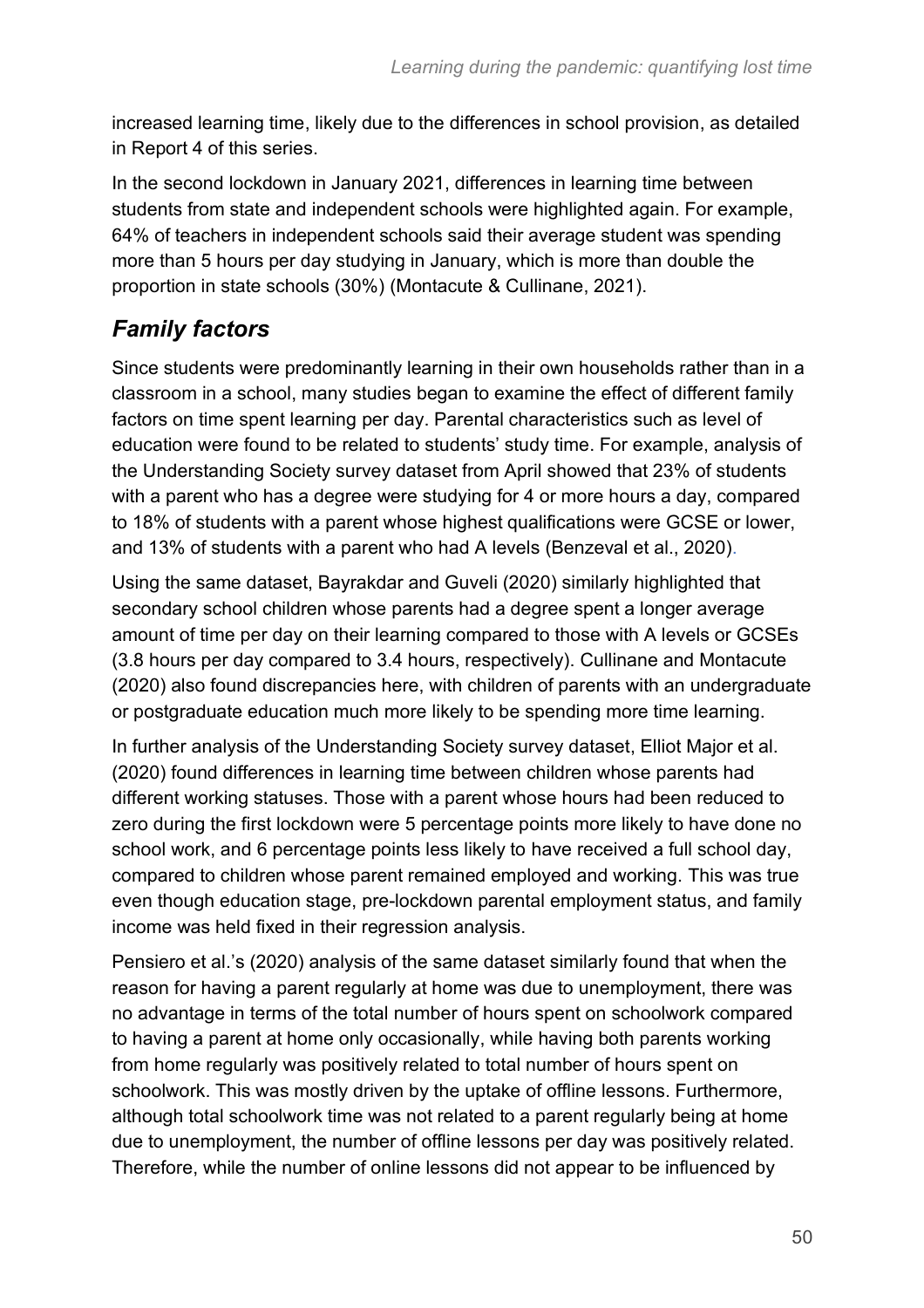parents' working patterns, having a parent at home regularly did help with the uptake of offline lessons, and when there were two parents working from home regularly this led to an overall increase in total time spent on schoolwork. This is possibly because online lessons are more dependent on school's provision, while offline lessons, such as worksheets, videos, and assignments, are more dependent on parents' planning and initiative. Interestingly though, Pensiero et al. (2020) did not find inequalities in the amount of support provided by parents, and the authors suggest it was the quality of the attention provided by parents that was important in increasing total time spent on schoolwork by their children.

Pensiero et al. (2020) further examined the influence of other circumstances, such as parents' occupation type and the availability of computers at home. They concluded that children with 2 parents who work from home regularly, where the main parent has a 'service class' occupation (defined as large employers, managers or professionals), and where the child has their own computer spent a higher average number of hours on their schoolwork (2.9 hours for primary and 3.8 hours for secondary) compared to children who had to share their computer, with either parent not working from home regularly, and whose main parent was not in a service class occupation (2.3 for primary and 2.6 for secondary).

In terms of family structure, ONS survey data from summer 2020 indicated that whether there was another child aged 0 to 4 years old in the home only affected the number of hours children aged 5 to 10 years old spent studying, but not those aged 11 to 15, presumably because older children are more able to study independently without their parents' supervision (Williams et al., 2020). However, Pensiero et al.'s (2020) findings suggested that having an *older* sibling negatively impacted time spent on schoolwork in secondary school students, possibly because they were competing for resources such as computers and study space.

Bayrakdar and Guveli (2020) examined the Understanding Society dataset and found that single-parent children were spending a lower average amount of time on schoolwork than children with both parents, and this was true across all phases of education (Bayrakdar & Guveli, 2020). Similarly to the positive effects of school provision described earlier in terms of reducing the negative impact of free school meal eligibility on learning time, using their regression model Bayrakdar and Guveli also found that school's provision of distance learning appeared to reduce the negative impact of single-parenthood on learning time substantially. It also partly alleviated the effect of parental education. Pensiero et al. (2020) analysed the same dataset and found that although there were small differences in the total number of hours of spent on schoolwork between single and two-parent families, these were small and not statistically significant. However, Pensiero et al.'s analysis did not control for factors which might distort these findings, such as parental education and ethnicity.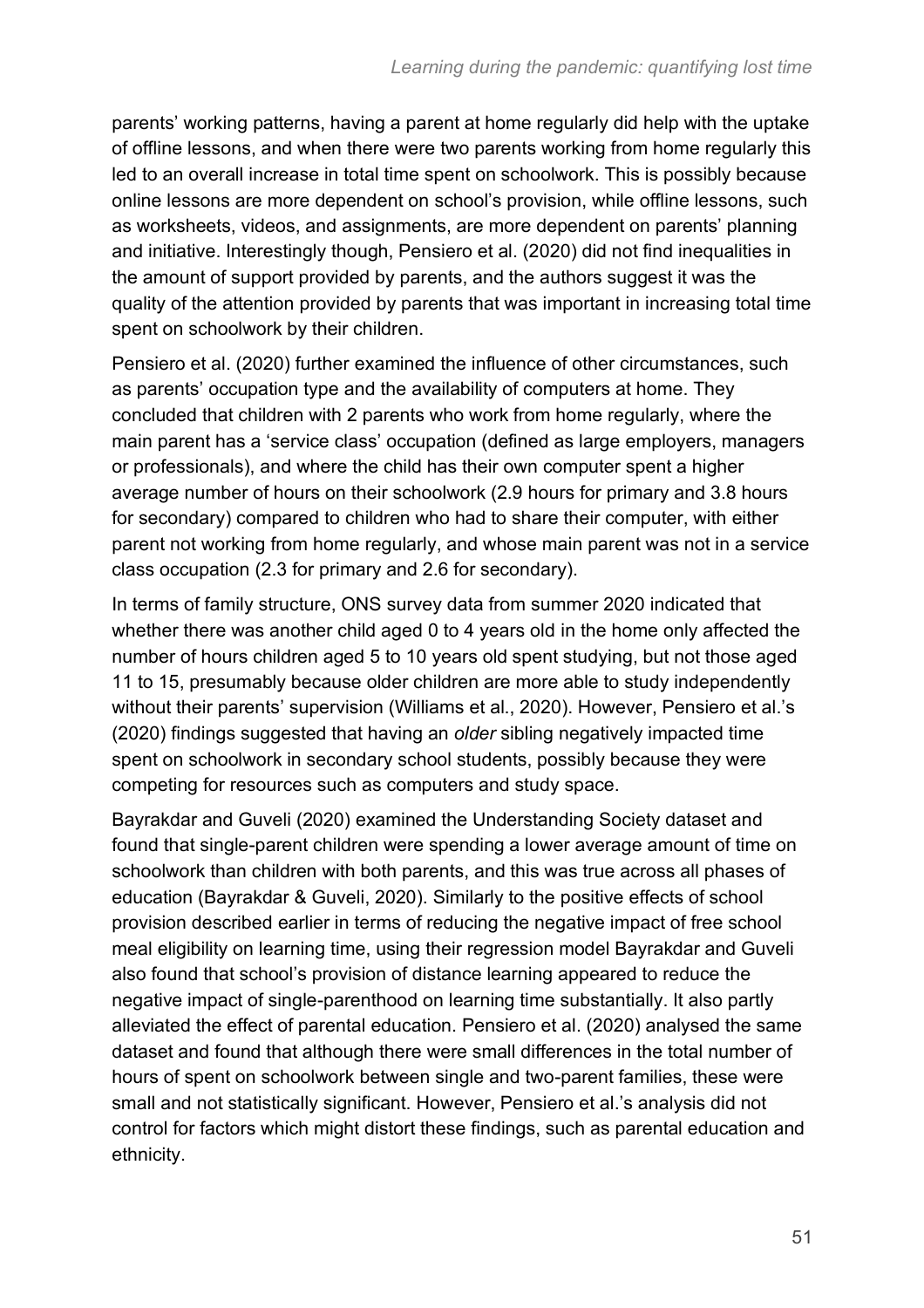### New Normal mode

There is not much evidence about the number of hours per day spent learning during phases 2 and 4, except that overall more students were receiving full school days, which is not surprising given that schools were open again in these periods. For example, Elliot Major et al. (2020) examined data from the London School of Economics-Centre for Economic Performance (LSE-CEP) Social Mobility survey and estimated that the proportion of students receiving full school days in October had risen to just under 6 in 10, or 58% of students (compared to just 38% during the first lockdown, as reported in section 'Average hours per day' above). This equated to students receiving around 85% of their normal schooling in the autumn term (compared to 42% in the first lockdown).

Although there was an increase in learning time when schools reopened in September, during the second half of the autumn term when there was a rising infection rate and bubbles were being sent home, approximately 29% of parents in a survey said that their child had followed their normal timetable at home (Parentkind, 2020c). Elliot Major et al.'s (2020) findings also showed that there was still a substantial proportion (4 in 10) who were not receiving a full school day.

There was little in the literature specifically analysing the average number of hours per day spent studying at home by students isolating during phases 2 and 4. But it does seem to be the case that even though schools were open, learning time was being disrupted by intermittent periods being spent at home where it was likely less learning took place. There were also changes which potentially negatively impacted the total number of hours students spent studying per day when they were in school, such as staggered start times to allow social distancing during both phases 2 and 4. These impacts could have varied between schools depending on how they handled the situation. For example, some schools may have had longer windows for supervised drop-offs, which might have impacted learning time more than in schools with shorter drop-off windows, and some schools may have had separate entrances meaning staggered start times weren't required at all<sup>52</sup>.

Lastly, the amount of time spent studying different subjects when students returned to school may have varied. Ofsted reported that most primary schools they visited in October and November were prioritising reading and mathematics. Secondary schools reported that they were teaching all their usual subjects and that there had been no significant changes to time allocations for subjects. However, some changes had been made such as prioritising specialist teaching spaces to key stage 4 and 5, meaning that key stage 3 students spent less time on practical activities in subjects such as science or music. Other adaptations included increased focus on

<sup>52</sup> See ['4 ways to make staggered school start times work'](https://www.tes.com/news/coronavirus-reopening-schools-4-ways-make-staggered-starts-work) on *tes.com* (9 March 2021)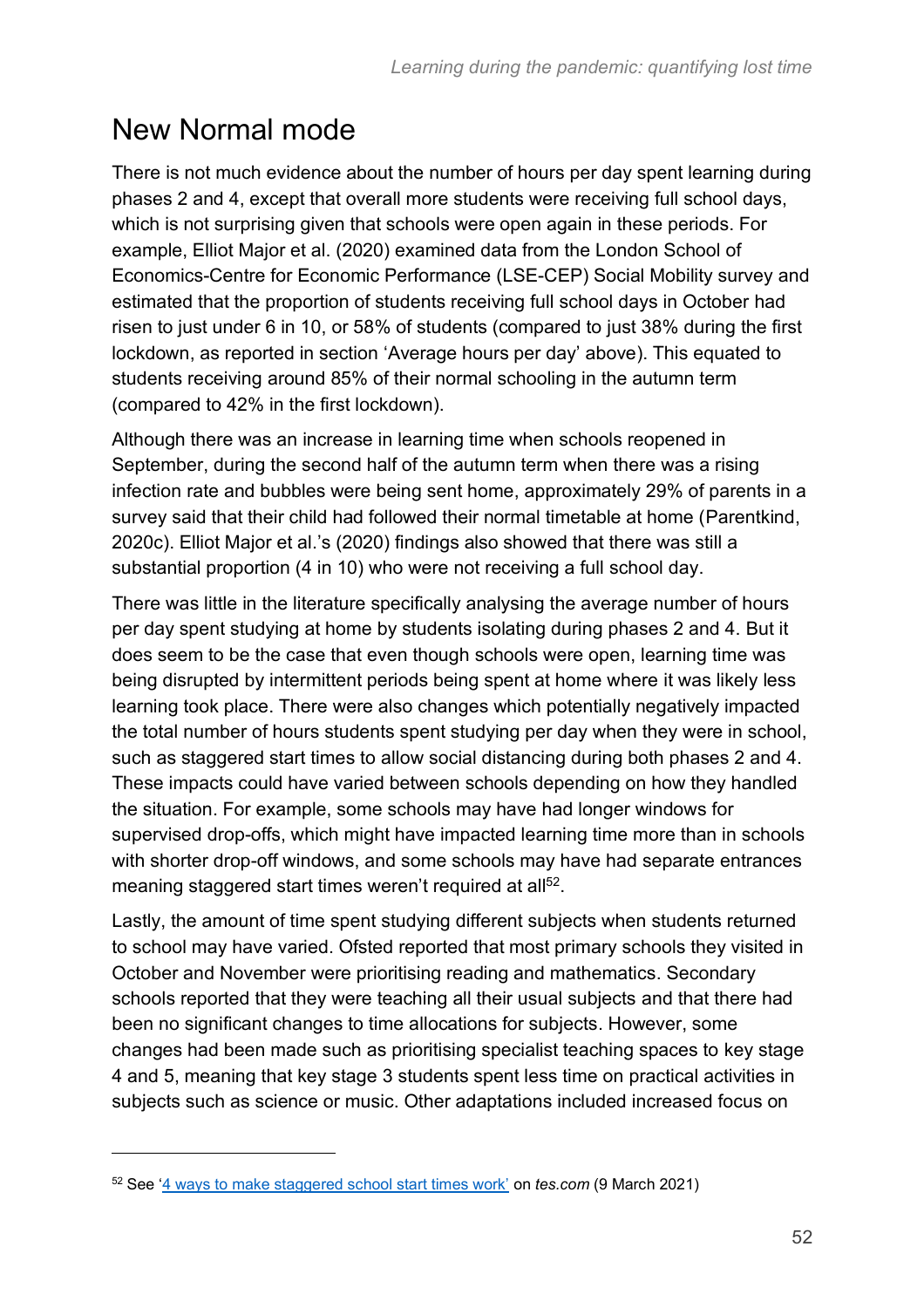their personal, social and health education (PSHE) curriculum, or on Physical Education in order to support student's wellbeing.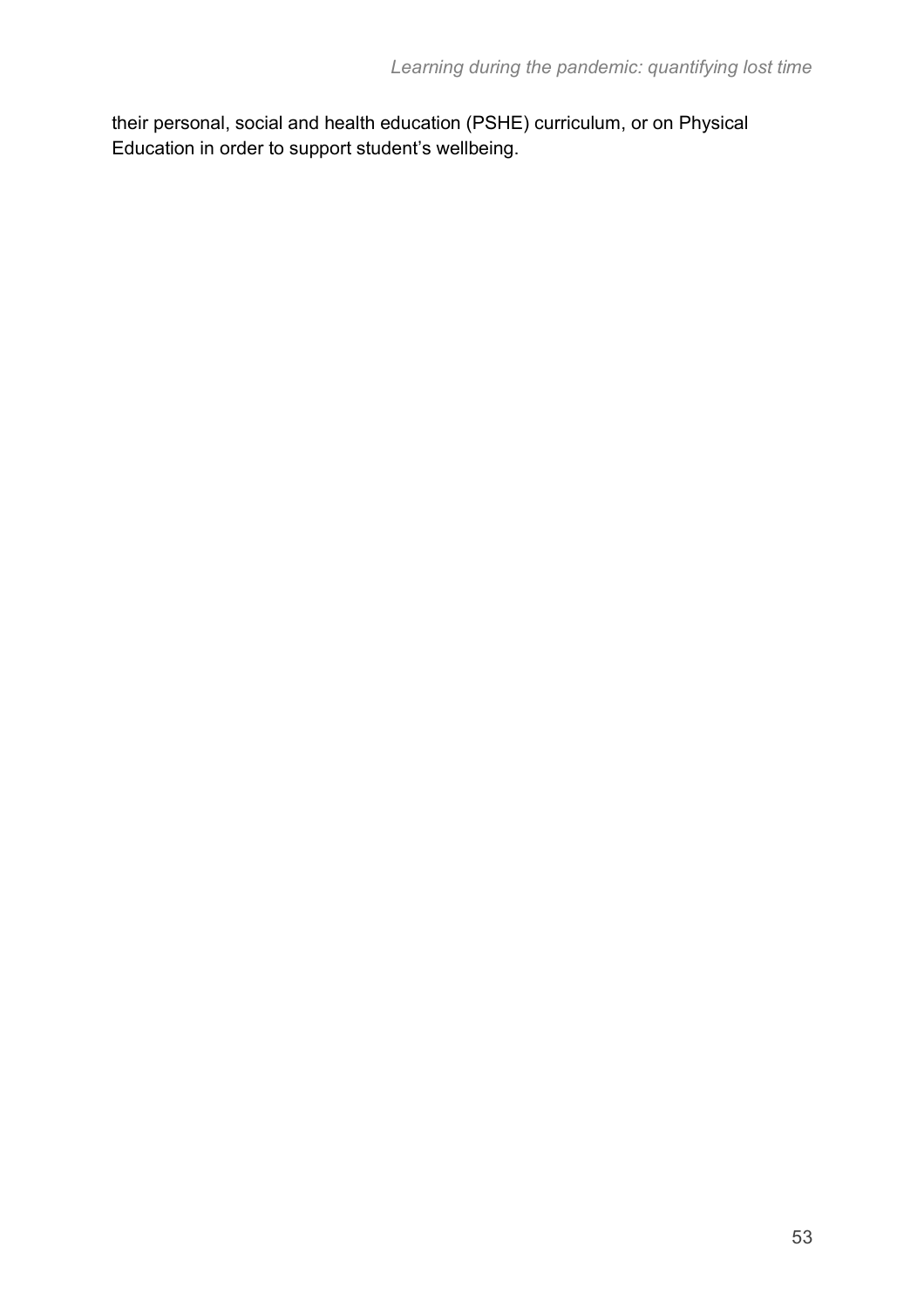# Scenario modelling

It is evident that there are many different permutations of the effects of the pandemic on students in different circumstances, in terms of their total time spent in face-toface schooling. To highlight the complexity of this issue, we present a set of hypothetical scenarios, using a select variety of students in different circumstances. We then estimate approximately how many weeks each of these students would have likely spent studying at home, at school, or not at all, under the three types of instructional delivery modes described earlier (traditional, remote, and new normal), throughout the course of a typical 2-year GCSE course starting in September 2019.

The total number of teaching weeks in a typical 2-year GCSE course is 69 weeks (39 weeks per normal school year minus the 9-week period at the end of the second year after exams usually begin). Estimations were performed by taking what we have learnt about attendance from the evidence presented above, and using this to count the number of weeks students likely spent under each condition chronologically (excluding school holidays). We based our estimations on the basis that phase 0 of the pandemic accounted for approximately 25 teaching weeks, phase 1 accounted for 14 weeks, phase 2 for 14 weeks, phase 3 for 8 weeks and phase 4 for 8 week[s2.](#page-10-0) Our estimations do not take into account absences that would normally occur due to reasons unrelated to COVID-19, such as students being off sick with a different illness.

The scenario modelling in Table 1 is not intended to represent anticipated differences between groups of students, but rather to illustrate how varied the ratio of face-to-face to remote learning time could potentially be across individual students. In addition, the periods of time that fell into the 'remote mode' category do not necessarily translate into time spent studying at home for all students, as some students may still have attended school during these periods (for example the children of critical workers), and some may not have been studying at all. Therefore we differentiated between studying 'At home', 'At school', and 'Not studying' within each mode.

Some observations from Table 1 include that Dylan, Priya and Muhammad could all have been from the same Local Authority, but had very different experiences, with Muhammad spending an additional 8 weeks in school compared to Priya, owing to his schools' high attendance throughout the autumn while Priya had to self-isolate three times in the autumn term and once in March 2021. Dylan, on the other hand, was in the same class as Priya but as the child of a critical worker spent 22 weeks more in school compared to Priya. This further contrasts with Jess from London, who has an EHCP and spent most of the remote mode period studying in school, but had to isolate twice, meaning she spent a total of 65 weeks in school.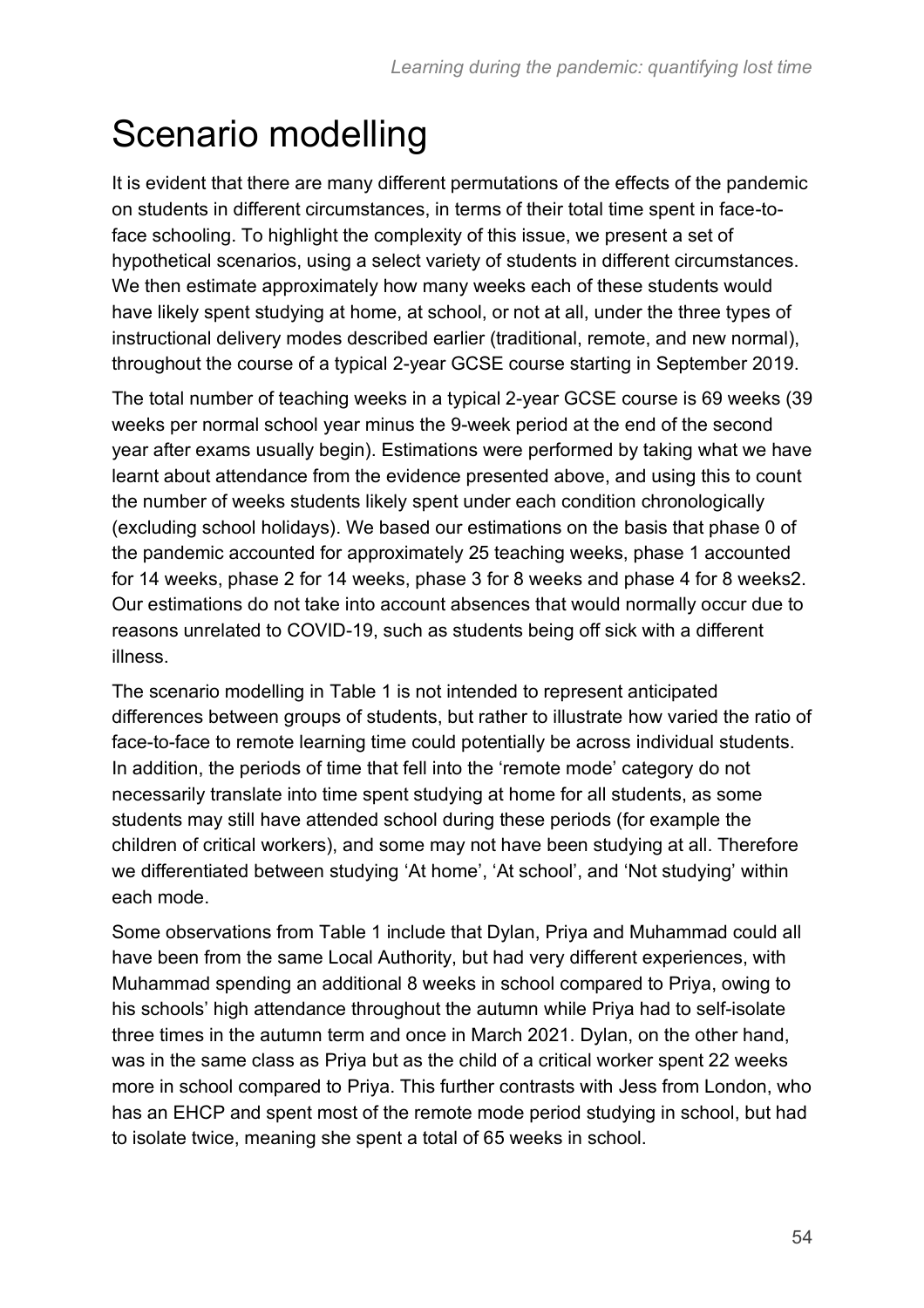Tom who is clinically extremely vulnerable could have spent the entirety of both the remote and new normal periods studying at home, similarly to Zara who withdrew from school during the pandemic to start elective home education. However, these students would have spent the first 25 weeks of their course in school, contrasting with Adam, who was home educated prior to the pandemic and spent all 69 weeks studying at home. Ella and Aisha both experienced disruption in the autumn term, but since Ella's school was closed she was studying at home, while Aisha was absent because she was ill with COVID-19 and therefore was not able to study at all for a period of 3 weeks. In addition, Aisha decided to return to school in June and July when she had the opportunity, whereas Ella did not. Since her school was only open part-time in June and July, Aisha's time in school during the remote period equated to 1 week in total. Ella's school also closed prior to the first lockdown because there were suspected cases of COVID-19 at her school after some students returned from a trip to Italy.

Finally, Jake and Tyler could have spent significant amounts of time not studying at all. Jake disengaged from his learning during the pandemic and did not return to school in September, therefore he spent 25 weeks in school, 4 weeks studying at home before disengaging, and 40 weeks not studying. Tyler's school offered very minimal remote learning provision during the first lockdown, and he spent less than an hour per day studying during this time. He spent approximately 18 weeks of his course not studying, 43 weeks in school and 8 weeks studying at home.

Furthermore, the micro-level lost time analysis has demonstrated that there would likely also have been large variation between these students in terms of how much time they spent studying per day while they were at home, as well as some variation in how much time they spent studying per day during the weeks they were in school. For example, if Priya was eligible for free school meals and had a more disadvantaged background than Muhammad who was in the same local authority, she might have spent fewer hours per day studying than Muhammad during the time they were at home. While Tom and Zara both spent the same amount of time at home (44 weeks), Zara may have had a private tutor and spent more hours per day studying than Tom who did not have a private tutor. Aisha's parents may have both been working from home while Muhammad's parents weren't, meaning that Aisha spent more than 4 hours a day studying in the 21 weeks she was at home, while Muhammad spent fewer than 4 hours a day studying during the 22 weeks he was at home. Jess and Dylan both spent significantly more time in school than at home as they were both attending school during the closures, but in Dylan's school social distancing measures such as staggered start times, altered timetables and staff absences reduced the time spent studying while he was at school, compared to Jess whose school was able to resource extra staff to support the new alterations.

These observations illustrate that it is difficult to estimate the amount of time spent studying either face-to-face or at home for any group of students who share a single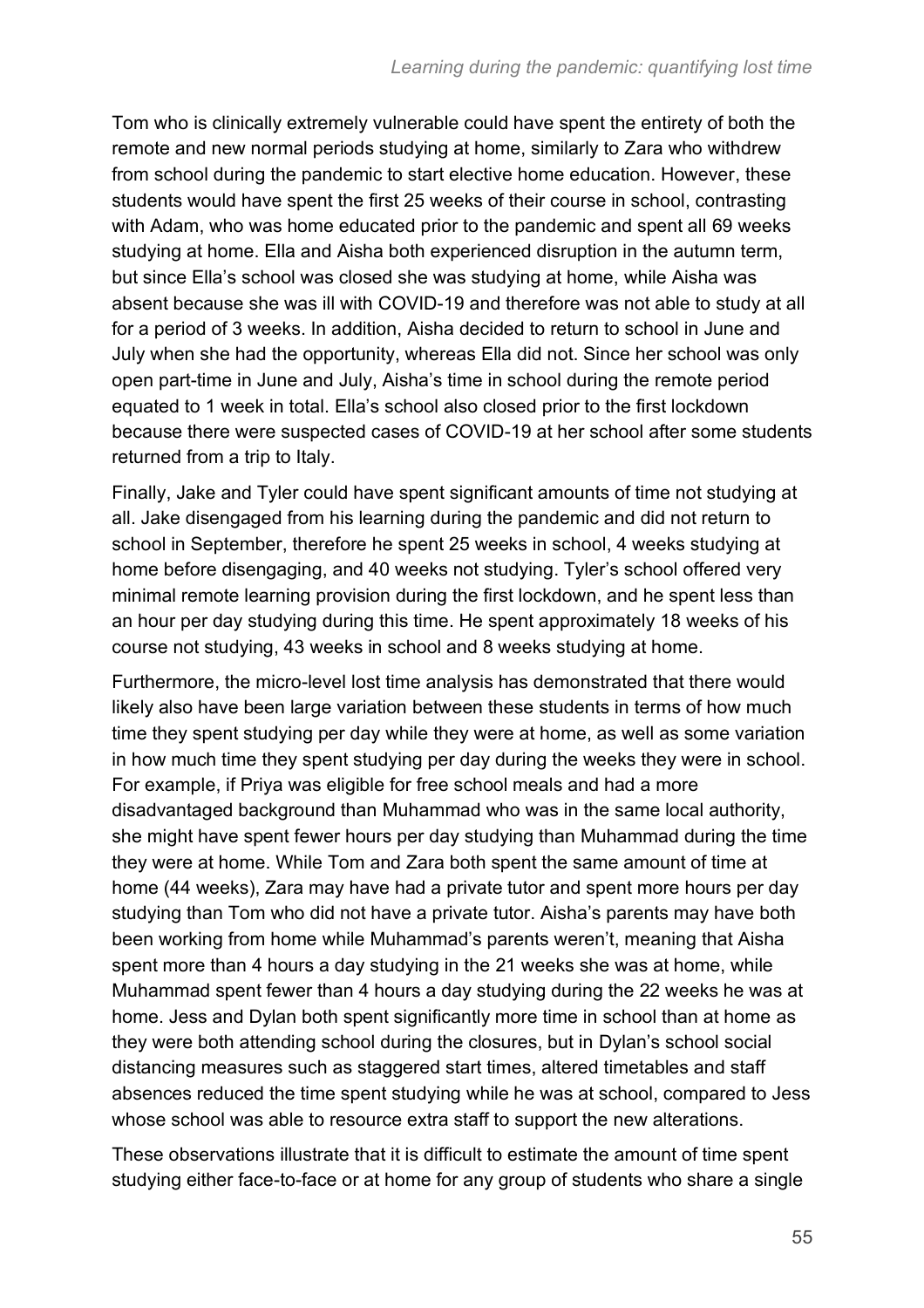characteristic, because other factors will have influenced different students differently within that group. The lost time narrative which refers to the length of time most students were not in school can also be misleading, because it implies students were not learning at all during these periods, whereas Table 1 demonstrates that studying continued throughout the 2-year course for many students, albeit under very disrupted conditions. One big issue is about the variance across individual students in terms of the balance of time they spent learning under different circumstances, and the implications that this might have had for how effectively they were able to learn under those circumstances. For example, greater proportions of time spent studying at home compared to in school is likely to equate to less effective learning, but the balance of these proportions are different for every individual student.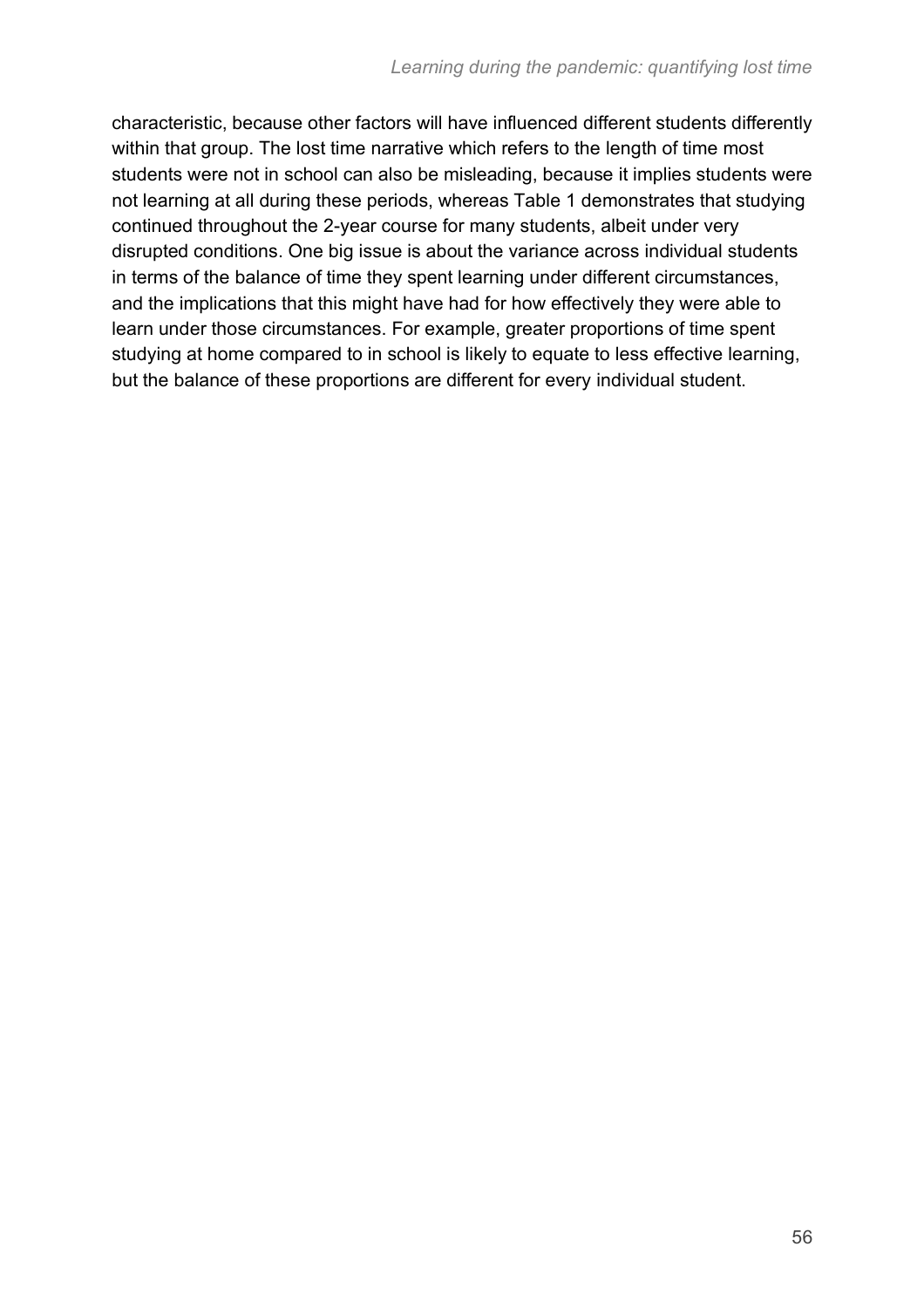| Table 1: Scenario modelling demonstrating the estimated amounts of time spent           |
|-----------------------------------------------------------------------------------------|
| studying by hypothetical students in different circumstances [accessibility note: blank |
| spaces left in table to emphasise lack of time spent studying]                          |

| Teaching weeks<br>spent studying from<br>September 2019 to<br>mid-May 2021 | Tom who<br>was<br>clinically<br>extremely<br>vulnerable<br>and had to<br>shield<br>throughout<br>the<br>pandemic | Jess who<br>has an<br>EHCP (in<br>London)<br>and had to<br>isolate<br>twice | Dylan the<br>child of a<br>critical<br>worker (in<br>the north-<br>west) who<br>had to<br>isolate 4<br>times | Priya in<br>same class<br>as Dylan<br>and also<br>had to<br>isolate 4<br>times | Muhammad<br>in same<br>local<br>authority as<br>Dylan and<br>Priya but<br>with high<br>attendance<br>when<br>schools<br>were open | Ella whose<br>school was<br>closed for<br>most of the<br>autumn<br>term due to<br>the<br>pandemic<br>(and closed<br>before the<br>first<br>lockdown) |
|----------------------------------------------------------------------------|------------------------------------------------------------------------------------------------------------------|-----------------------------------------------------------------------------|--------------------------------------------------------------------------------------------------------------|--------------------------------------------------------------------------------|-----------------------------------------------------------------------------------------------------------------------------------|------------------------------------------------------------------------------------------------------------------------------------------------------|
| <b>Traditional mode:</b><br>At home                                        |                                                                                                                  |                                                                             |                                                                                                              |                                                                                |                                                                                                                                   | $\overline{\mathbf{4}}$                                                                                                                              |
| Traditional mode:<br>At school                                             | 25                                                                                                               | 25                                                                          | 25                                                                                                           | 25                                                                             | 25                                                                                                                                | 21                                                                                                                                                   |
| Remote mode:<br>At home                                                    | 22                                                                                                               |                                                                             |                                                                                                              | 22                                                                             | 22                                                                                                                                | 22                                                                                                                                                   |
| Remote mode:<br>At school                                                  |                                                                                                                  | 22                                                                          | 22                                                                                                           |                                                                                |                                                                                                                                   |                                                                                                                                                      |
| Remote mode:<br>Not studying                                               |                                                                                                                  |                                                                             |                                                                                                              |                                                                                |                                                                                                                                   |                                                                                                                                                      |
| New normal mode:<br>At home                                                | 22                                                                                                               | $\overline{4}$                                                              | 8                                                                                                            | 8                                                                              |                                                                                                                                   | 10                                                                                                                                                   |
| New normal mode:<br>At school                                              |                                                                                                                  | 18                                                                          | 14                                                                                                           | 14                                                                             | 22                                                                                                                                | 12                                                                                                                                                   |
| New normal mode:<br>Not studying                                           |                                                                                                                  |                                                                             |                                                                                                              |                                                                                |                                                                                                                                   |                                                                                                                                                      |
| No. weeks<br>at home                                                       | 44 (64%)                                                                                                         | 4(6%)                                                                       | 8(12%)                                                                                                       | 30 (43%)                                                                       | 22 (32%)                                                                                                                          | 36 (52%)                                                                                                                                             |
| No. weeks<br>in school                                                     | 25 (36%)                                                                                                         | 65 (94%)                                                                    | 61 (88%)                                                                                                     | 39 (57%)                                                                       | 47 (68%)                                                                                                                          | 33 (48%)                                                                                                                                             |
| No. weeks<br>not studying                                                  | $\pmb{0}$                                                                                                        | $\pmb{0}$                                                                   | $\pmb{0}$                                                                                                    | $\pmb{0}$                                                                      | $\pmb{0}$                                                                                                                         | $\pmb{0}$                                                                                                                                            |
| Total                                                                      | 69                                                                                                               | 69                                                                          | 69                                                                                                           | 69                                                                             | 69                                                                                                                                | 69                                                                                                                                                   |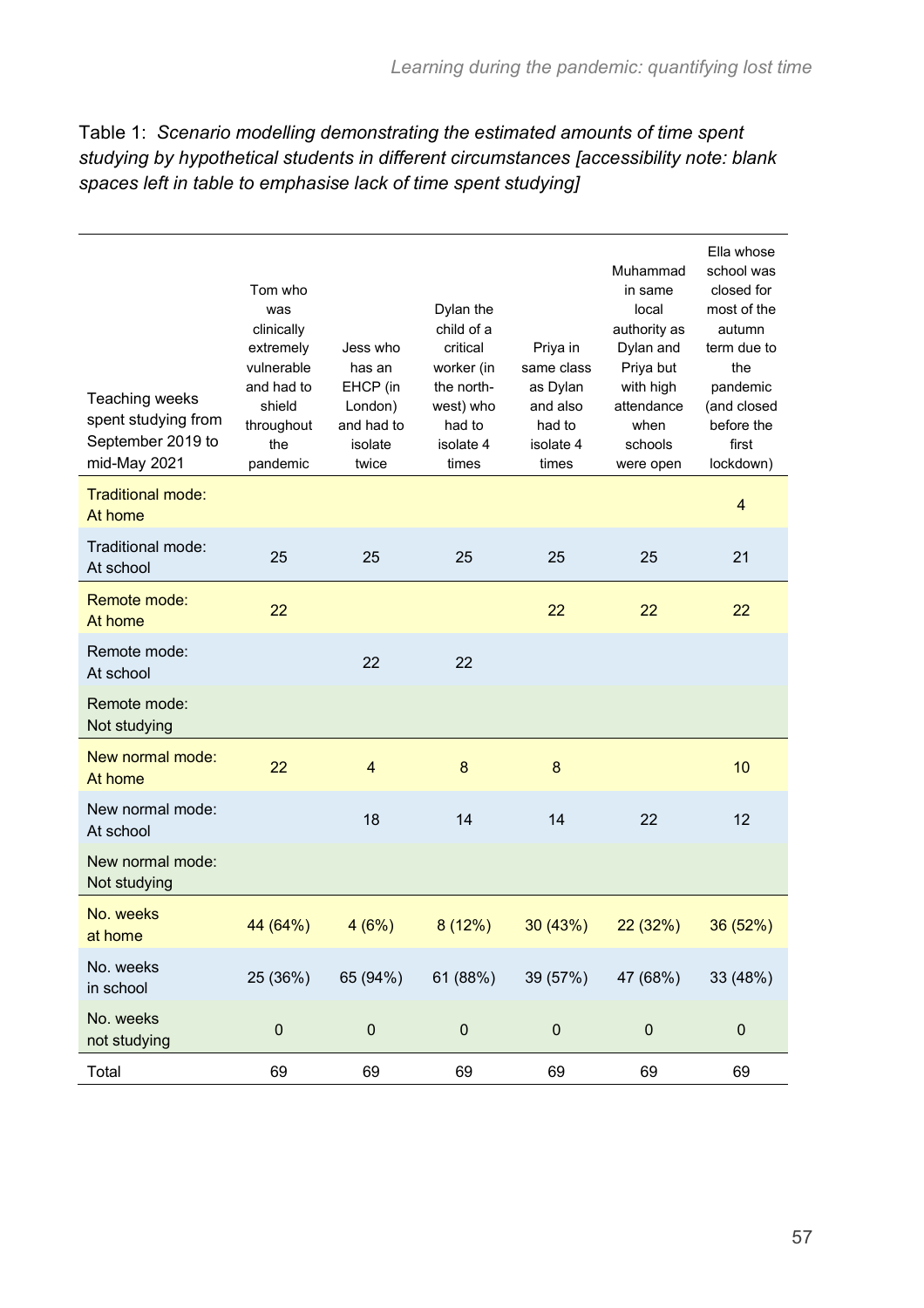| Teaching weeks<br>spent studying from<br>September 2019 to<br>mid-May 2021 | Adam who<br>was home<br>educated<br>throughout | Zara whose<br>parents<br>switched to<br>home<br>educating<br>during the<br>pandemic | Jake who<br>stopped<br>studying at<br>home and<br>did not<br>return to<br>school in<br>September | Aisha who<br>went back<br>to school<br>early in<br>June, but<br>was sick<br>with<br>COVID-19<br>in October | Tyler who<br>received<br>little remote<br>learning<br>provision<br>during the<br>first<br>lockdown<br>and spent<br>less than an<br>hour per<br>day<br>studying at<br>home |
|----------------------------------------------------------------------------|------------------------------------------------|-------------------------------------------------------------------------------------|--------------------------------------------------------------------------------------------------|------------------------------------------------------------------------------------------------------------|---------------------------------------------------------------------------------------------------------------------------------------------------------------------------|
| <b>Traditional mode:</b><br>At home                                        | 69                                             |                                                                                     |                                                                                                  |                                                                                                            |                                                                                                                                                                           |
| Traditional mode:<br>At school                                             |                                                | 25                                                                                  | 25                                                                                               | 25                                                                                                         | 25                                                                                                                                                                        |
| Remote mode:<br>At home                                                    |                                                | 22                                                                                  | $\overline{4}$                                                                                   | 21                                                                                                         | $\overline{4}$                                                                                                                                                            |
| Remote mode:<br>At school                                                  |                                                |                                                                                     |                                                                                                  | $\overline{1}$                                                                                             |                                                                                                                                                                           |
| Remote mode:<br>Not studying                                               |                                                |                                                                                     | 18                                                                                               |                                                                                                            | 18                                                                                                                                                                        |
| New normal mode:<br>At home                                                |                                                | 22                                                                                  |                                                                                                  |                                                                                                            | 4                                                                                                                                                                         |
| New normal mode:<br>At school                                              |                                                |                                                                                     |                                                                                                  | 19                                                                                                         | 18                                                                                                                                                                        |
| New normal mode:<br>Not studying                                           |                                                |                                                                                     | 22                                                                                               | 3                                                                                                          |                                                                                                                                                                           |
| No. weeks<br>at home                                                       | 69 (100%)                                      | 44 (64%)                                                                            | 4(6%)                                                                                            | 21(30%)                                                                                                    | 8(12%)                                                                                                                                                                    |
| No. weeks<br>in school                                                     | $0(0\%)$                                       | 25 (36%)                                                                            | 25 (36%)                                                                                         | 45 (65%)                                                                                                   | 43 (62%)                                                                                                                                                                  |
| No. weeks<br>not studying                                                  | $\pmb{0}$                                      | $\pmb{0}$                                                                           | 40 (58%)                                                                                         | 3(4%)                                                                                                      | 18 (26%)                                                                                                                                                                  |
| Total                                                                      | 69                                             | 69                                                                                  | 69                                                                                               | 69                                                                                                         | 69                                                                                                                                                                        |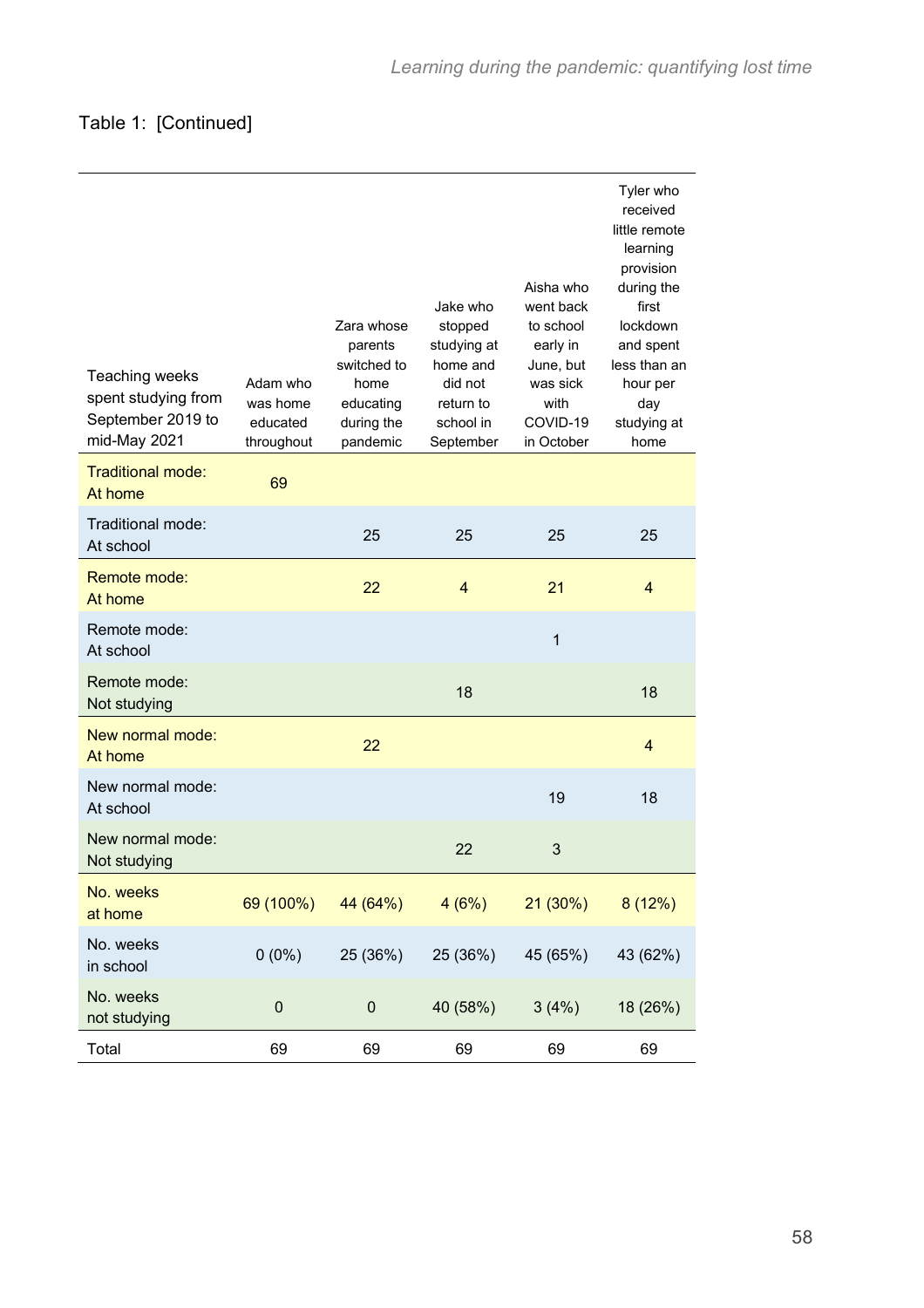# Time gained

In this section we consider evidence about the time students may have spent attempting to 'catch up' on the lost time described in the previous sections, for example, by studying for additional hours beyond the typical school day with a private tutor, as part of a government-supported tutoring scheme, or in after-school or lunchtime catch up sessions provided by schools.

## Catch up strategies

In June 2020 the Department for Education announced a programme to help students catch up on their lost learning time, which included funding allocated to schools and a National Tutoring Programme (NTP) targeted at disadvantaged children. This programme included a tuition partners scheme (involving one-to-one and small group tutoring), and an academic mentoring scheme. The National Audit Office (2021) reported that in February, 125,200 children (out of the 200,000- 250,000 children the scheme was expected to support) had been allocated a tutoring place. The authors had concerns about the extent to which the scheme would reach the most disadvantaged children as only 44% of the students who had started to receive tuition were eligible for Pupil Premium. The National Audit Office also reported that demand for academic mentors had outstripped supply at this point, with over 600 schools who had requested a mentor but not received one.

In Ofsted's interim visits to schools in October, schools were not clear how they were going to use catch up funding. Some school leaders reported that they had started providing one-to-one or small-group tuition before or after school using their own staff, and others said they were planning to appoint additional staff to implement these types of programmes. A small number of schools had extended the school day to help their students catch up (Ofsted, 2020b). When Ofsted visited schools a month later, in November, many schools had decided how they were going to use the funding. In primary schools it was being used to provide additional teaching in English (particularly reading) and maths. In secondary schools, one of the most common uses was to fund staff to provide intervention classes either during school time, after school, on Saturdays, or in half-term (Ofsted, 2020c).

In a later survey conducted in December, the majority of primary school teachers reported that their school had not put in place extra time for students (341 out of 454). Of those who had put in place extra time, almost all reported running lunchtime learning activities, rather than extending the school day or staying open in the holidays (Weidman et al., 2021). In another survey in March 2021, only a small proportion of school leaders said they were planning to run summer schools (22% in secondary schools and 4% in primary schools; Nelson et al., 2021). Within this, the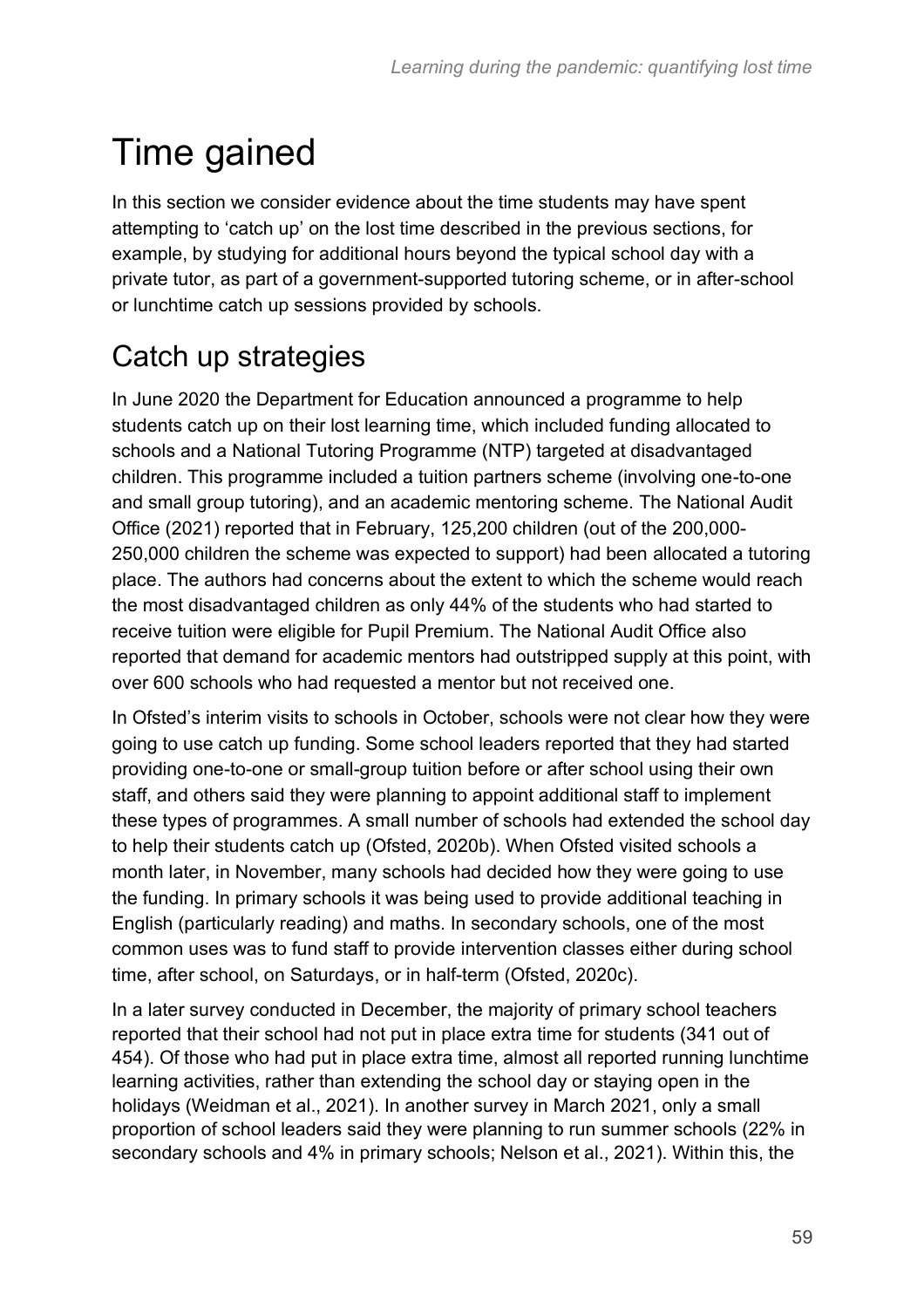most deprived schools were more likely to be planning summer schools than the most affluent schools.

It remains to be seen what impact these strategies will have on student's learning though, and it is unlikely that the cohort of students taking their qualifications this year will have benefitted much from these strategies by the time they are assessed.

## Private tutoring

One other way some students may be attempting to catch up on their learning is by private tuition. There is ordinarily a gap between the most and least disadvantaged children in terms of private tuition (Kirby, 2016). In the immediate period following school closures in March 2020, Cullinane and Montacute (2020) reported a slight narrowing of this gap, as two-thirds of the children who would normally receive tuition could no longer receive their usual face-to-face support, and only one-third of these children accessed tuition online. The authors acknowledged that this was likely to be temporary while tutors adapted to the new restrictions. More children in families with higher incomes who had not previously received tuition were already starting to receive new tuition in the first month of lockdown (7% in families from the £60k plus income band, compared to 2% in the less than £30k income band). Charities and organisations who usually provided tutoring to more disadvantaged students were also concerned about struggling to reach pupils through online learning due to the barriers these pupils faced in accessing IT resources.

In May, Andrew et al. (2020b) found that 5% of children had a private tutor and on average spent 1.5 hours learning with them per day. Elliot Major et al. (2020) also reported an average 9.2% of parents said they paid for private tutoring during the first lockdown, and children from families in the highest income quintile were 4 times more likely to have private tuition (15.7%) compared to those in the lowest income quintile (3.8%). Children from higher-income families were therefore, unsurprisingly, more likely to receive private tutoring during the first lockdown, but Andrew et al. (2020c) further found that within the group of children who received tutoring, the richest fifth of these children spent more time with their tutor (two-thirds spent more than 5 hours a week with them) compared to the poorest children with a tutor (twothirds spent between 1 to 4 hours a week).

During the lockdown in January 2021, 10% of parents reported paying for private tutoring (13% from middle-class households and 7% from working-class households) (Montacute & Cullinane, 2020). Overall it appears children from better-off families were receiving a higher quantity of home learning through private tuition during the school closures. For a more in-depth discussion of how the quality of home learning differed between disadvantaged and less disadvantaged families, see Report 4 in this series.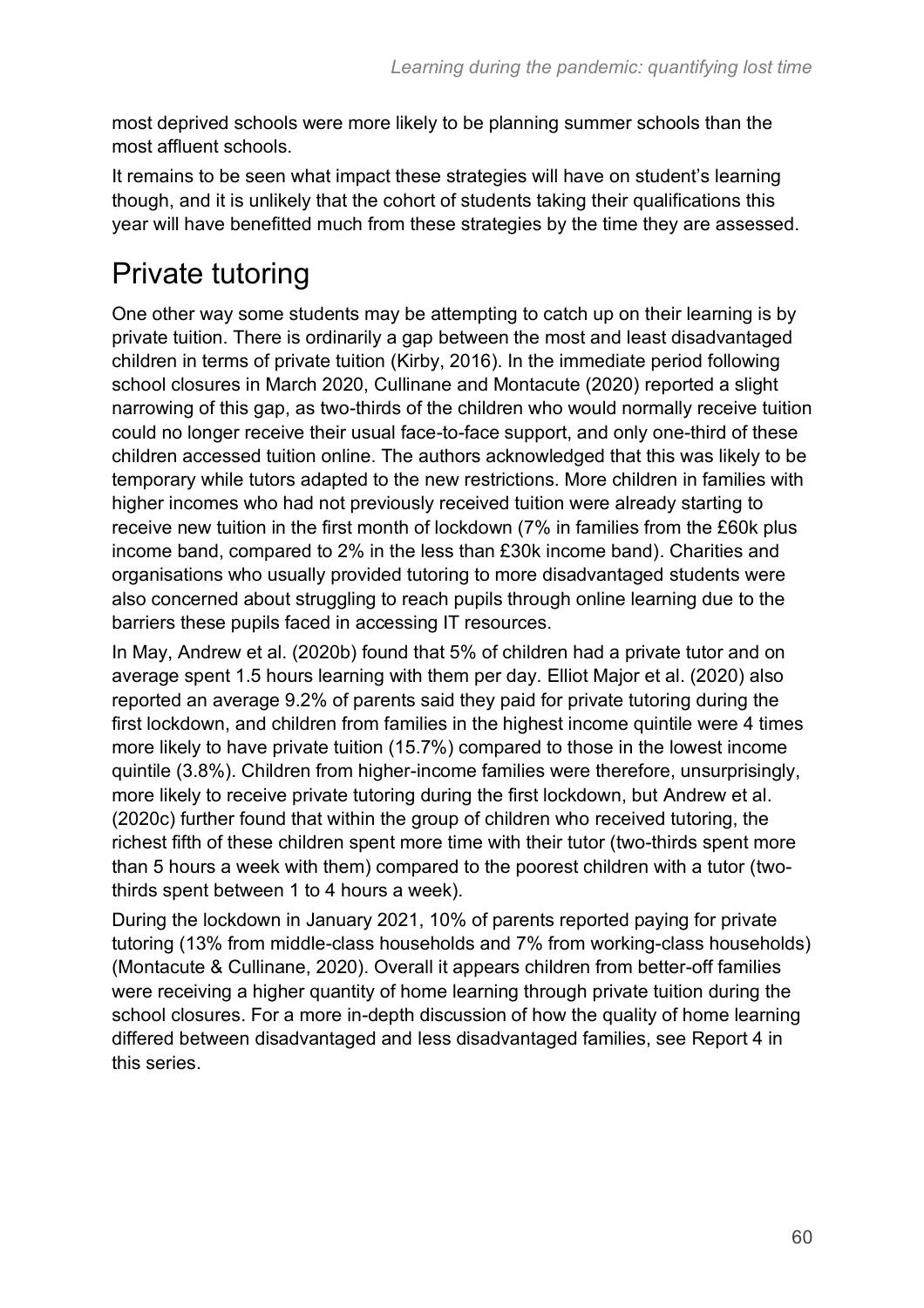# **Discussion**

The aim of this report was to quantify how much time students in different circumstances have spent studying, or not studying, across the course of the pandemic. This will help us understand how much time students have 'lost' compared to what they would usually spend studying in a normal year.

Different issues characterised different phases of the pandemic, resulting in different narratives in the literature around 'lost time'. During periods when schools were closed, the major issue was the change from face-to-face to remote learning for most students, therefore narratives were focused on the amount of time different groups of students were spending studying per day at home (our micro-level analyses section). During periods when schools were open, the main issues were around the differing absence rates between different groups of students, therefore narratives were focused on differences in the number of days or weeks of lost face-to-face teaching time between students (our macro-level analyses section). At times these narratives overlapped, for example, when schools were still closed to most students but open to key year groups in June and July, there were macro-level issues such as the differences in face-to-face teaching time between students who had the opportunity and chose to return to school and those who didn't. When schools were reopened there were also some micro-level issues, such as changes to school timetables affecting total time per day spent learning. In the scenario modelling section, we attempted to illustrate the implications of these analyses, by creating hypothetical scenarios for students in a variety of contexts.

### Overall time spent learning, or not learning

During the first school closures from March 2020 to the end of the summer term, phase 1 of the pandemic, many students could potentially have missed up to 14 weeks of face-to-face schooling. Although some vulnerable students and children of critical workers might not have missed any, many of those who were eligible did not attend school in-person, most likely due to concerns about safety. For those who were studying at home, estimates of the amount of time students were studying range from between 2 to 4.5 hours per day between March and May 2020. The differences between these estimates are likely due to differences in sampling and methodology, but all are substantially less than average 6 hours per day students spent learning before the pandemic. Importantly, there were large variations around these averages, and some estimates suggested 1 in 10 teenagers were doing zero or less than an hour a day of schoolwork during the first lockdown.

Some key year groups in most schools, including years 10 and 12 in secondary schools, were allowed to return in June for around 5 to 6 weeks until the end of term, and may therefore have reduced the number of lost weeks from 14 to around 8 or 9.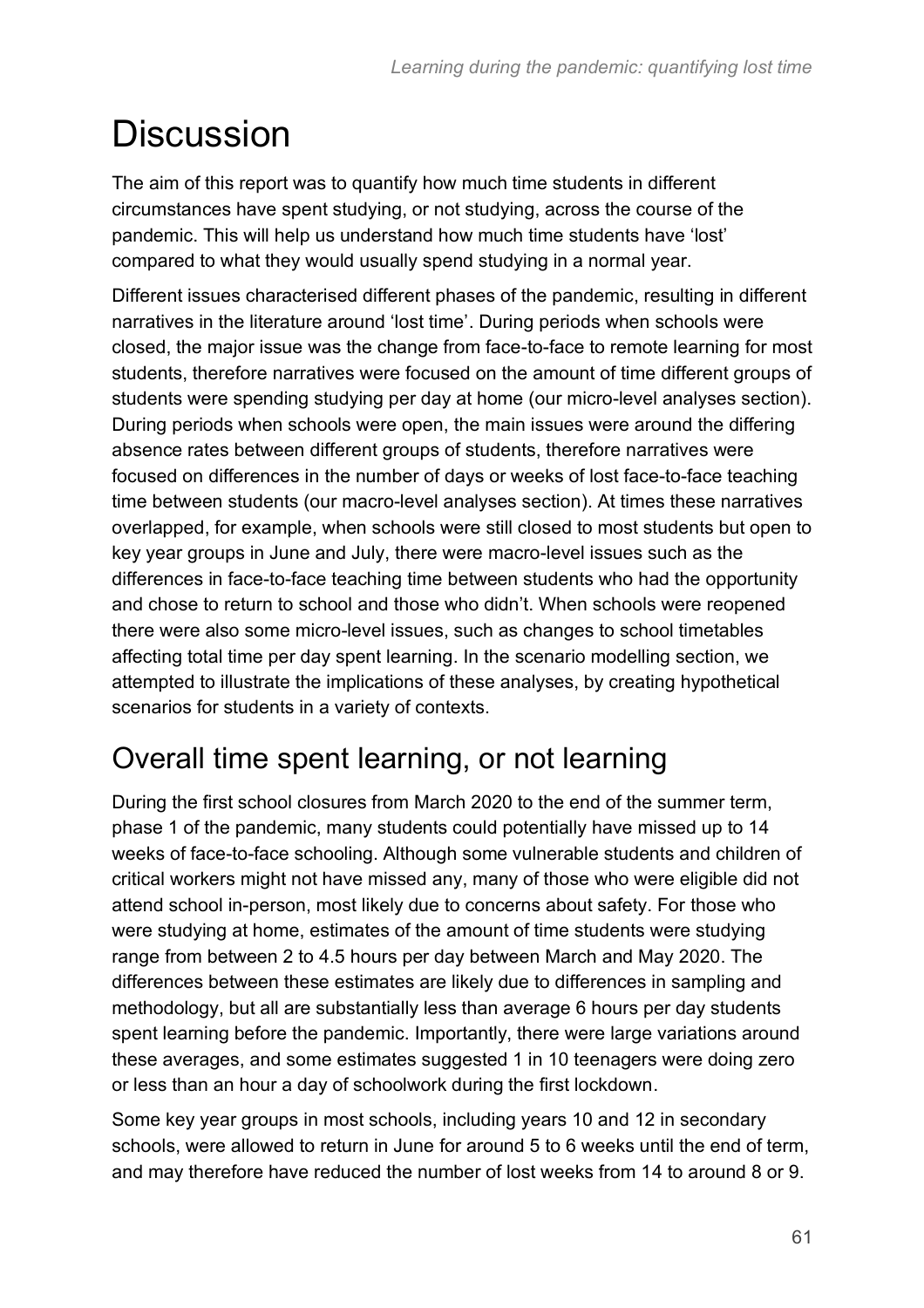However, only a small proportion of these year groups chose to return to school (again, with the most common reason for not attending being safety concerns), and for those that did provision was mostly only part-time, with 16% of secondary schools open 5 days a week, and 54% open 1 day per week. Although the amount of time spent studying per day increased for students who returned to school in June and July, it actually dropped slightly overall for all students, by an average of 20 minutes. This appears to be largely because students who were not given the opportunity to return experienced a large drop in learning time (driven by richer students decreasing their learning time to the same level of their poorer peers), while those who were offered the opportunity but chose not to return did not experience any notable drops in learning time.

When schools reopened in phase 2 (the autumn term), although there was the potential for some students to have received up to 14 weeks of face-to-face schooling, many will not have done due to the rising infection rates in some regions resulting in students being sent home to self-isolate. This is reflected by increased COVID-19-related absence rates near the end of the autumn term, largely driven by increased numbers of self-isolations, rather than students contracting COVID-19 themselves. As well as regional variations depending on infection rates, the amount of in-person teaching time also varied across schools, depending on the size of the 'bubbles' being sent home, with primary schools generally sending home larger bubbles than secondary schools. Teacher absence was also around 4 to 5% in the autumn, possibly a causal factor in some schools having to close due to staff shortages, accounting for further student absences. Although a higher proportion of students were receiving a full school day (more than 5 hours) of learning time compared to during the first lockdown, there was still a substantial proportion (4 in 10) who were not.

As well as increased absences, the typical day for those in school was likely affected by social distancing measures such as staggered start times. There were also students who did not return at all in the autumn, either because they'd decided to home educate, they were concerned about safety, they were in another country or quarantining after returning, or possibly because they had disengaged from their learning entirely and 'dropped out'.

When schools closed again in January 2021, phase 3 of the pandemic, many students could have missed another 8 weeks of in-person schooling. However, attendance rates were higher this time when compared to the first lockdown, with an increasing number of children of critical workers in attendance. There was also a change in the eligibility criteria for those allowed in school, meaning that students who "may have difficulty engaging with remote education at home (for example due to a lack of devices or quiet space to study)" were now included in the definition of vulnerable[26](#page-17-0). Therefore more vulnerable children were in attendance compared to the first lockdown. In addition, in January the government made it a legal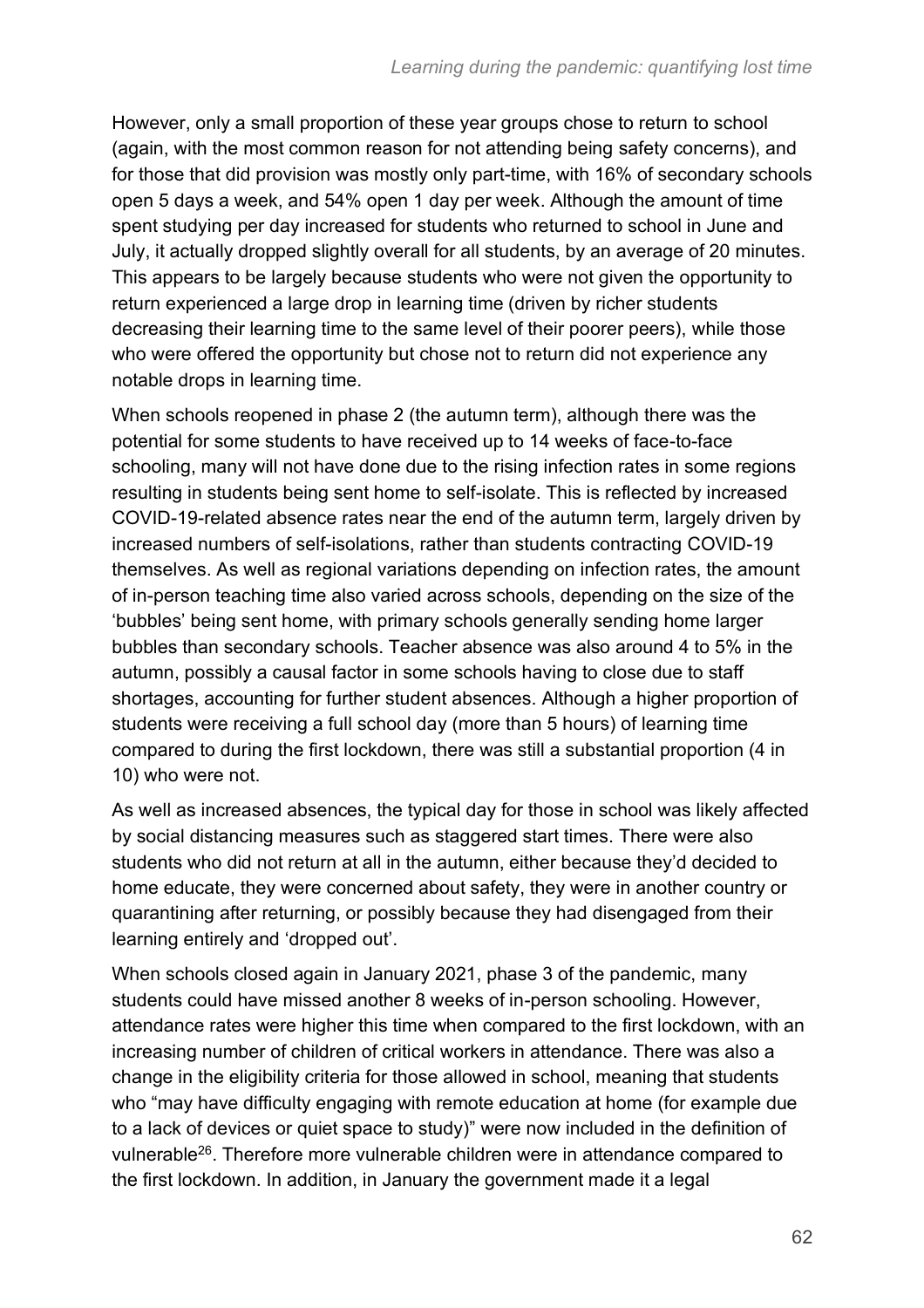requirement for schools to provide 5 hours of remote learning to key stage 3 and 4 students. This explains the apparent increase in learning time per day for those studying at home during phase 3, compared to phase 1. For example, a higher proportion of students overall were studying more than 5 hours per day (an increase from 19% to 45% in secondary school children).

Finally, when schools reopened on the 8 March in phase 4, students will potentially have received 8 weeks of in-person schooling (for those taking GCSEs who would finish their course in mid-May). Attendance rates appear slightly higher than the last time schools were open in phase 2. Although there are still COVID-19-related student and teacher absences, with some areas in England being sent home to selfisolate more than others, these appear to be lower overall than in phase 2. It is possible that the number of hours per school day is still not back to pre-COVID-19 times, however research is not yet available on this. It is also not yet known how many students may have decided to stay at home permanently for elective home education, or how many did not return because they 'dropped out'.

### Variations between students

A recurring theme throughout the research on lost time is that the averages reported mask substantial variation between regions, local authorities, schools and individual students within schools. For example, students in regions that have suffered the highest infection rates may have missed a higher average number of in-person teaching weeks than regions with lower infection rates. However, within those regions there is also variation at local authority level, therefore some local authorities within a region with a low average infection rate will have missed just as much inperson schooling as a local authority in a region with a high average infection rate. So we cannot conclude that one whole region has lost more time than another region. We cannot even conclude that all schools in a local authority with higher infection rates have missed more time than all schools in a local authority with a lower infection rate, because the extent to which different schools have managed to cope with staffing issues, bubble sizes and the impact of other social distancing measures on timetables has varied.

There are also many other factors related to how much time individual students have lost, either in school or at home, such as their level of socio-economic disadvantage, their parents' education or occupation, whether they were clinically vulnerable, or whether they were the child of a key worker, to name a few. While the closure of schools clearly led to differences in learning time between students, even when schools reopened, differences between groups of students remained.

One of the most prominent areas of research into lost learning time has been the impact the pandemic has had on the disadvantage gap. While disadvantaged children may have been slightly overrepresented in those attending school during the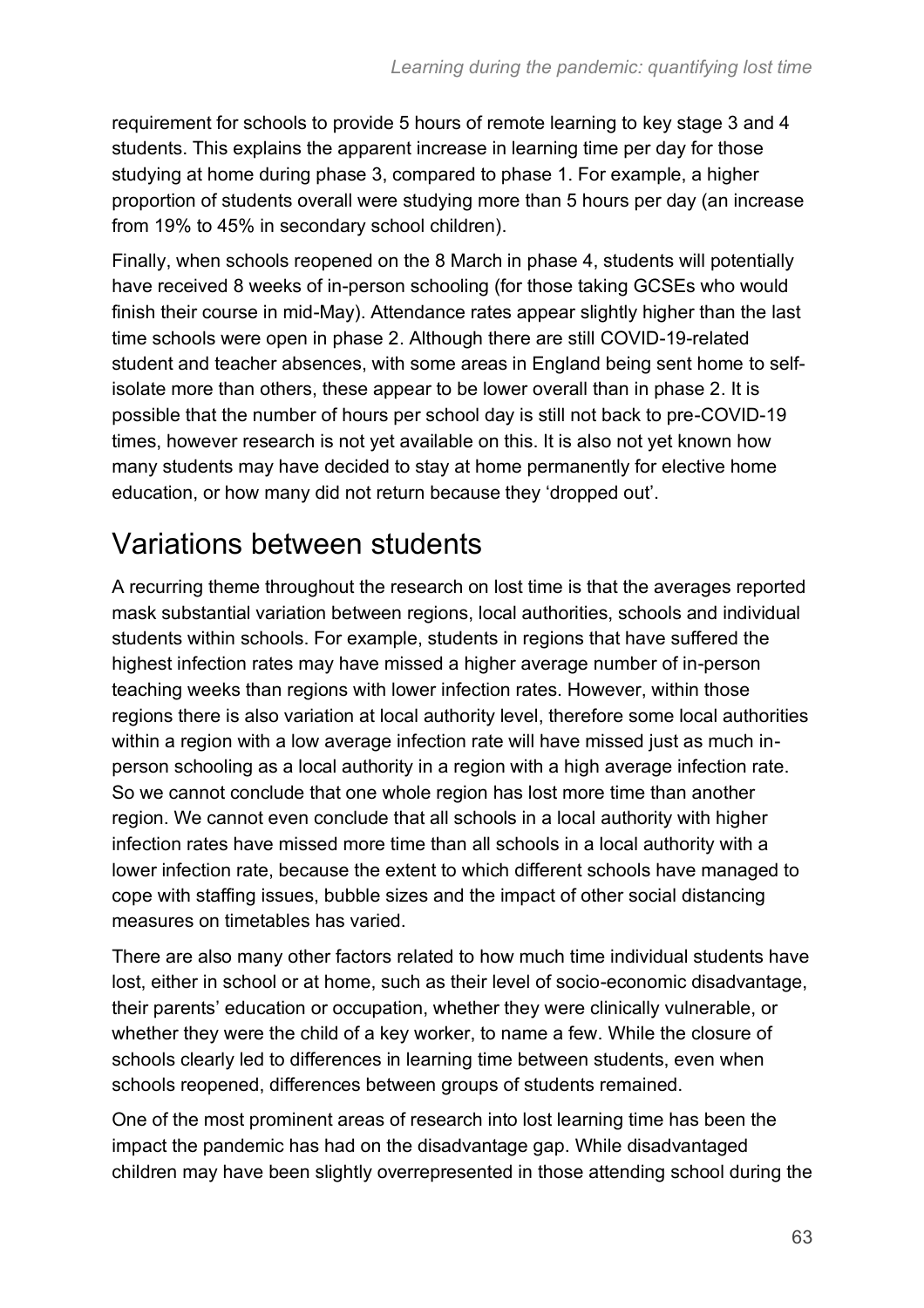first school closures (Bayrakdar & Guveli, 2020), there were many findings suggesting that disadvantaged children who were not in school were spending less time studying at home than their less disadvantaged peers, and were likely further disadvantaged in other ways, for example, through a lack of access to online lessons (see Report 4).

Although a disadvantage gap in terms of total number of hours spent learning per day existed before the pandemic, this gap widened during the first lockdown when learning predominantly became remote. This is likely to have been due to a number of factors including a digital divide, amount of school provision, and home environments, which are discussed in Report 4 of this series. One exception to this appeared to be in post-16 education, where students eligible for free school meals were reported by one study to be studying longer hours than those not eligible. During the second school closures in January 2021, more students from middleclass families who were either vulnerable or, more likely, the children of critical workers, attended school than those from working-class families. Of those at home, although overall learning time per day was higher than during the first lockdown, a disadvantage gap still existed.

Furthermore, when schools reopened to all students in the autumn, the most disadvantaged areas (those with the highest proportions of students eligible for free school meals) had lower attendance rates than the least disadvantaged areas, and therefore experienced less face-to-face teaching. This relationship appeared to vary across time and by region though, with the disadvantage gap apparent in some areas, but not others. For example, there was no obvious disadvantage gap apparent in London at the end of the autumn, although this is of little consolation since it is probably because the spike in cases started to affect the least disadvantaged areas just as badly as the most disadvantaged areas.

In addition, a disadvantage gap existed in terms of choices to return to school when the opportunity was given, with middle-class parents more likely to send their child back to school in June 2020 than working-class parents. Although this narrowed slightly when parents were able to send their children back in March 2021, a gap still existed. The most common reason for choosing not to return was the perceived health risk.

Other factors affecting how much learning time different students lost include centre type, with independent schools being less affected by bubble closures in the autumn than state schools, and independent school students reportedly studying for more hours per day than state school students during both phases of school closures. Differences between phases of education were also present, with secondary school students more likely to be absent when schools were open, probably because of the greater impact of the virus on older children. Students in years 10 and 11 missed more schooling in the autumn term than younger years. Although students in years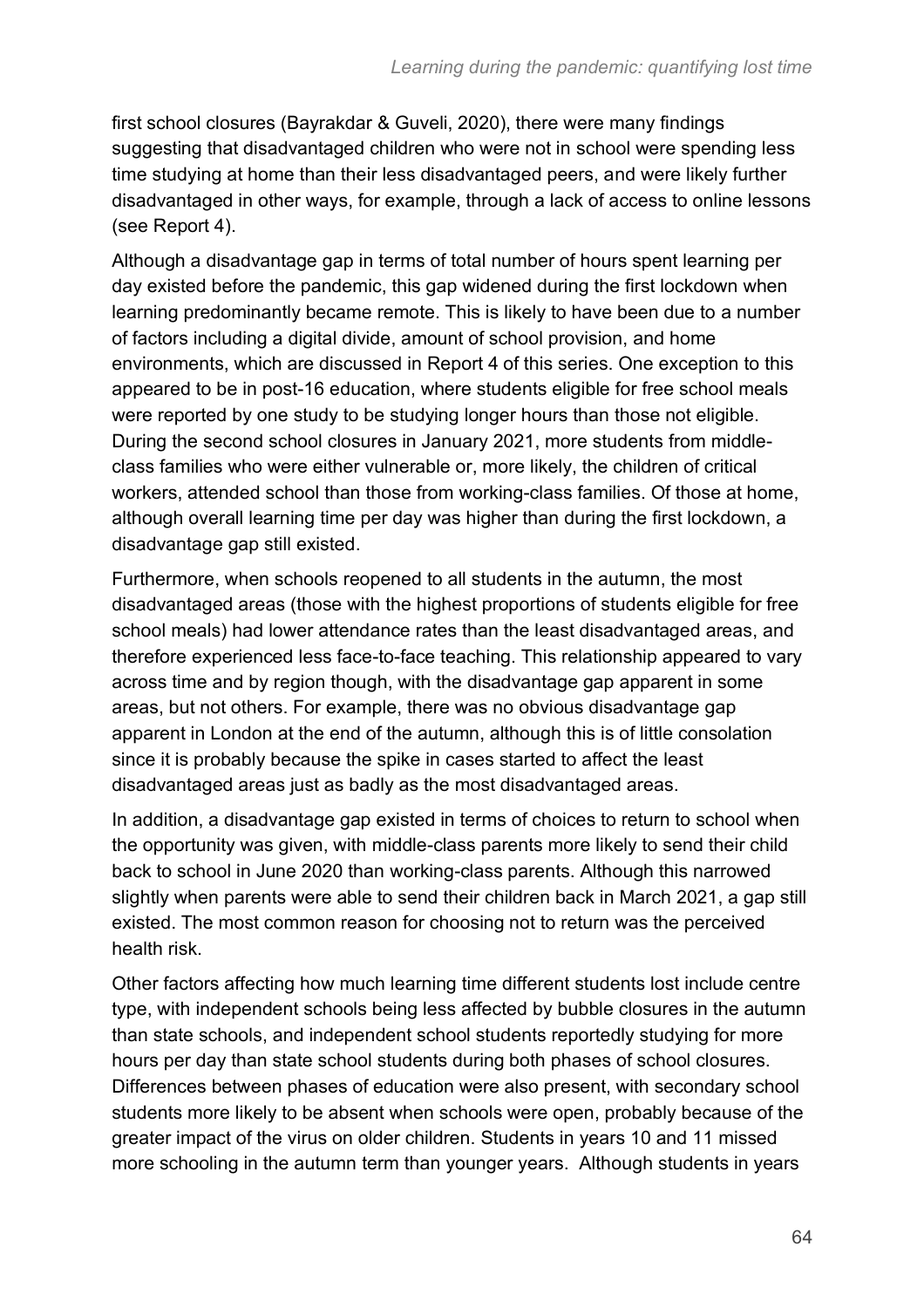10 and 12 could potentially have lost less in-person schooling than other secondary school years when they were invited back in June, only 10% of these year groups did attend, and the provision they received was often only part time. However, secondary school students were more likely to be spending more hours learning when they were at home compared to primary school students, possibly because they are more independent learners, less reliant on their parents' supervision.

Parental characteristics and family structure also influenced the number of hours spent learning at home. Children of better educated parents, parents who remained employed throughout the first lockdown, where both parents were working from home regularly, or parents with 'service class' occupations (such as managers or professionals) were spending the most number of hours studying at home. Children with access to their own computer also spent longer studying than those without. Finally, primary school students who had a younger sibling aged between 0 to 4 spent less time studying than primary school students without a younger sibling. Similarly, having an older sibling negatively influenced the amount of time secondary school children spent on schoolwork, possibly because they may have been competing for resources such as computers or study space.

In the scenario modelling section, we attempted to illustrate just how varied lost time was between individual students by creating hypothetical scenarios for students in a variety of contexts. This highlighted how difficult it is to put a number on lost time for any particular group of students who share some characteristic, because they'll likely differ on some other characteristic or factor.

If we take one example, say a group of students who all in live in the same local authority, for one student, their school could have been open for the whole period. The likely maximum number of weeks of face-to-face teaching that student would have had would be 47 out of the 69 weeks of their 2-year course (68%), and the number of weeks spent at home when they would usually have been in school would be 22 weeks out of 69 (32%). Once we start to unpick the various other factors that influence time spent learning, this estimate could change considerably for other students in the same local authority. For example, a child in the same area might have had to isolate on 4 occasions, receiving 57% of their usual in-person schooling, despite living in an area with similar infection rates, since their school sent home larger bubbles than the child in the first example. Another student in the same class could have been the child of a critical worker, and they might have received 88% of their usual in-person schooling time. Another student in the same area might have had to shield throughout the pandemic, therefore only receiving 36% of their 2-year course in school. This is before even considering the variation in the time spent studying at home by the students in these examples.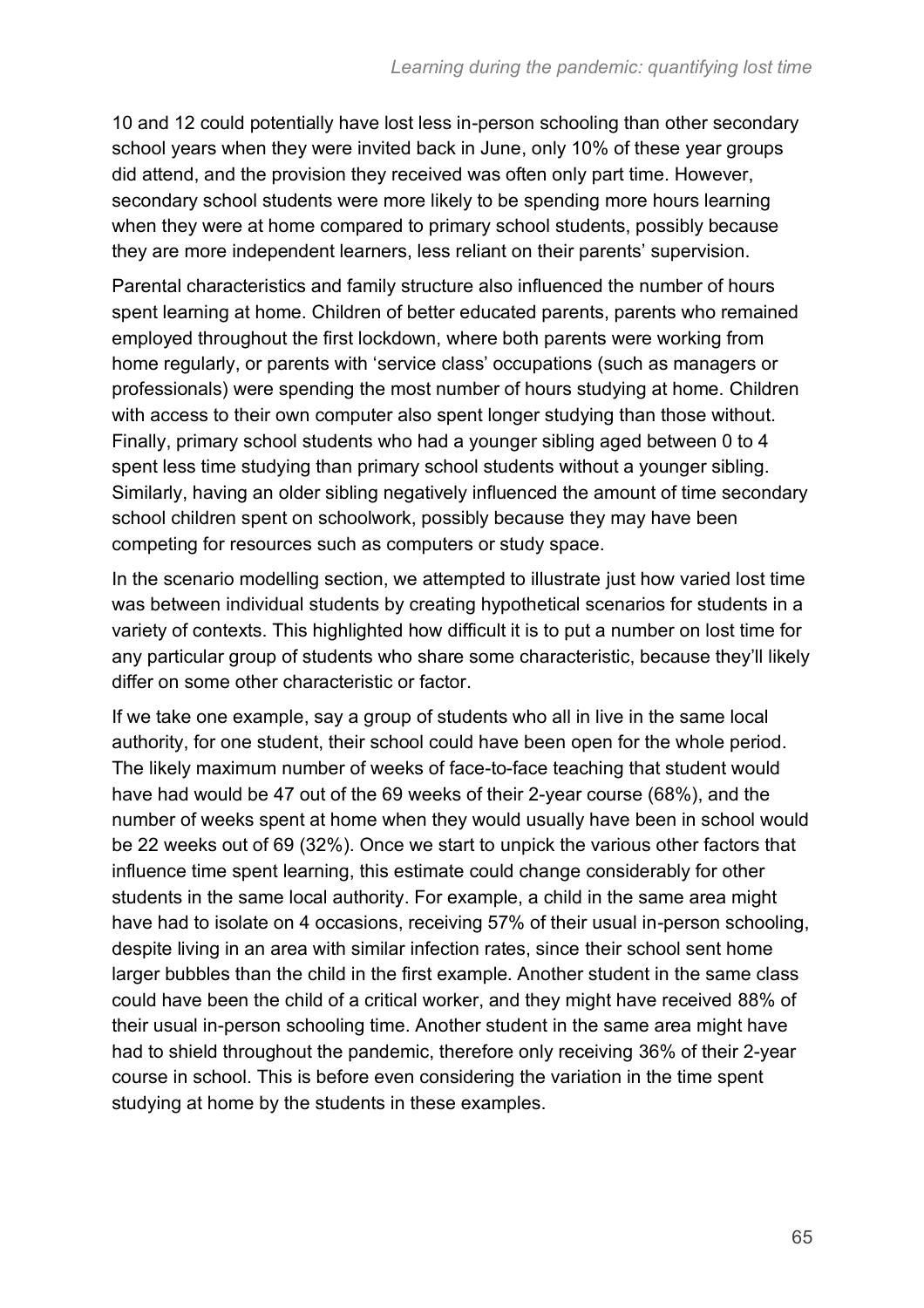## Gaps in our understanding of lost time

There are still some questions remaining, and areas of research lacking detailed evidence in relation to lost time. Firstly, there are questions about the students behind the absence rates. Although we know overall attendance rates at a schoollevel and the reasons for COVID-19-related absences, we do not know individuallevel details about the students who were absent because pupil-level data has not yet been reported on.<sup>53</sup> Were some students consistently absent and some less frequently absent, and what characterised those students? For example, are they the most clinically vulnerable children, are they more likely to have a family member who is shielding, or do they have a history of poor attendance? Also, what are the proportions of students who have withdrawn from school to be home educated permanently, and how many have withdrawn temporarily and wish to return when there is less of a concern about safety?

There is also more that could be learned about how much time specific groups of students have lost. For example, there is very little research on how learning time for students who were home educated prior to the pandemic was affected. It might appear as though they basically experienced business as usual in terms of the **quantity** of time spent learning, because they were already completing their schooling at home. However, their learning was likely impacted in other ways by the pandemic, such as having restrictions on the social aspects of learning and not being able to access external groups and activities (Merrett, Richards & Mountford-Zimdars, 2020). The bigger issue for these students was the cancellation of exams, which has had a large impact on their access to the qualifications they have been studying for (Merrett et al. 2020; Murphy & Isaacs, in prep).

Some research examining the impact of the pandemic on SEND students in terms of quality of learning, such as the level of specialist support they received compared to pre-pandemic, is discussed in Report 4 of this series, but there is little evidence available about how total time spent learning by students with SEND differed compared to other students. There are some insights from the attendance data, for example, when schools were open to all, attendance of students with an EHCP or in special schools was lower than the averages for all students. But this is usually the case in normal times, so it is difficult to determine whether this gap widened, although Ofsted's reports suggest that students with SEND were less likely to return in the autumn due to safety concerns.

Since students with an EHCP were eligible to attend school throughout phases 1 and 3 when most students were at home, their attendance was obviously higher than average attendance rates for all students during these periods. But those in school

<sup>53</sup> See footnote 48.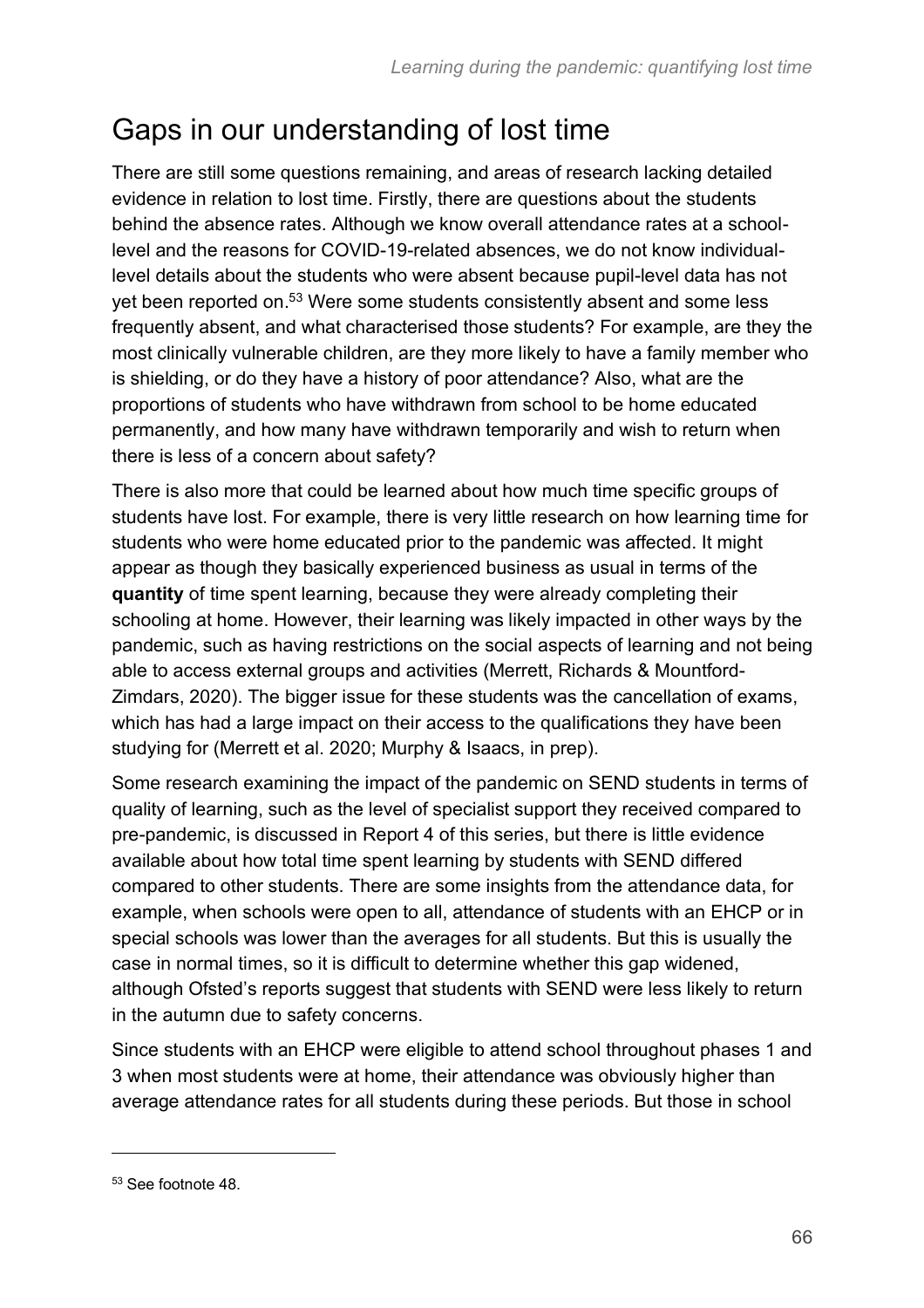still only represented a small proportion of all students with an EHCP, therefore the majority remained at home. Although a Parentkind survey found that parents of children with SEND were struggling with home-schooling in the first lockdown, little is known in terms of the quantities of time spent learning by these students at home, which is the remit of this report. Furthermore, as previously mentioned, for those who were in school during the lockdowns the number of hours spent studying in school was likely to be less than before the pandemic. Some survey data from the summer 2020 term suggested students with SEND were spending less time in school than they were before the pandemic, but the extent of this difference is unknown.

Finally, the quantification of 'time-gained' is currently largely unknown. That is, how much learning time have students received outside of their normal school day, such as during after-school hours, in school holidays, or at weekends, and how has this differed between students in different circumstances? We have heard from Ofsted's visits that schools were providing catch up support, and that those who have private tutors were spending additional time learning at home, but there has been little evidence collected about time spent learning per day since these strategies were put in place. There have been concerns voiced about the extent to which strategies such as the provision of tutoring or extending the school day will reach the most disadvantaged students who have missed the most amount of learning time.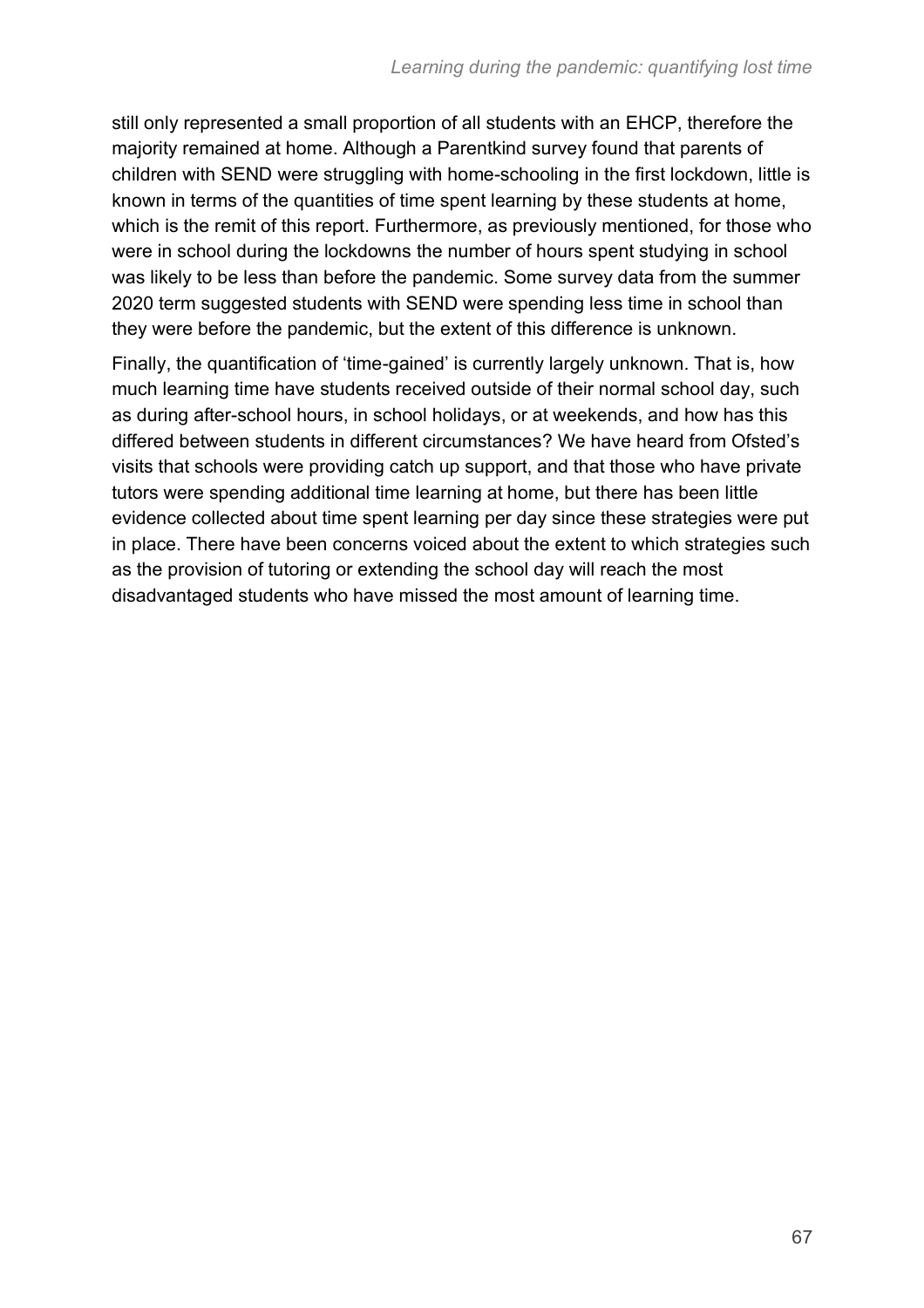# **Conclusions**

The concept of lost learning time is a complex one, with different narratives which have changed throughout the course of the pandemic. If we go back to our hypothetical GCSE students who started their courses in 2019, the overall amount of lost in-person learning time up until the end of their course in May 2021 could range from as little as a few weeks (for example for students who were attending school throughout both school closures as the children of key workers) to the full 44 teaching weeks that will have passed since the start of the first lockdown, which equates to around two thirds of their course (for example for those who were shielding throughout the course of the pandemic). The question of lost time must also take into account the amount of time students spent learning at home, and this figure could range from zero to over 5 hours per day for students in different circumstances.

The switch from in-person to remote schooling clearly led to differences in time spent learning at home between students, depending on factors such as socio-economic background, phase of education, centre type, or parental characteristics. But even when schools reopened, there were differences in face-to-face schooling time between groups of students, for example, based on varying infection rates across local areas, and different ways in which schools dealt with bubbles and social distancing measures.

One of the main factors driving increased amounts of lost time appears to be socioeconomic deprivation. While there are nuances in this relationship, a recurring theme throughout much of the research reviewed in this report was that the most socioeconomically disadvantaged students were in school less during periods when schools were open, and spent less time learning at home when schools were closed, than the least disadvantaged students. There is ordinarily a disadvantage gap in terms of amount of time spent learning, but the switch to remote learning appeared to increase this gap. Further inequalities in terms of the quality of remote learning are discussed further in Report 4. As the scenario modelling demonstrated, it is difficult to put a number on lost time for any particular group of students who share some characteristic, because they will likely differ on some other characteristic or factor, such as where they live, their parents' situation, or how their school coped with the changes. Therefore lost time is extremely varied, and is unique to each individual student.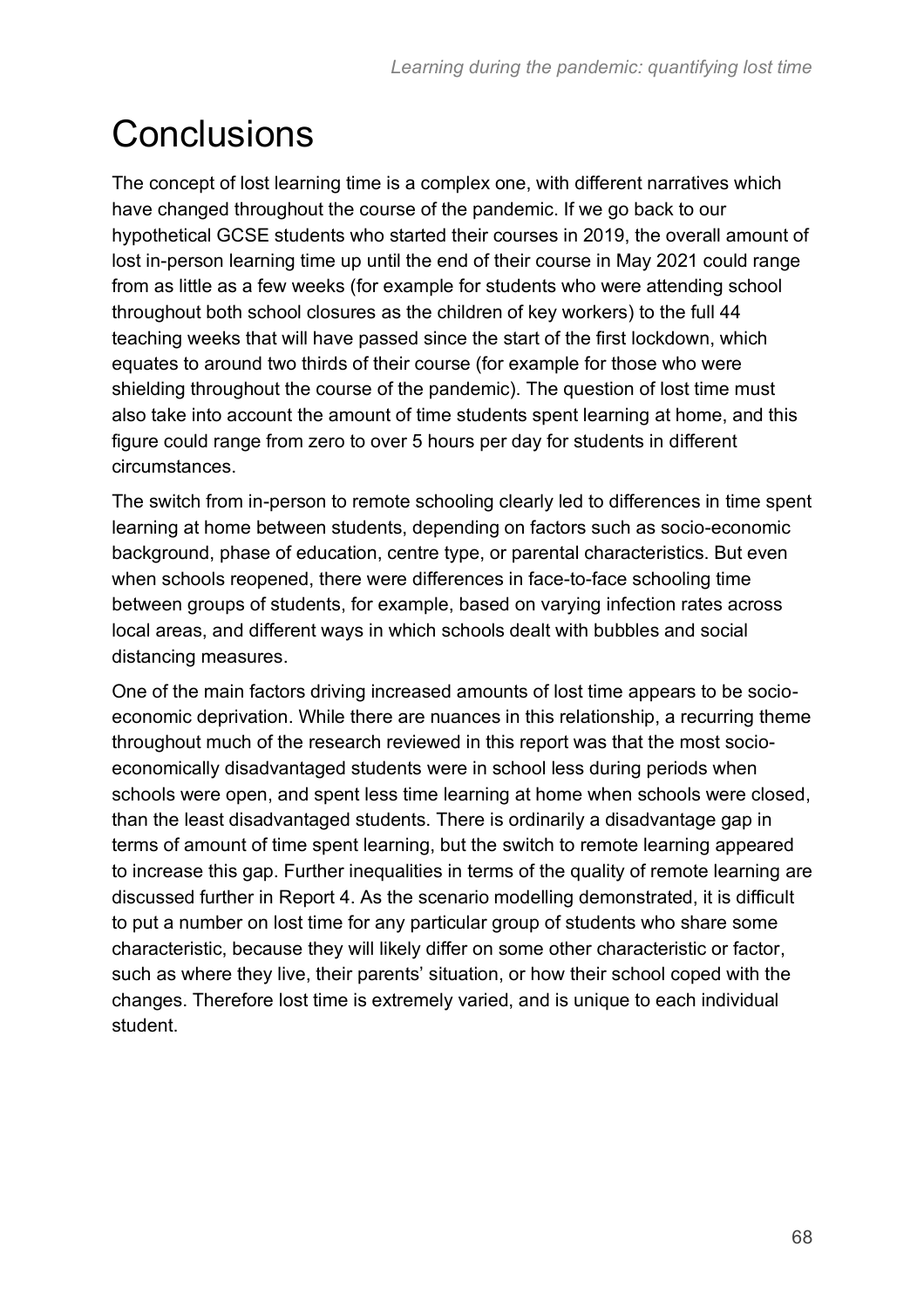# References

Andrew, A., Cattan, S., Costa Dias, M., Farquharson, C., Kraftman, L., Krutikova, S., Phimister, A., & Sevilla, A. (2020a). [September return to school offers a chance to](https://www.ifs.org.uk/publications/14980)  [level the playing field.](https://www.ifs.org.uk/publications/14980)

Andrew, A., Cattan, S., Costa-Dias, M., Farquharson, C., Kraftman, L., Krutikova, S., ... & Sevilla, A. (2020b). [Family time use and home learning during the COVID-19](https://www.ifs.org.uk/publications/15038)  [lockdown.](https://www.ifs.org.uk/publications/15038) London: Institute for Fiscal Studies.

Andrew, A., Cattan, S., Costa-Dias, M., Farquharson, C., Kraftman, L., Krutikova, S., ... & Sevilla, A (2020c). [Learning during the lockdown: real-time data on children's](https://dera.ioe.ac.uk/35632/1/BN288-Learning-during-the-lockdown-1.pdf)  [experiences during home learning.](https://dera.ioe.ac.uk/35632/1/BN288-Learning-during-the-lockdown-1.pdf) London: Institute for Fiscal Studies

Bayrakdar, S., & Guveli, A. (2020). [Inequalities in home learning and schools'](https://www.iser.essex.ac.uk/research/publications/working-papers/iser/2020-09)  [provision of distance teaching during school closure of COVID-19 lockdown in the](https://www.iser.essex.ac.uk/research/publications/working-papers/iser/2020-09)  [UK](https://www.iser.essex.ac.uk/research/publications/working-papers/iser/2020-09) (No. 2020-09). Essex: Institute for Social and Economic Research, University of Essex.

Benzeval, M., Borkowska, M., Burton, J., Crossley, T.F., Fumagalli, L., Jäckle, A., Rabe, B., & Read, B. (2020). [Understanding Society COVID-19 Survey April Briefing](https://www.understandingsociety.ac.uk/research/publications/526136)  [Note: Home schooling,](https://www.understandingsociety.ac.uk/research/publications/526136) Understanding Society Working Paper No 12/2020, ISER, University of Essex.

Bibby, D., Plaister, N., & Thomson, D. (2021). How much school did Year 11 miss in [the Autumn term?](https://ffteducationdatalab.org.uk/2021/03/how-much-school-did-year-11-miss-in-the-autumn-term/#:~:text=There%20were%20almost%2040%20schools,%25%2C%20double%20the%20average%20rate)

Brown, J., & Kirk-Wade, E. (2021). *Coronavirus: A history of English lockdown laws* (Number 9068, 30 April 2021). London: House of Commons Library.

Burgess, S., Thomson, T., Plaister, N. & Nye, P. (2020). [Pupils in the poorest areas](https://ffteducationdatalab.org.uk/2020/10/pupils-in-the-poorest-areas-of-the-country-are-missing-the-most-schooling/)  [of the country are missing the most schooling.](https://ffteducationdatalab.org.uk/2020/10/pupils-in-the-poorest-areas-of-the-country-are-missing-the-most-schooling/)

Cattan, S., Farquharson, C., Krutikova, S., Phimister, A., Salisbury, A. & Sevilla, A. (2020). [Inequalities in responses to school closures over the course of the first](https://www.ifs.org.uk/publications/15302)  [COVID-19 lockdown.](https://www.ifs.org.uk/publications/15302) London: Institute for Fiscal Studies.

Children's Commissioner for England (2020a). [School attendance since September.](https://www.childrenscommissioner.gov.uk/report/school-attendance-since-september/) London: Children's Commissioner for England

Children's Commissioner for England (2020b). [School return: Covid-19 and school](https://childrenscommissioner.gov.uk/report/school-return-covid-19-and-school-attendance/)  [attendance.](https://childrenscommissioner.gov.uk/report/school-return-covid-19-and-school-attendance/) London: Children's Commissioner for England

Penington, E. (2020). [The numbers behind homeschooling during lockdown.](https://childrenscommissioner.gov.uk/2020/06/11/the-numbers-behind-homeschooling-during-lockdown/)

Cullinane, C., & Montacute, R. (2020) [COVID-19 and Social Mobility Impact Brief #1:](https://www.suttontrust.com/our-research/covid-19-and-social-mobility-impact-brief/)  [School Shutdown.](https://www.suttontrust.com/our-research/covid-19-and-social-mobility-impact-brief/) London: The Sutton Trust.

Department for Education (2020). [State of the nation 2020: children and young](https://www.gov.uk/government/publications/state-of-the-nation-2020-children-and-young-peoples-wellbeing)  [people's wellbeing](https://www.gov.uk/government/publications/state-of-the-nation-2020-children-and-young-peoples-wellbeing) (Reference: DFE-RR-999). London: Department for Education.

Eivers, E., Worth, J. & Ghosh, A. (2020). [Home learning during Covid-19: findings](https://www.nfer.ac.uk/home-learning-during-covid-19-findings-from-the-understanding-society-longitudinal-study/)  [from the Understanding Society longitudinal study.](https://www.nfer.ac.uk/home-learning-during-covid-19-findings-from-the-understanding-society-longitudinal-study/) Slough: NFER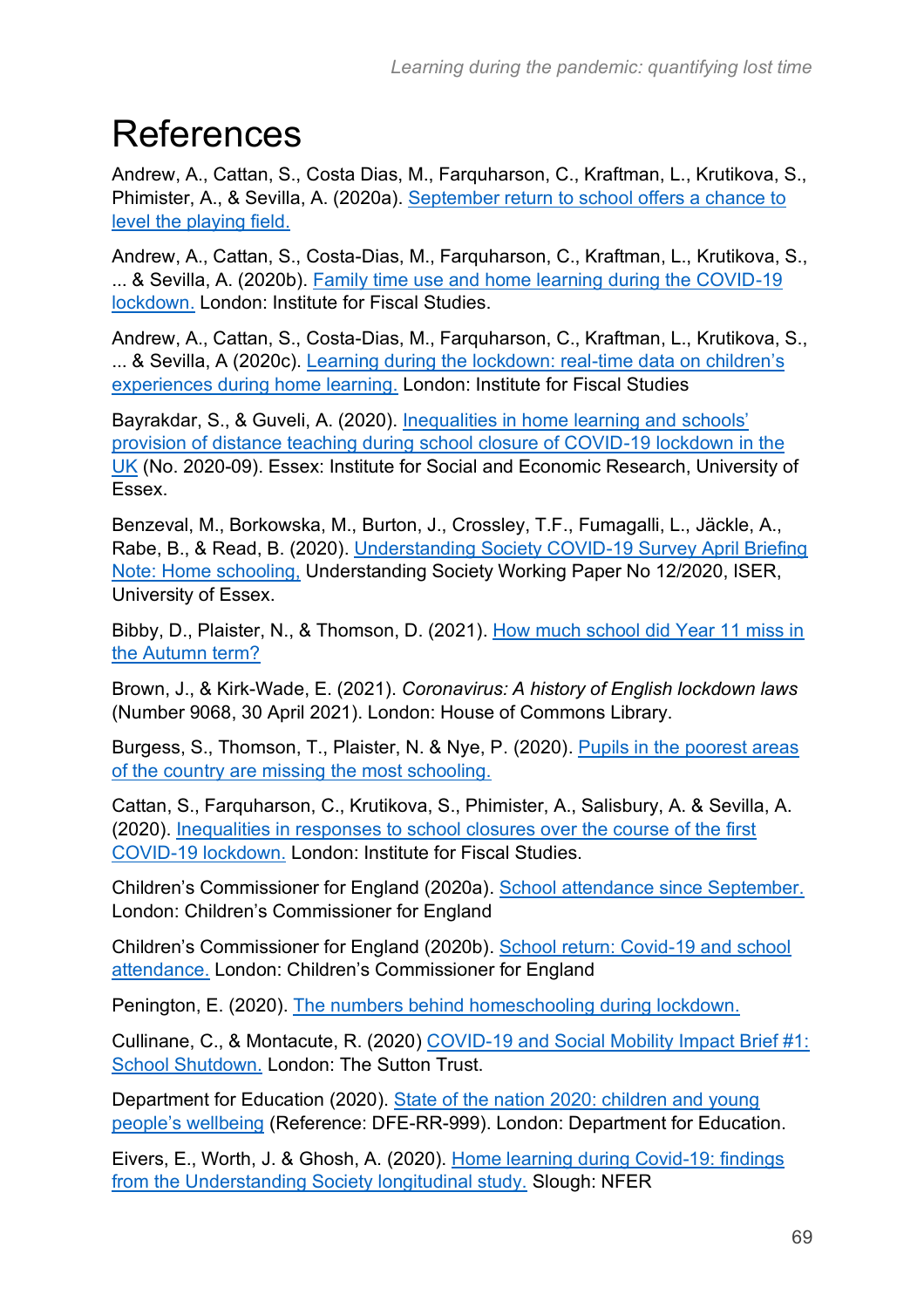Elliot-Major, L., Eyles, A., & Machin, S. (2020). [COVID: Emerging work and](https://cep.lse.ac.uk/pubs/download/cepcovid-19-011.pdf)  [education inequalities](https://cep.lse.ac.uk/pubs/download/cepcovid-19-011.pdf) (Paper No.011). London: London School of Economics

Farquharson, C., Krutikova, S., Phimister, A., Salisbury, A., & Sevilla, A. (2021a). [Two-thirds of parents concerned about lost learning –](https://www.ifs.org.uk/publications/15343) and want policies to promote [children's well-being as well as to catch up on education.](https://www.ifs.org.uk/publications/15343)

Farquharson, C., Krutikova, S., Phimister, A., Salisbury, A., & Sevilla, A. (2021b). [The return to school and catch-up policies.](https://ifs.org.uk/uploads/BN318-The-return-to-school-and-catch-up-policies.pdf) London: Institute for Fiscal Studies

Green, F. (2020). [Schoolwork in lockdown: new evidence on the epidemic of](https://www.llakes.ac.uk/sites/default/files/67%20Francis%20Green%20Research%20Paper%20%28combined%20file%29.pdf)  [educational poverty.](https://www.llakes.ac.uk/sites/default/files/67%20Francis%20Green%20Research%20Paper%20%28combined%20file%29.pdf) Centre for Learning and Life Chances in Knowledge Economies and Societies (LLAKES), Research Paper, 67.

Halterbeck, M., Conlon, G., Patrignani, P., & Pritchard, A. (2020). [Lost Learning, Lost](https://www.suttontrust.com/wp-content/uploads/2020/10/Lost-Learning-Lost-Earnings-1.pdf)  [Earnings.](https://www.suttontrust.com/wp-content/uploads/2020/10/Lost-Learning-Lost-Earnings-1.pdf) London: The Sutton Trust.

Howard, E., Khan, A., & Lockyer, C. (2021). *Learning During the Pandemic: report 4.* Coventry: Ofqual.

Kirby, P. (2016). [Shadow Schooling: Private tuition and social mobility in the UK.](https://www.suttontrust.com/wp-content/uploads/2019/12/Shadow-Schooling-formatted-report_FINAL.pdf) London: The Sutton Trust

Labour Party (2021). [Labour urges Government to deliver a plan for 2022 exams as](https://labour.org.uk/press/labour-urges-government-to-deliver-a-plan-for-2022-exams-as-analysis-reveals-year-10-pupils-have-missed-one-in-eight-days-of-gcse-teaching/)  [analysis reveals year 10 pupils have missed one in eight days of GCSE teaching.](https://labour.org.uk/press/labour-urges-government-to-deliver-a-plan-for-2022-exams-as-analysis-reveals-year-10-pupils-have-missed-one-in-eight-days-of-gcse-teaching/)

Mamluk, L. & Jones, T. (2020). [The impact of COVID-19 on black, Asian and](https://arc-w.nihr.ac.uk/research-and-implementation/covid-19-response/reports/the-impact-of-covid-19-on-black-asian-and-minority-ethnic-communities/)  [minority ethnic communities.](https://arc-w.nihr.ac.uk/research-and-implementation/covid-19-response/reports/the-impact-of-covid-19-on-black-asian-and-minority-ethnic-communities/)

Merrett, J., Richards, M., & Mountford-Zimdars, A. (2020). [Evidence regarding: The](https://www.researchgate.net/publication/344288129_The_Voice_of_Experienced_Elective_Home_Educating_EHE_parents_the_risk_of_missing_home-educated_children_in_the_education_policy_response_to_school_closure_and_lessons_for_adapting_home_learning)  [effect of cancelling formal exams, including the fairness of qualifications awarded](https://www.researchgate.net/publication/344288129_The_Voice_of_Experienced_Elective_Home_Educating_EHE_parents_the_risk_of_missing_home-educated_children_in_the_education_policy_response_to_school_closure_and_lessons_for_adapting_home_learning)  [and pupils' progression to the next stage of education or employment: The Voice of](https://www.researchgate.net/publication/344288129_The_Voice_of_Experienced_Elective_Home_Educating_EHE_parents_the_risk_of_missing_home-educated_children_in_the_education_policy_response_to_school_closure_and_lessons_for_adapting_home_learning)  [Experienced Elective Home Educating \(EHE\) parents: the risk of](https://www.researchgate.net/publication/344288129_The_Voice_of_Experienced_Elective_Home_Educating_EHE_parents_the_risk_of_missing_home-educated_children_in_the_education_policy_response_to_school_closure_and_lessons_for_adapting_home_learning) missing home[educated children in the education policy response to school closure and lessons for](https://www.researchgate.net/publication/344288129_The_Voice_of_Experienced_Elective_Home_Educating_EHE_parents_the_risk_of_missing_home-educated_children_in_the_education_policy_response_to_school_closure_and_lessons_for_adapting_home_learning)  [adapting home learning](https://www.researchgate.net/publication/344288129_The_Voice_of_Experienced_Elective_Home_Educating_EHE_parents_the_risk_of_missing_home-educated_children_in_the_education_policy_response_to_school_closure_and_lessons_for_adapting_home_learning)*.* Centre for Social Mobility, University of Exeter.

Montacute, R., & Cullinane, C. (2021). [Learning in Lockdown.](https://www.suttontrust.com/our-research/learning-in-lockdown/) London: The Sutton Trust.

Moss, G., Bradbury, A., Duncan, S., Harmey, S., & Levy, R. (2020). [Written evidence](https://discovery.ucl.ac.uk/id/eprint/10109023/)  [submitted by the International Literacy Centre, UCL, Institute of Education to the](https://discovery.ucl.ac.uk/id/eprint/10109023/)  [Education Select Committee Inquiry into the impact of COVID-19 on education and](https://discovery.ucl.ac.uk/id/eprint/10109023/)  [children's services, July 2020.](https://discovery.ucl.ac.uk/id/eprint/10109023/) International Literacy Centre, UCL Institute of Education: London, UK.

Murphy, R. & Issacs, T. (In prep). Impact of Covid-19 on Learning Project: Third Interim Report. A report written on behalf of Ofqual.

National Audit Office (2021). [Support for children's education during the early stages](https://www.nao.org.uk/report/support-for-childrens-education-during-the-covid-19-pandemic/)  [of the Covid-19 pandemic.](https://www.nao.org.uk/report/support-for-childrens-education-during-the-covid-19-pandemic/) London: National Audit Office.

Nelson, J., Andrade, J. and Donkin, A, (2021). [The impact of Covid-19 on schools in](https://www.nfer.ac.uk/media/4435/the_impact_of_covid_19_on_schools_in_england.pdf)  [England: experiences of the third period of partial school closures and plans for](https://www.nfer.ac.uk/media/4435/the_impact_of_covid_19_on_schools_in_england.pdf)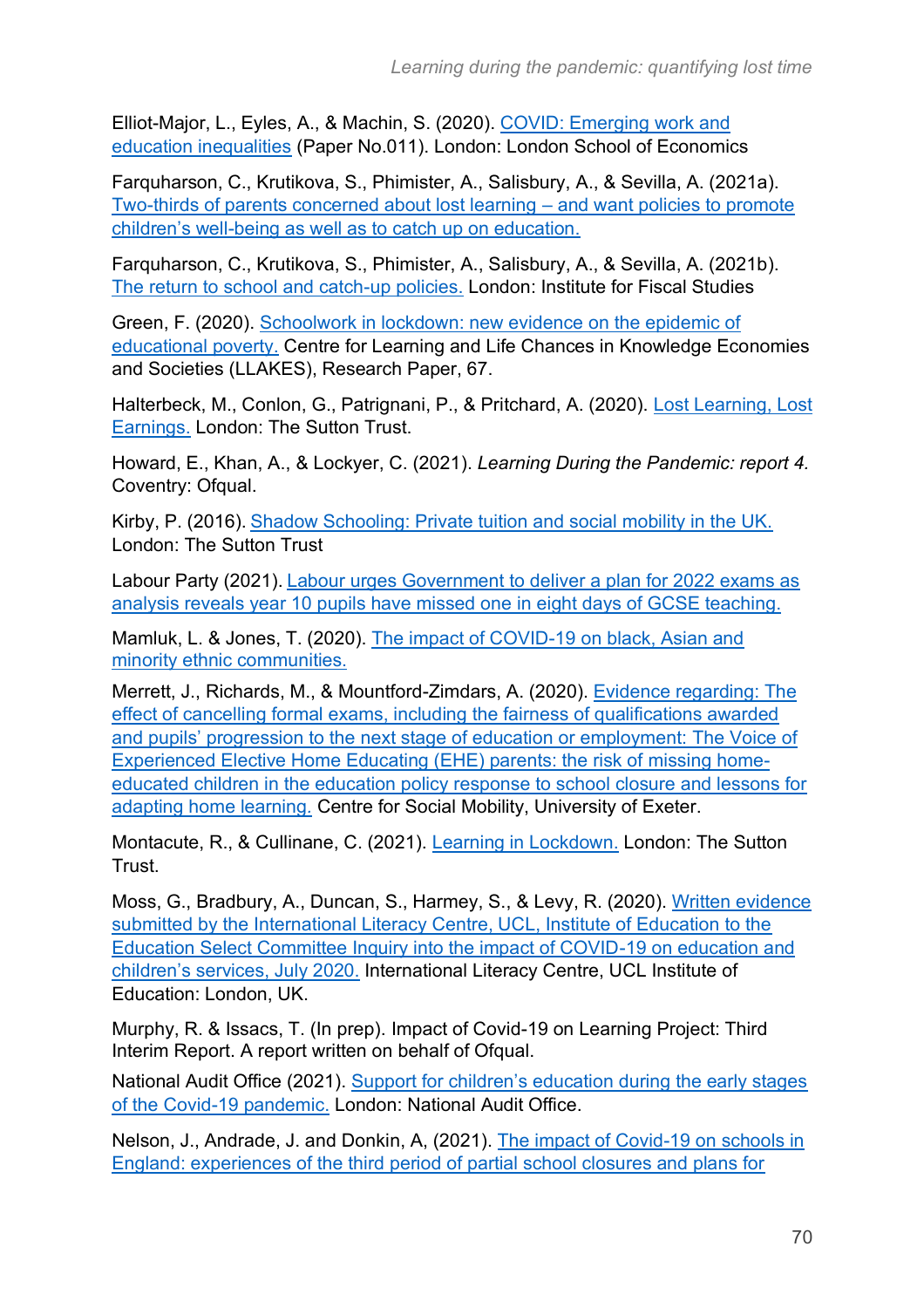[learning recovery: Graphs and commentary on questions posed to the NFER](https://www.nfer.ac.uk/media/4435/the_impact_of_covid_19_on_schools_in_england.pdf)  [Teacher Voice Omnibus Survey panel.](https://www.nfer.ac.uk/media/4435/the_impact_of_covid_19_on_schools_in_england.pdf) Slough: NFER

Nye, P., Thomson, D., Plaister, N. & Burgess, S. (2020). [New attendance figures](https://ffteducationdatalab.org.uk/2020/12/new-attendance-figures-paint-a-worrying-picture-of-mass-absences/)  [paint a worrying picture of mass absences.](https://ffteducationdatalab.org.uk/2020/12/new-attendance-figures-paint-a-worrying-picture-of-mass-absences/)

Ofsted (2020a). [COVID-19 series: briefing on schools, September 2020.](https://assets.publishing.service.gov.uk/government/uploads/system/uploads/attachment_data/file/924670/Schools_briefing_COVID-19_series_Sept-20202.pdf) Manchester: Ofsted.

Ofsted (2020b). [COVID-19 series: briefing on schools, October 2020.](https://www.gov.uk/government/publications/covid-19-series-briefing-on-schools-october-2020) Manchester: Ofsted.

Ofsted (2020c). [COVID-19 series: briefing on schools, November 2020.](https://assets.publishing.service.gov.uk/government/uploads/system/uploads/attachment_data/file/943732/COVID-19_series_briefing_on_schools__November_2020.pdf) Manchester: Ofsted.

Pallan, M., Adab, P., Clarke, J., Duff, R., Frew, E., Lancashire, E., Mason, F., Murphy, M. (2021). [Impacts of the first COVID-19 lockdown on learning, health](https://www.birmingham.ac.uk/research/applied-health/research/chronic-disease-epidemiology-and-management/contrast-study.aspx)  [behaviours and mental wellbeing in young people aged 11-15 years.](https://www.birmingham.ac.uk/research/applied-health/research/chronic-disease-epidemiology-and-management/contrast-study.aspx) Birmingham: University of Birmingham

Parentkind (2020a). [Coronavirus Parent Survey 3.](https://www.parentkind.org.uk/Research--Policy/Research/Coronavirus-Parent-Survey-3)

Parentkind (2020b). [Coronavirus Parent SEND survey.](https://www.parentkind.org.uk/Research--Policy/Research/Coronavirus-Parent-SEND-survey)

Parentkind (2020c). [Coronavirus Parent Survey 4.](https://www.parentkind.org.uk/Research--Policy/Research/Coronavirus-Parent-Survey-4)

Pensiero, N., Kelly, A. & Bokhove, C. (2020). [Learning inequalities during the Covid-](https://doi.org/10.5258/SOTON/P0025)[19 pandemic: how families cope with home-schooling.](https://doi.org/10.5258/SOTON/P0025) University of Southampton research report.

Roberts, N., & Danechi, S. (2020). *Coronavirus and schools: FAQs* (Number 08915, 14 December 2020). London: House of Commons Library.

Roberts, N., & Danechi, S. (2021). [Coronavirus and schools: FAQs](https://commonslibrary.parliament.uk/research-briefings/cbp-8915/) (Number 08915, 23 February 2021). London: House of Commons Library.

Sharp, C., Nelson. J., Lucas. M., Julius, J., McCrone. T. & Sims, D. (2020). [Schools'](https://www.nfer.ac.uk/schools-responses-to-covid-19-the-challenges-facing-schools-and-pupils-in-september-2020/)  [responses to Covid-19: The challenges facing schools and pupils in September.](https://www.nfer.ac.uk/schools-responses-to-covid-19-the-challenges-facing-schools-and-pupils-in-september-2020/) National Foundation for Educational Research.

Sibieta, L., & Robinson, D. (2020). [School attendance and lost schooling across](https://epi.org.uk/publications-and-research/school-attendance-and-lost-schooling-across-england-since-full-reopening/)  [England since full reopening.](https://epi.org.uk/publications-and-research/school-attendance-and-lost-schooling-across-england-since-full-reopening/) London: Education Policy Institute.

Sibieta, L. (2021a). [COVID-related teacher and pupil absences in England over 2020](https://epi.org.uk/wp-content/uploads/2021/01/Teacher-absence-analysis_EPI.pdf)  [autumn term.](https://epi.org.uk/wp-content/uploads/2021/01/Teacher-absence-analysis_EPI.pdf) London: Education Policy Institute.

Sibieta, L. (2021b). [Changes in school attendance by local authority in England over](https://epi.org.uk/publications-and-research/school-attendance-2020-autumn-term/)  [2020 Autumn Term.](https://epi.org.uk/publications-and-research/school-attendance-2020-autumn-term/) London: Education Policy Institute.

Sibieta, L., & Cottell, J. (2020). [Education policy responses across the UK to the](https://epi.org.uk/publications-and-research/education-responses-uk-pandemic/)  [pandemic.](https://epi.org.uk/publications-and-research/education-responses-uk-pandemic/) London: Education Policy Institute.

Spielman (2020). [HMCI commentary: findings from visits in November.](https://www.gov.uk/government/speeches/hmci-commentary-findings-from-visits-in-november) London: **Ofsted**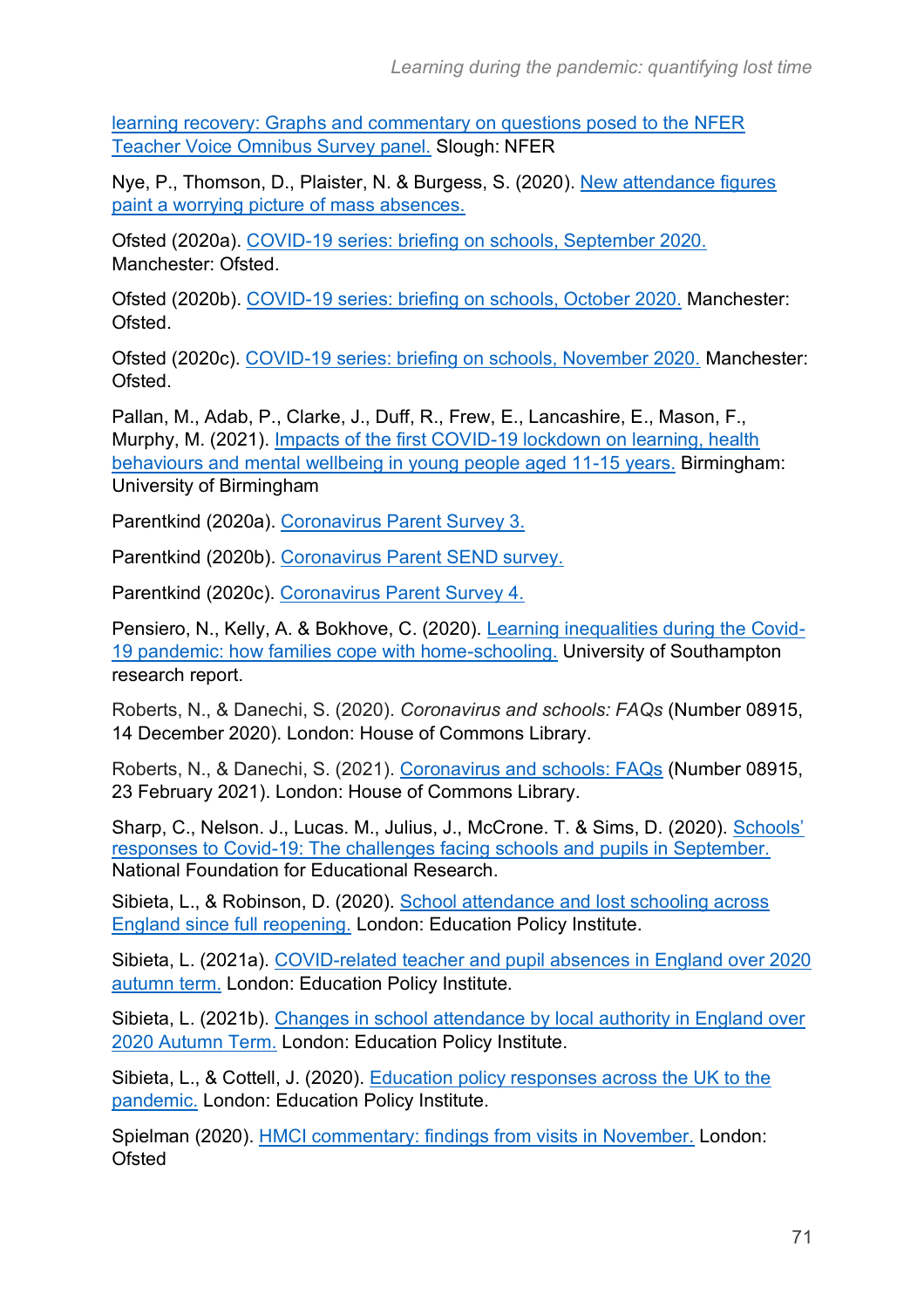Williams, T., Mayhew, M., Lagou, M., & Welsby, M. (2020). Coronavirus and [homeschooling in Great Britain: April to June 2020.](https://www.ons.gov.uk/peoplepopulationandcommunity/educationandchildcare/articles/coronavirusandhomeschoolingingreatbritain/apriltojune2020) Office for National Statistics

Weidmann, B., Allen, R., Bibby, D., Coe, R., James, L., Plaister, N. & Thomson, D. (2021). [Covid-19 disruptions: Attainment gaps and primary school responses.](https://educationendowmentfoundation.org.uk/projects-and-evaluation/projects/covid-19-disruptions-in-primary-schools-attainment-gaps-and-school-response/#closeSignup) London: Education Endowment Foundation